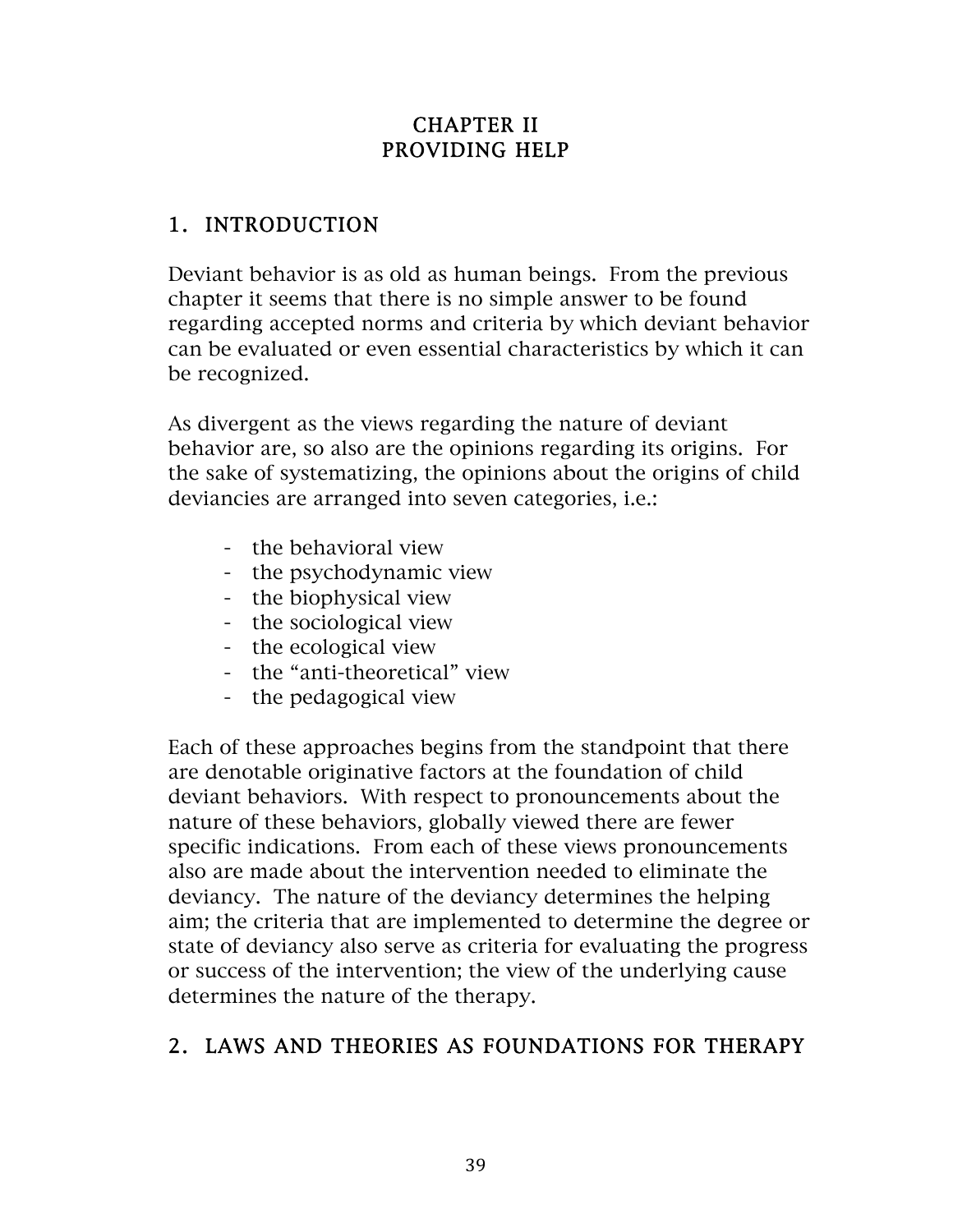Rhodes (1977, Vol. 2, P. 24) indicates directly that a specific theory results in a practice because it brings about a delimited aim. However, it is not reflected so much in the particular method, technique or approach. Proponents of conflicting theories often carry out the same activities.

From an exploration of prevailing practices it seems, e.g., that a pedagogically oriented therapist will reward a specific child activity with verbal approval. He uses the term "assent" to typify his action and has in view educating a child to adulthood. A behavioral therapist also continually attaches verbal approval to a specific behavioral expression and calls it "positive reinforcement". His aim is to condition a child to a particular reaction. In both cases, the result of the intervention is to observe change in the child's behavior. Thus, both appeal to the same law, i.e., that verbal approval by an adult influences a child's behavior. The law is the same in both cases but the theoretical explanation differs.

An additional example that appears in practice in this country (R.S.A.) is the following: a psychoanalytically oriented therapist, who is going to work directively, applies child play in order to explore the child's subconscious. His aim is to eliminate anxiety and feelings of guilt. A nondirective psychodynamically oriented therapist also applies child play with the aim of giving the child the opportunity to himself find a solution to his problem. Both appeal to the same law, i.e., children explore via play. However, their theoretical explanation of the matter differs.

According to "The Encyclopedia of Philosophy" edited by Paul Edwards (1972) the fundamental difference between a law and a theory is that laws only contain terminology that refers to what is perceptible while theories contain terminology that also refers to what is not perceptible and what is not operationally definable. Laws remain true irrespective of the theory in terms of which they are explained.

The fact that a specific law often is explained by more than one theory gives rise to the fact that therapists who endorse different theories avail themselves of the same technique based on a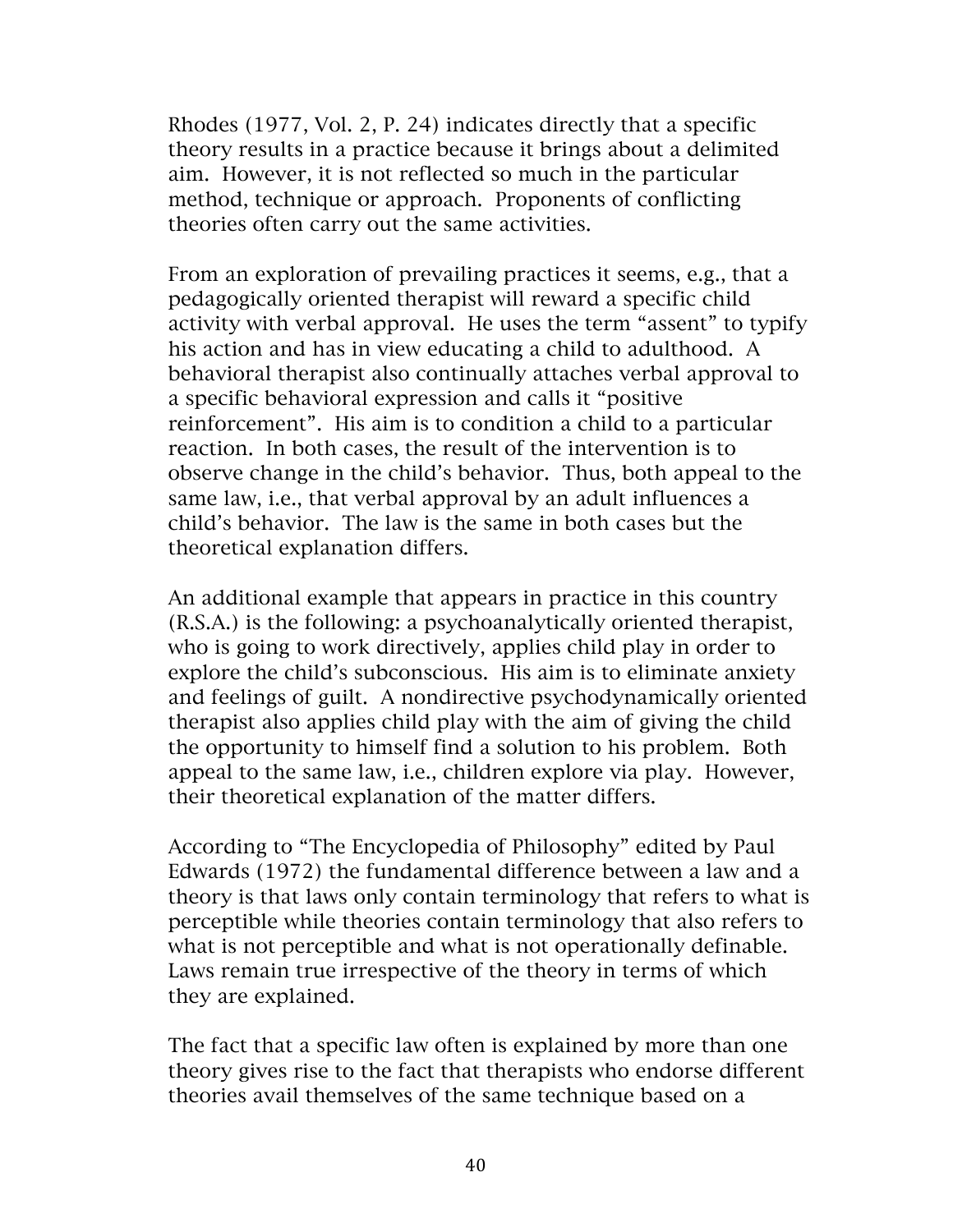specific law. Thus, a therapeutic direction does not have a monopoly on methods and overlapping often arises. In this context compare the use of the guided imaginary journey in pedotherapy and in psychoanalysis.

# 3. WHAT IS THERAPY?

# 3.1 The difference between therapy and therapeutic

The concept "therapy" has its origin in medical terminology. Originally the word "therapeutic" was used to indicate the treatment of a physical condition with an eye to alleviating, healing or preventing an illness (Warren, 1962; English, 1958; Drever, 1968). With the rise of psychiatry and related sciences, the term "therapy" found acceptance and today it is also generally used in non-medical contexts.

More often there is reference to therapy as "treatment" (See English's definition: Therapy is "treatment intended to cure or alleviate a disordered condition, so that normal functioning is brought about"). All steps taken to eliminate a bad condition also are subsumed under the term therapy. In order to contrast "therapy" with "therapeutic", John Drever (1968) says that the term therapy "… emphasizes the practical measures employed in alleviating disorders".

Thus, it seems that the term therapy has undergone an expansion of meaning and already has found acceptance in non-medical circles.

# 3.2 Psychotherapy

When the term psychotherapy is used for providing help to children and adults, the situation is extremely complicated and nearly every author gives his own particular meaning to the word. In an attempt to capture the term in a definition, the definition becomes so broad that it fades into being meaningless. In this connection, compare the definition included in the Dictionary of Psychology edited by H. C. Warren (1962): "Psychotherapy – the treatment of disorders by psychological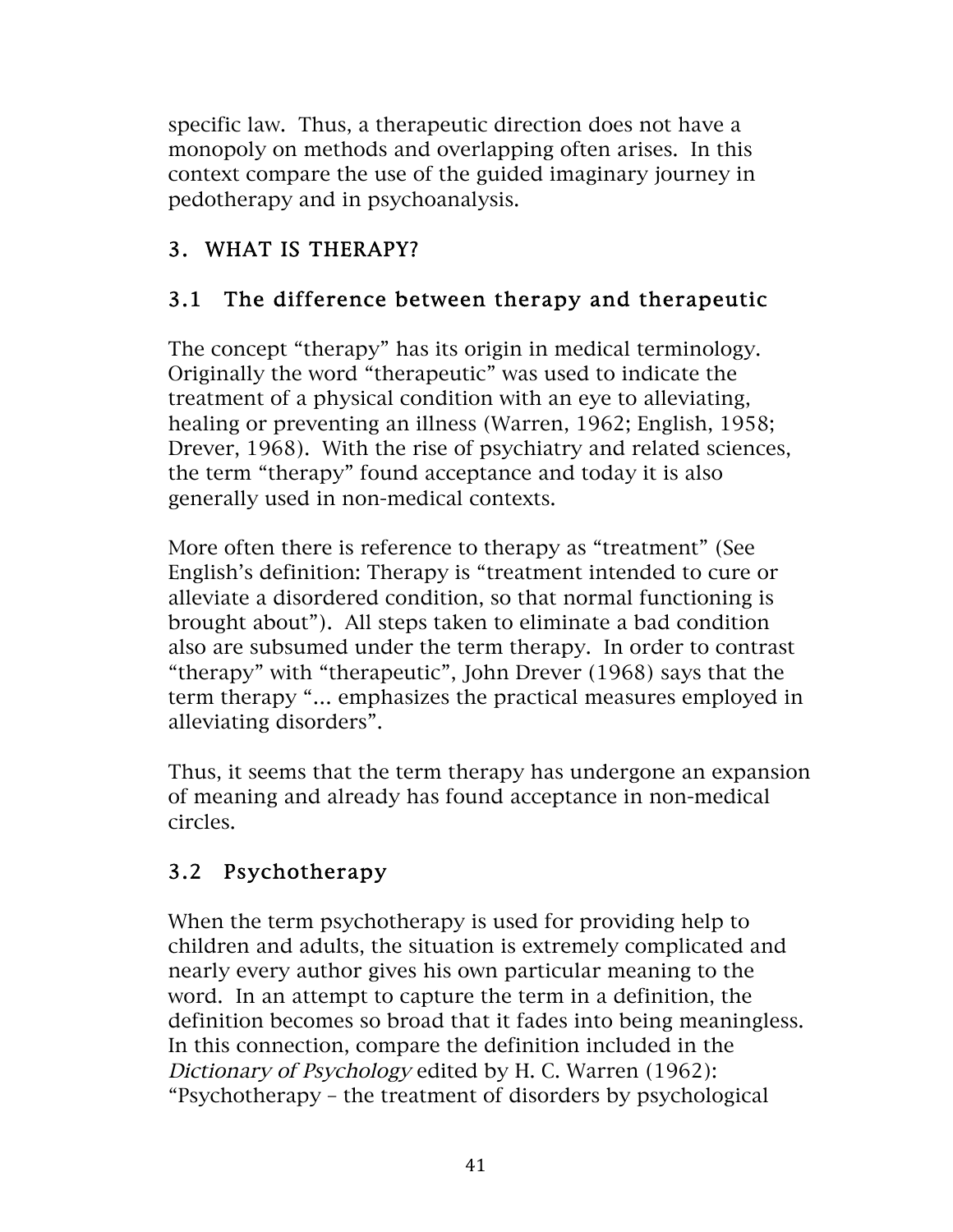methods; these methods differ widely, including waking suggestions, hypnotic suggestion, reeducation, persuasion, psychoanalysis, Christian Science".

In an attempt to arrive at clarity, Bergin and Strupp (1972, pp. 7-8) have made a comprehensive survey of the prevailing meanings of the term "psychotherapy". They conclude that there are so many divergent views about the aims and nature of psychotherapy that no simple answer can be provided to the question of what it is.

## 3.3 Intervention

An exploration of the literature on child deviant behavior indicates that there are a large variety of terms used to label the elimination of the deviancy such as therapeutic, therapy, psychotherapy, interference, rehabilitation, remedial help and reeducation. In an attempt to typify all of these practices in behalf of the deviant child, Rhodes and Tracy (1972, Vol. 2, p. 27) use the term "intervention" and describe it as follows: Intervention is that act of intervening in the interaction between a child and his world that aims at changing this interaction such that the resulting change is different from what would be expected if the act of intervention had not occurred. This action can be directed to an adjustment of the child's experiencing, to his behaving in general or in specific situations, to other persons in his world and to his physical surroundings.

Rhodes and Tracy specify, however, that the intervention does not aim for outcome for the good. According to them, the aim of the intervention is only an adjustment or a modification.

# 3.4 Conclusion

After considering the variety of terms used to typify the act of providing help in behalf of a child with deviant behavior, it is concluded that the most useful term for the aim of the present study is therapy.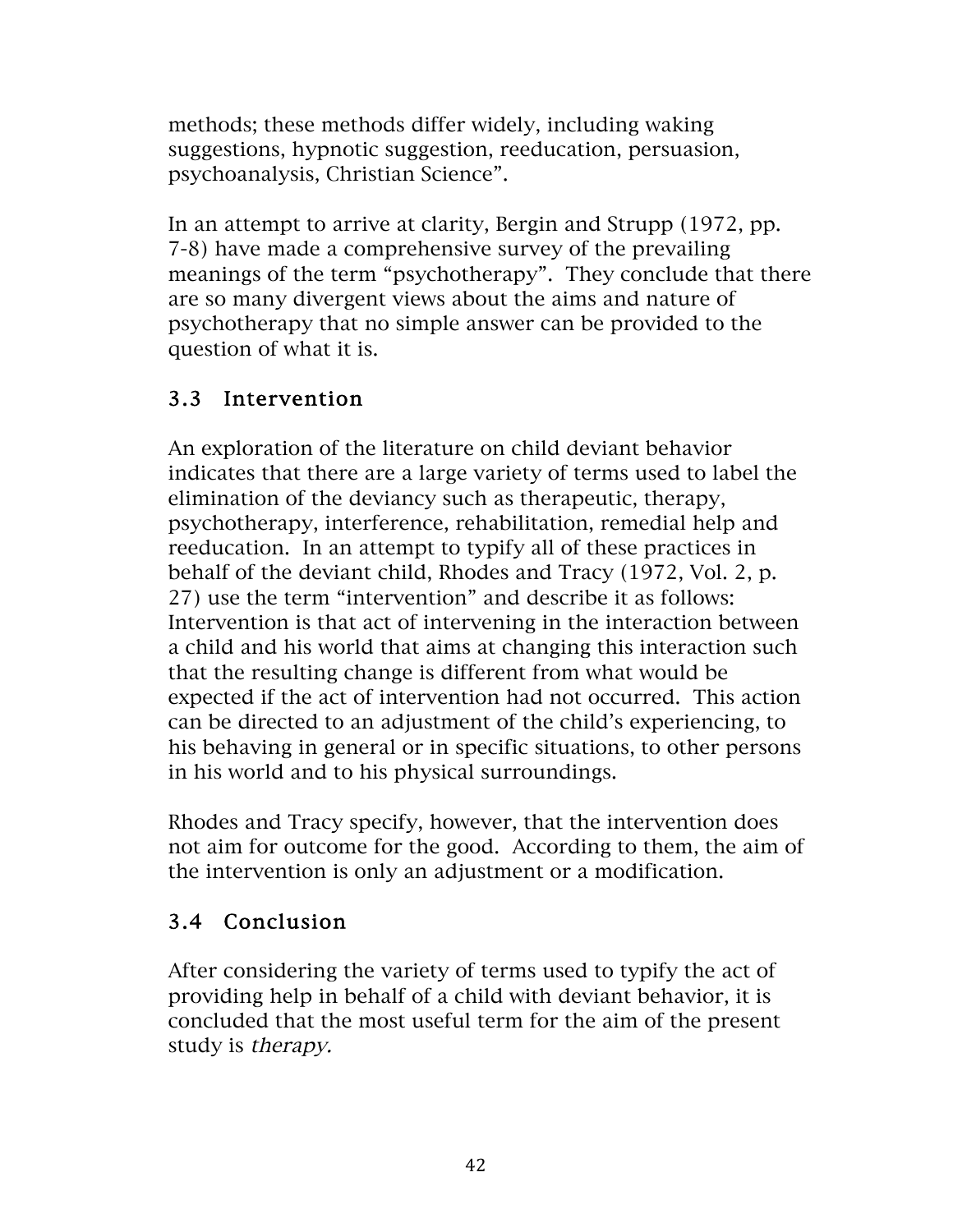By this is meant that when a child deviates from the accepted to such an extent that he no longer can be helped to recover from his everyday situatedness, he is dependent on specialized help. This specialized help that is provided in an ordered, purposeful way with the aim of eliminating the child's deviancy is therapy. In what follows, the term therapy is used in this context.

### 4. METHOD FOR EXPLORING THERAPEUTIC PRACTICE

## 4.1 Introduction

Experience has taught that therapists often reflect in their practice the theories, views and anthropologies with which they have been made familiar in their training. Also regarding techniques and methods they are inclined to remain with the tried ways. Thus, a practitioner reflects to a high degree the nature and quality of his training.

This is not a denial that individual talent or aptitude, insight and experience of the therapist in practice have not made a great contribution to expanding existing knowledge about therapy with children. On the contrary, training of however a high degree of quality cannot replace aptitude or talent. No talent, however distinctive, can replace experience. The distinctive therapist has all three at his disposal: talent, training and experience.

When it does happen that an individual therapist in practice makes a great breakthrough and a new insight appears, training organizations quickly recognize and incorporate it into the training program. In doing so, each new generation benefits from the knowledge and experience of their predecessors. However, revolutionary, new breakthroughs seldom arise. The usual course of matters is that a reinterpretation of an existing insight occurs, more useful variations replace the old theories. Thus, there is a continual course of renewal and broadening of knowledge but this is a deliberate event that occurs gradually.

The institutes that involve themselves with gathering knowledge and make it available to the new generation is the universities. It is their task to keep abreast of new developments in the specific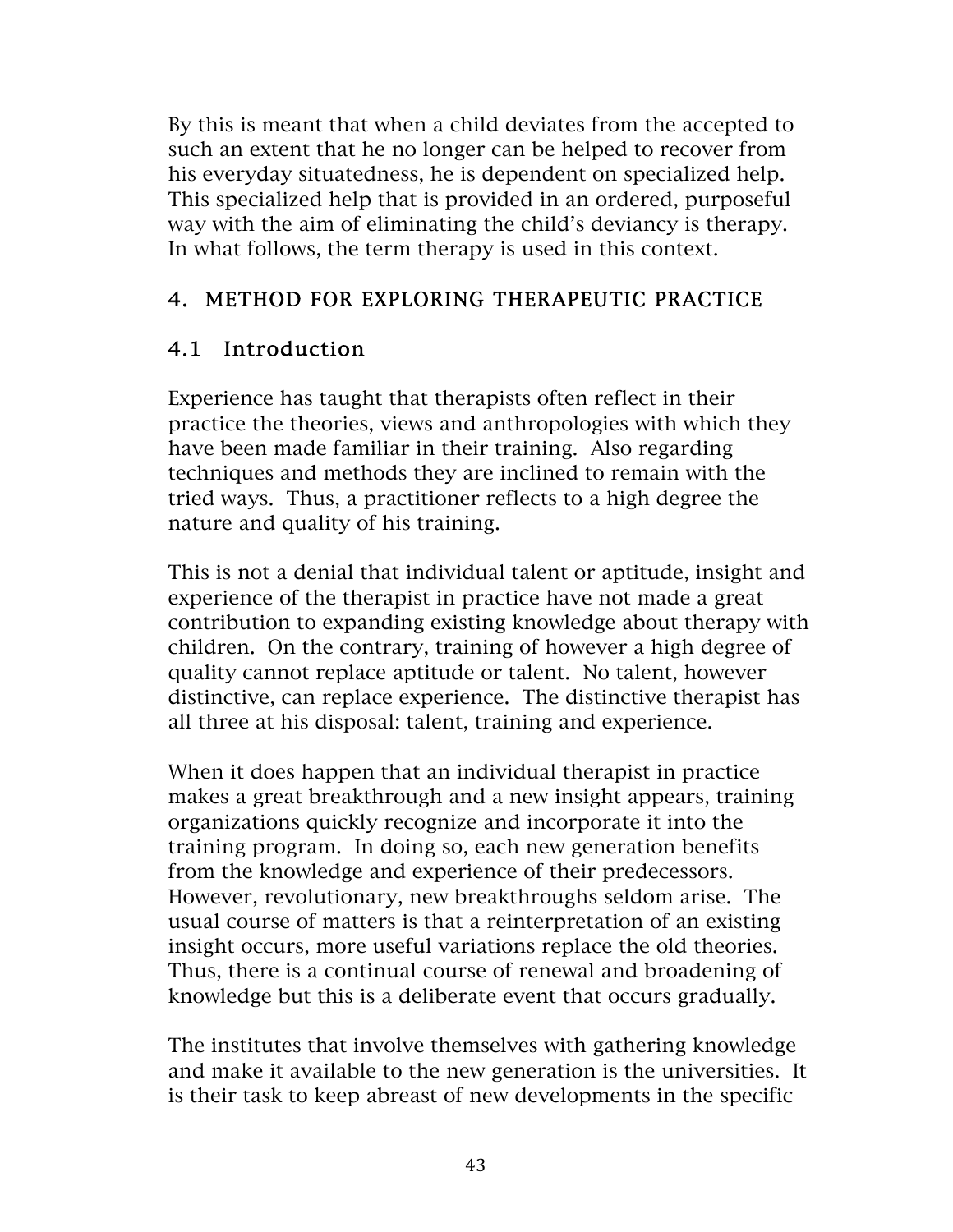subject area and to make the new knowledge available to the students.

Thus, on the basis of these arguments there is a decision to involve universities in this exploratory study rather than to make a selection from the many private practices as well as private and state organizations.

# 4.2 Choice of sources of information

The motivation for choosing universities as the source of information is in the above argument.

In the Republic of South Africa there are now thirteen universities that have child guidance centers. These centers are spread over the Country's four provinces, i.e., six in the Transvaal, one in the Orange-Free State, four in the Cape Province and two in Natal (See appendix 2). Together, they serve all ethnic groups, i.e., Blacks, Coloreds, Indians and Whites irrespective of socioeconomic status.

The function of these child guidance centers at the universities is three-fold: research, training and providing services. As such, they meet the demands of this study in an outstanding way, i.e., provide information that will serve as an overview of the entire practice of child therapy, the determination of gaps and the possible establishment of an alternative.

# 4.3 The compilation of a questionnaire

Since the area of study does not lend itself to a statistical analysis of the data (Bergin and Strupp, 1972, and Van den Berg, 1972) it is decided to do a qualitative fathoming of the practices of the various child guidance centers.

In order to avoid only the individual view of a specific therapist being expressed, the exploratory conversation is carried on with the director or head of the center. This approach insures an overview of the activities of the entire personnel of the institute.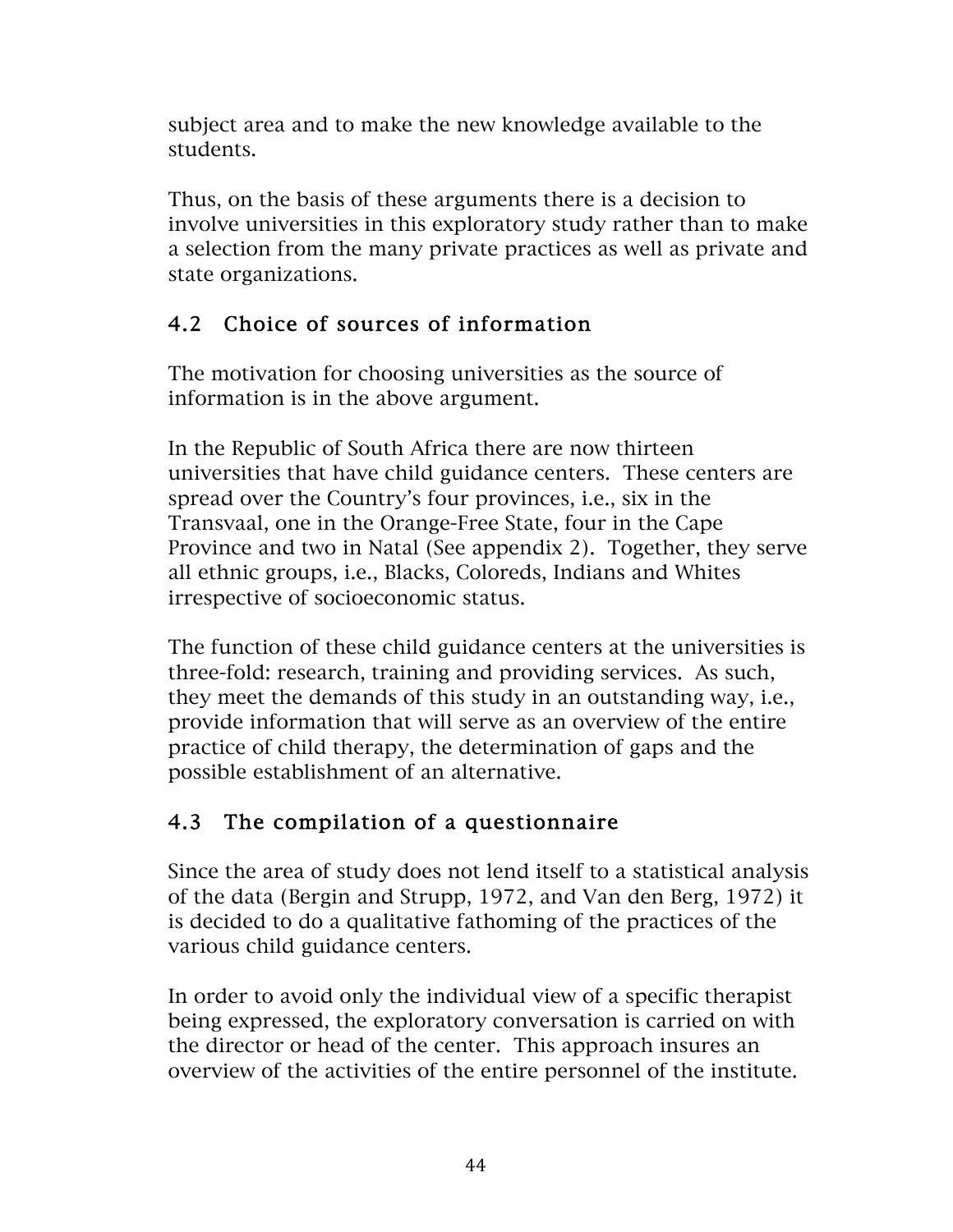Comparable data for the different centers are obtained in terms of a questionnaire that serves as a conversational guide.

With reference to the study of the literature as contained in Chapter I, the following areas are selected as conversational themes:

- Explanation of reasons for derailment
- Which intervention is necessary to rectify problem
- Delimiting aim of the program to provide help
- Preparation of a session
- Therapeutic content
- Therapeutic relationship
- Form of the therapeutic sequence
- Techniques and methods
- Evaluating
- Therapy for parents and the use of other experts.

The data obtained generally relates to the practical situation as it is found in the specific community served by the center and not to what the ideal situation ought to be as theoretically discussed.

### 4.4 Ordering the research data

In the following, the conversational themes mentioned above are considered and a summary of the findings provided by the thirteen heads of the university child guidance clinics are presented under the heading of each theme.

Finally, there is an indication of gaps that appear to exist in contemporary practice.

### 5. THE PREVAILING THERAPEUTIC PRACTICE IN THE R.S.A.

The thirteen university clinics involved in this study serve all races and ethnic groups of the Republic of South Africa. The areas where service is provided extend from rural as well as city populations representing poor socioeconomic circumstances to prosperous communities. The conclusions reached are thus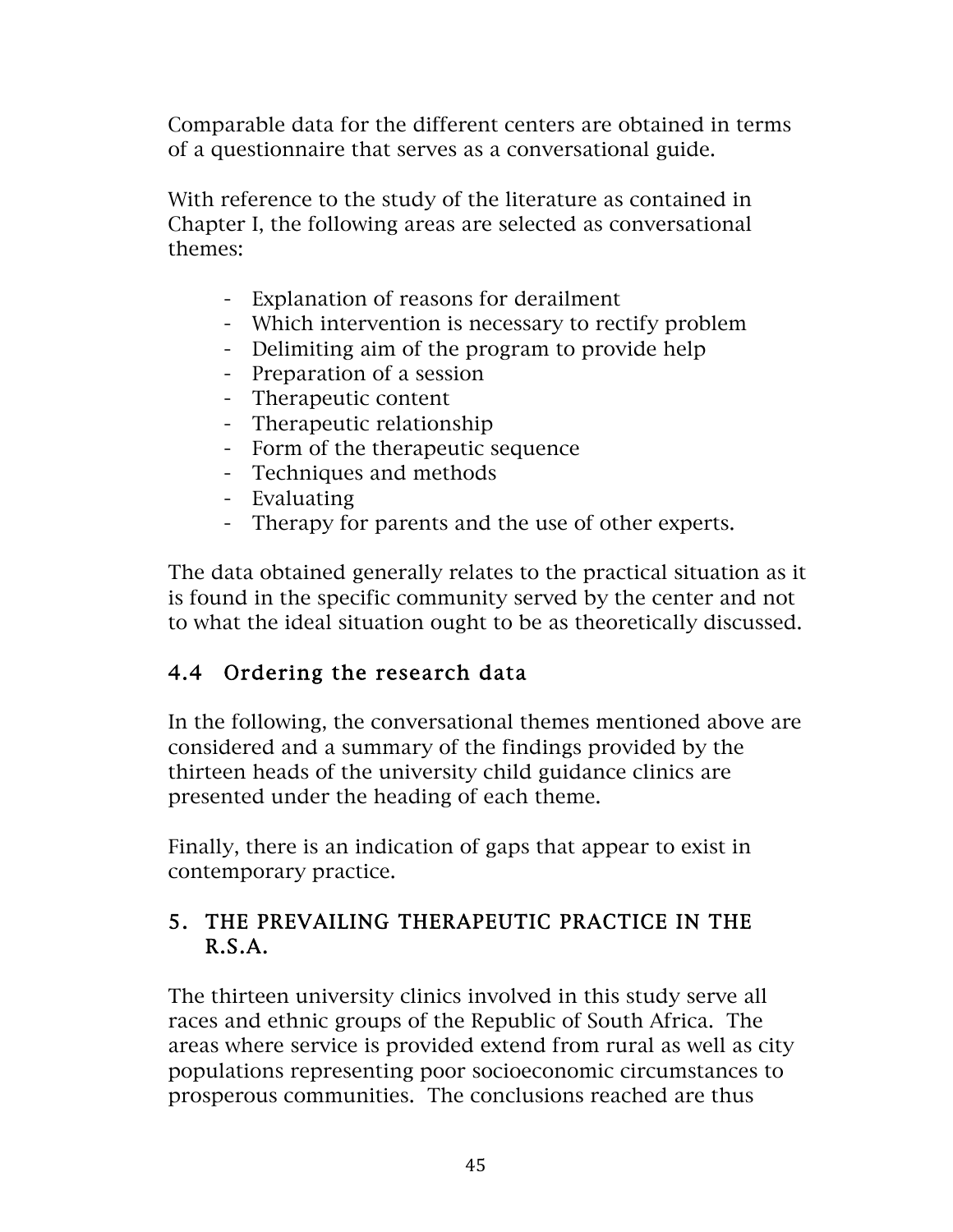representative of the state of the practice during the period of the survey of May and June 1979.

# 5.1 Explanation of reasons for derailment

## 5.1.1 The behavioral theoretical view

At two of the thirteen centers visited the opinion is held that the derailment of children who show deviancies can be partly attributed to faulty learning. However, no one believes this to be the exclusive factor. According to proponents of this line of thought everything that is learned, and then appears to be undesirable, can be unlearned (De Villiers, 1975, p.4). The aim of their therapy also is to substitute via learning undesirable behavior with acceptable behavior.

However, behavioral theoreticians give a specific meaning to learning. According to the behaviorist view, learning in its essence is conditioning (Bondesio, 1977, pp. 64-72). There is a denotable, predictable connection between the stimulus and the response. The therapeutic intervention thus is a manipulation of the stimuli that influence the child. To bring this about, the following principles are used:

- 5.1.1.1 Desired behavior leads to positive consequences for a child. For example, there is a smile, words of approval expressed or he obtains money, food, extrinsic privileges, etc. The form that the positive consequences have on the child's behavior depends on the particular preferences of the child and the resourcefulness of the therapist. In doing so, certain behaviors are encourages and reinforced.
- 5.1.1.2 The desired behavior brings about the elimination of the unacceptable. For example, by carrying out the desired behavior, the child avoids a reprimand, loss of privileges, punishment and even physical shock. In doing so the behavior is also reinforced.
- 5.1.1.3 The behavior does not lead to the expected positive consequence. This is brought about by manipulating the child's environment so that what previously was a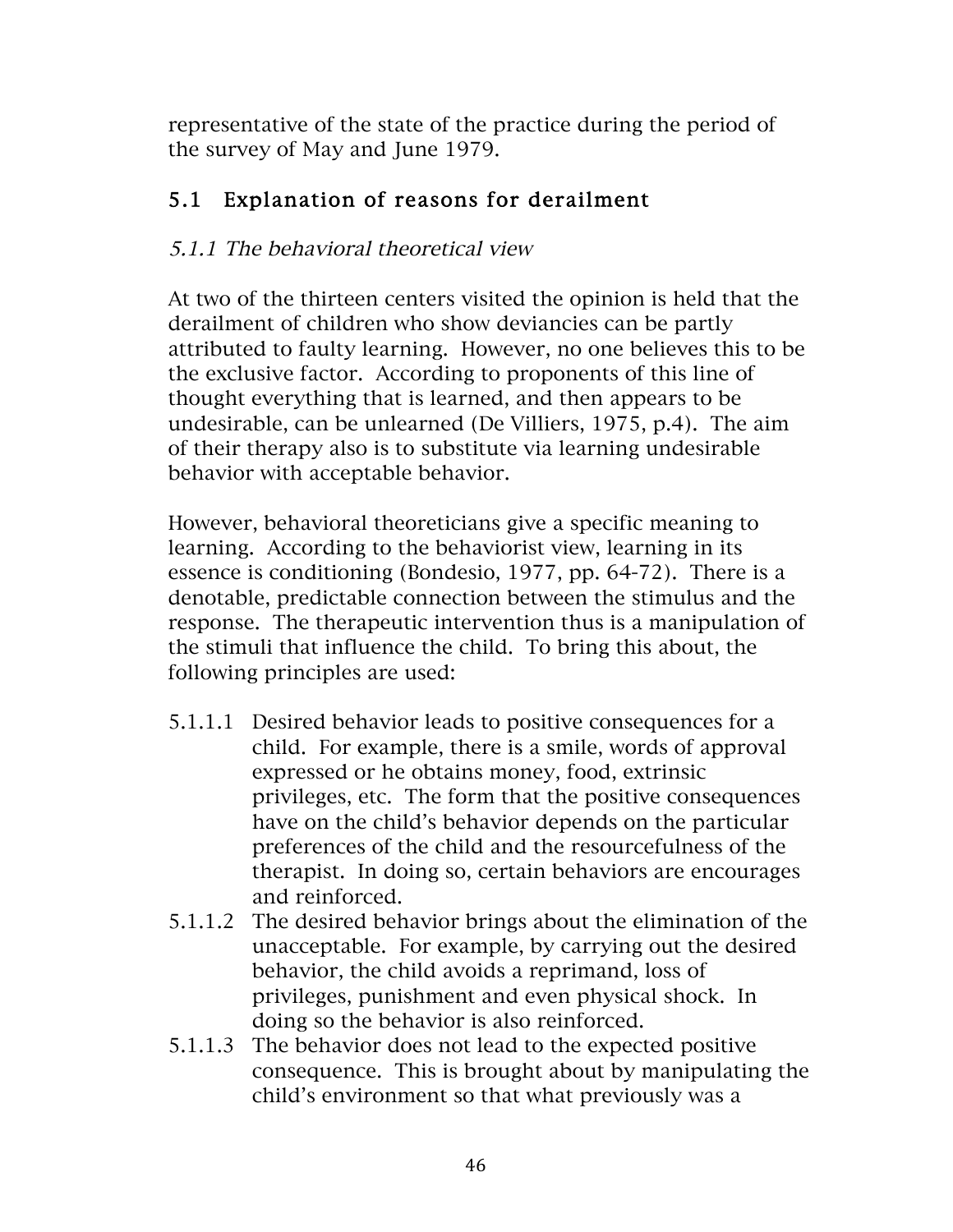pleasant result is now absent. For example, the child is ignored or removed from the room. The consequence of such action is the weakening and eventual extinction of the behavior.

- 5.1.1.4 The behavior does not avoid the unpleasant consequences and thus appears to be ineffective. The unpleasant consequences that the child wants to avoid are brought about. The result is a weakening and eventual absence of the behavioral expression.
- 5.1.1.5 The behavior brings about unpleasant consequences. By insuring that each time a child occupies himself with a behavioral expression it has an unpleasant consequence for him, he associates the specific behavior with the unpleasantness and purposefully avoids it.
- 5.1.1.6 The behavior brings about a temporary or permanent loss of pleasant consequences. This is accomplished, e.g., by not giving approval, candy, pocket money or gifts and by denying trips. The aim also is that the behavior will disappear.

According to this division by Gardner, as quoted by Kameya (1977, p. 166), the first two techniques are directed at reinforcing and encouraging the behavioral expression and the latter four at discouraging and working against the specific behavior. Many permutations are possible by combining two or more of these techniques and their variations.

Because of the relatively quick results that are obtained with behavior therapy, with rapid strides it has gained ground and found application in related areas of science, and especially teaching. However, it was quickly realized that the initial claims of earlier exponents were overoptimistic. Thompson (1975) asserts that contemporary practice is far removed from from Skinner's boxes and Watson's excessive claim: "Give me a dozen healthy infants ... and I'll guarantee to take any one at random and turn him to become … doctor, lawyer, artist, merchant-chief, and yes, even beggar man and thief". According to Thompson behavior therapy has great possibility for application, e.g., with respect to social problems and indeed it is not the "frightening menace" it is regarded to be by the uninformed, provided its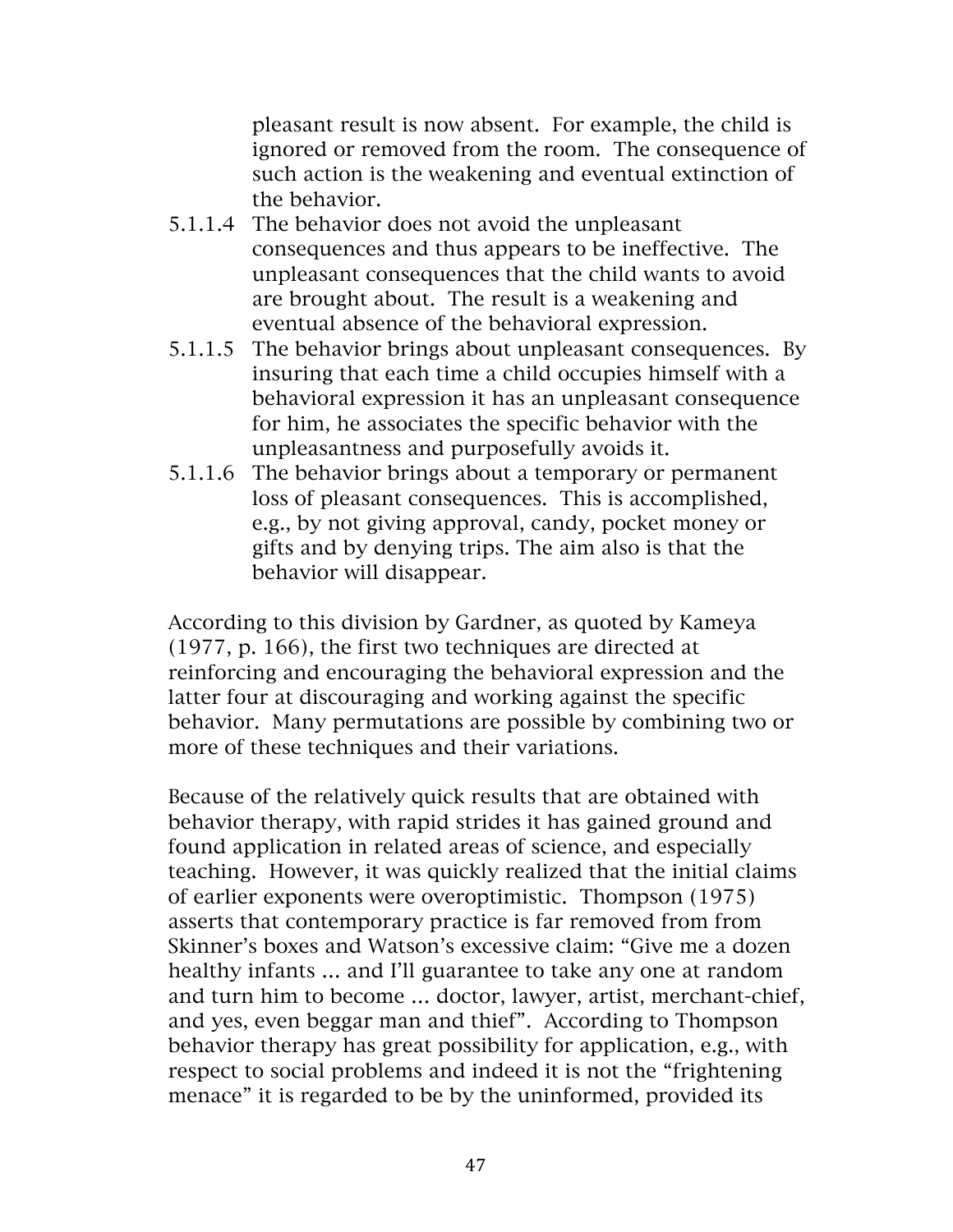"integral humanism" comes forth more strongly. With this Thompson recognizes that behavior therapy often does violence to the humanity of a person.

With this, Thompson suddenly brings to light the errors in judgment of behavior therapy, i.e.:

- a) all persons lend themselves to manipulation by a fellow person;
- b) an individual person's world can be controlled over the long term;
- c) giving personal meaning and taking a position play no role in willful behaving;
- d) the individual has no possibility of choice and thus is a puppet in the hands of a therapist whod decides for him;
- e) a person takes no responsibility for his behavior, it is manipulated by the therapist;
- f) the striving for pleasure and avoidance of the unpleasant are the underlying driving forces that direct all human behavior;
- g) above all, they misunderstand the complexity of human behavior, especially in the case of the simultaneous presence of a variety of strivings or motives (Bondesio, 1977; Van der Merwe, 1974).

The reason for the degree of success achieved with this therapeutic technique possibly is in the fact that behaviorists have disclosed a truth about human behavior, i.e., that a person often behaves such that his behaving brings about pleasant consequences. Most certainly this is one of the dimensions of human behavior. However, to generalize this insight and make it applicable to all human behavior is an oversimplification of a complex phenomenon. This is evidence of a misunderstanding of the fact that a human being always remains a mystery and is never totally knowable.

This then also explains the relatively short duration of the success of the behavior therapeutic intervention. A child behaves acceptably as long as this is meaningful. As soon as the situation changes and a new or changed hierarchy of values emerges, especially the adequacy of the therapeutically acquired behavior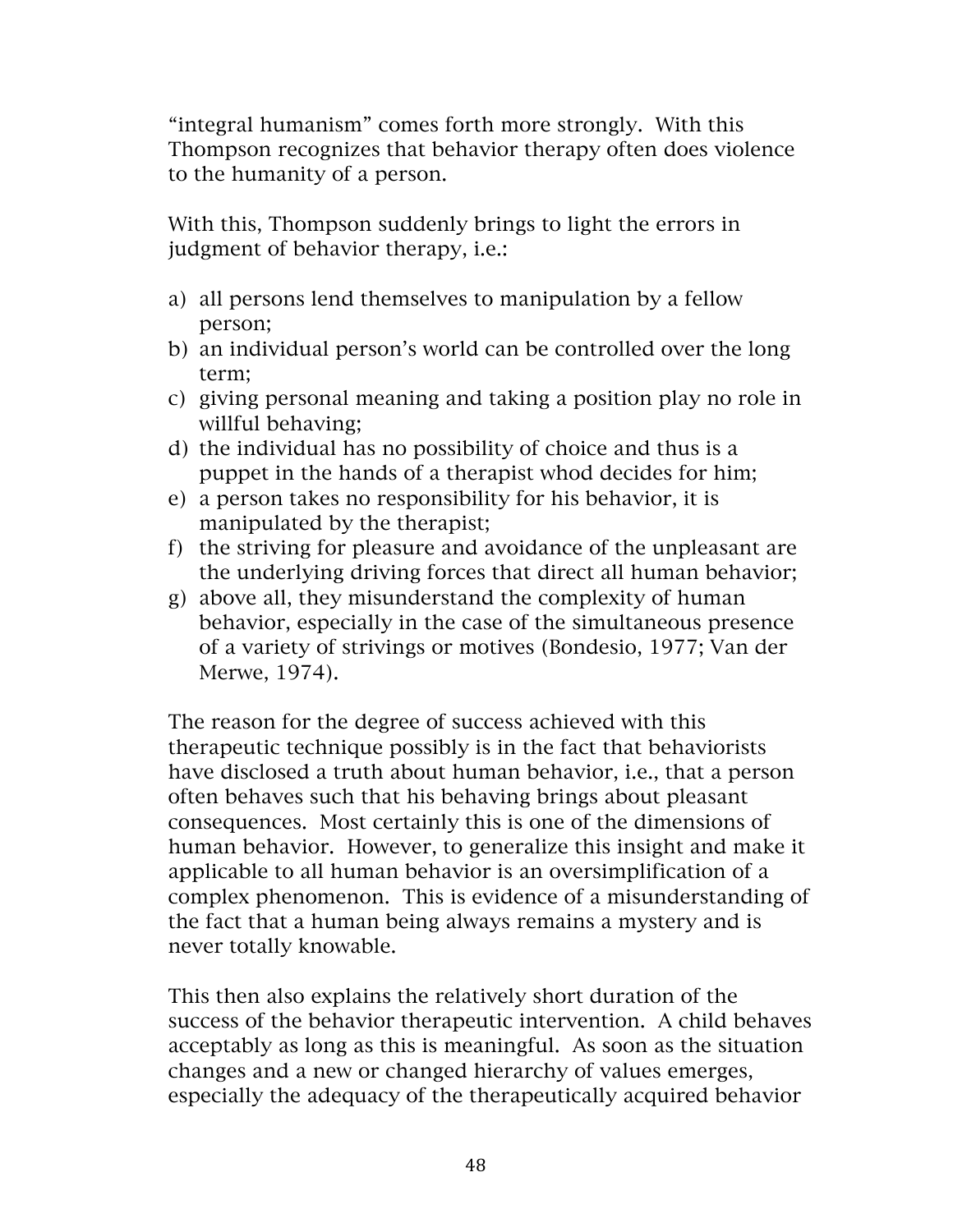declines and a new choice, taking a new position, a new willful choice and new task of responsibility arise. This complexity of demands that now address the child from the new or changed situation compel him to a new response.

Critics of behavior therapy point out that the mere treatment of symptoms often result in symptom substitution. Behavior therapist profess that such new unacceptable behavior is then treatable by the same method.

Owing to the misunderstanding of willful child choices, his own sense of identity as well as the fact that a child in personal ways gives sense and meaning to his world on affective, cognitive and normative levels, genuine learning that results in possessed experience (Ferreira, 1973) does not occur during behavior therapy.

#### 5.1.2 The psychodynamic view

Of the thirteen institutes involved in the research, six hold the view that child deviant behavior is attributable to the consequences of adopting one's own, unique innate dispositional factors or that this at least is a contributing factor.

After an overview of the most authoritative literature on the psychodynamic nature of child deviancy, Cheney and Morse (1977, p. 268) conclude that there are two structures recognized, i.e.:

- a) Individual development in accordance with innate dispositional factors. Derailment early in a child's life is mainly the consequence of defective, innate propensities.
- b) Development of the growing child in interaction with his environment. Development later in a child's life is a consequence of defects in this interaction.

From the psychodynamic theory regarding child deviant behavior the therapeutic aim then is also two-fold, i.e., healthy development according to disposition and balanced interpersonal relationships as results of the interaction between the individual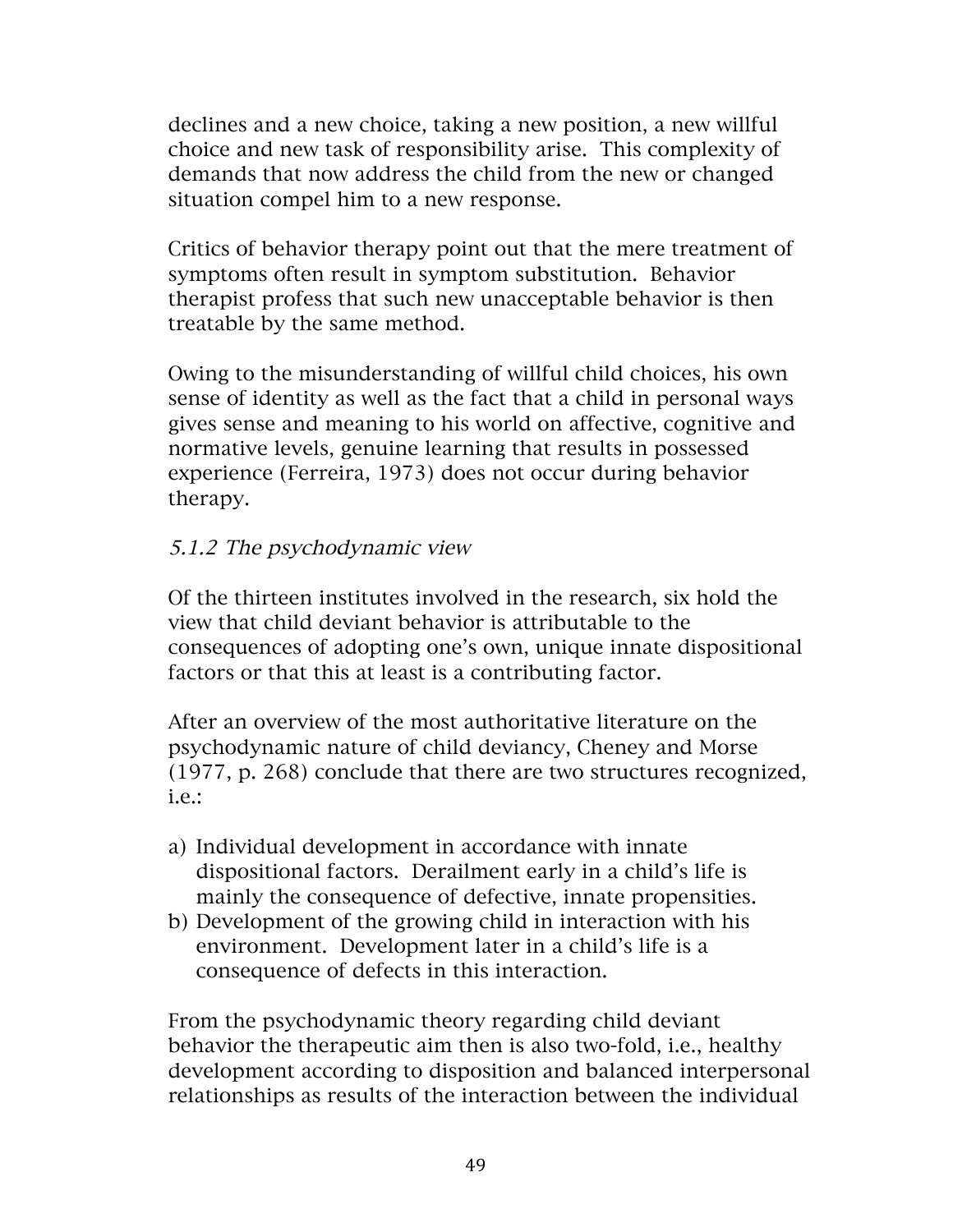and his environment. Both of these facets must be maintained "… so that the individual can cope without excessive defense", according to Cheney and Morse (1977, p. 292). Thus it seems that the avoidance of tension is an overarching therapeutic aim.

The techniques and methods applied by psychodynamic oriented therapists also fall into two main classes:

- 5.1.2.1 Biological intervention through medical treatment such as medications, diet-change- and physio-therapy changes are brought about in the child's behavior. Especially symptoms such as tension, hyperactivity and aggression are controlled medicinally such that the child can resume a favorable course of development. However, this intervention is seldom done without being paired with conversing with the child with the aim of making the treatment cognitively knowable to him through information and clarification and also to stabilize him emotionally by eliminating distrust, guilt feelings and shame.
- 5.1.2.2 The second type of intervention is interfering with the "normal process of growth". It is accepted that each child has innate patterns of behaving but its tempo can be influenced by extrinsic factors. The way a child expresses his instincts can be changed. Environmental change generally is freely applied to bring a child's instincts to acceptable expression. Roger's non-directive, client-centered therapy is an example of this approach. His therapy is based on the assumption that a child is self-sufficient. Everything is given with being human for an individual to maintain himself and evolve to a higher level of existence. All that is necessary is the opportunity to do this and the therapist ensures this. Therapy is an opportunity for a child to be what he is (Rogers, 1939, and Axline, 1977).

This therapy, whether individual or group, is extremely time consuming. The therapy is continued until the child himself, at his own tempo and in his own way has arrived at a solution that he himself is satisfied with.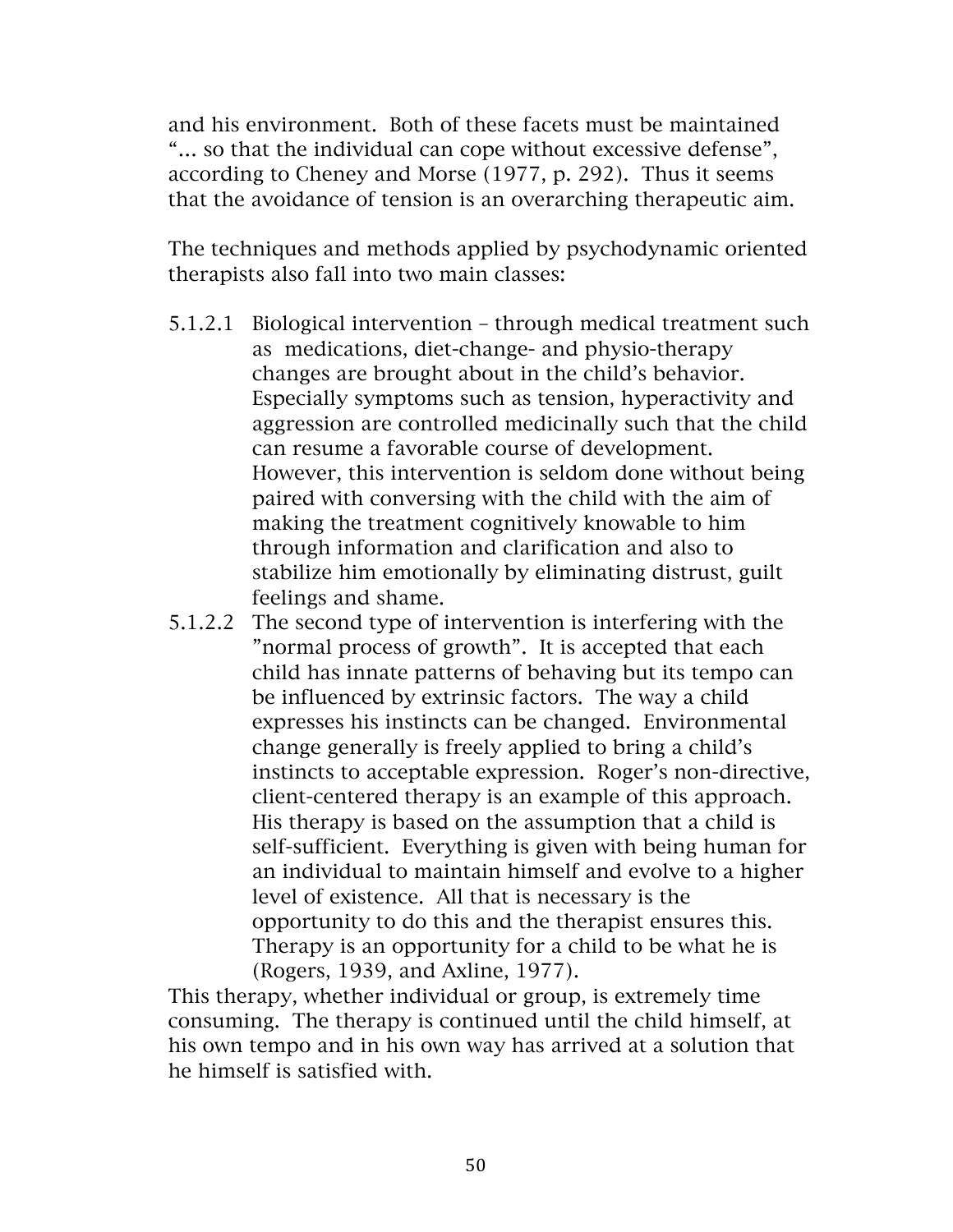In contrast to behavior therapy where disapproval, criticism and punishment figure prominently, they are entirely inappropriate with psychodynamic therapy; on the contrary, any form of maintaining norms or evaluating is deliberately avoided. This results in the therapeutic situation and especially the therapeutic relationship being foreign to life. The already derailed child becomes confused because of the discrepancy between the therapeutic situation and life reality and this impedes the transfer of insight.

The fundamental not-yet-responsibility of the child is mistaken because he is forced to accept full responsibility as an adult for his own decisions and the consequences of his deeds. Indeed, the child is surrendered to himself and his own limited life experiences. Acceptance of responsibility for a child is one of essences of educating that is highly valued by pedagogues (Landman, 1972).

#### 5.1.3 The biophysical view

Only three of the institutes participating in the research hold the view that child deviancy mainly is attributable to origins of a biophysical nature such as genetic and neurological problems and even nutritional matters.

In order to bring about a change in a child's behavior, it is necessary to identify and eliminate the underlying originative factors. The intervention is of a medical nature and mainly includes the administration of medicines and control of the child's diet.

Proponents of this view not only define themselves by the therapy for the individual. In cases where heredity plays a role appropriate information is acquired on the whole family and even blood relatives. In the case of a genetic deviation, emphasis is on the responsibility of the individual in contrast to the community and on making responsible choices about future expectations, vocational practice and having children (Kameya, 1977).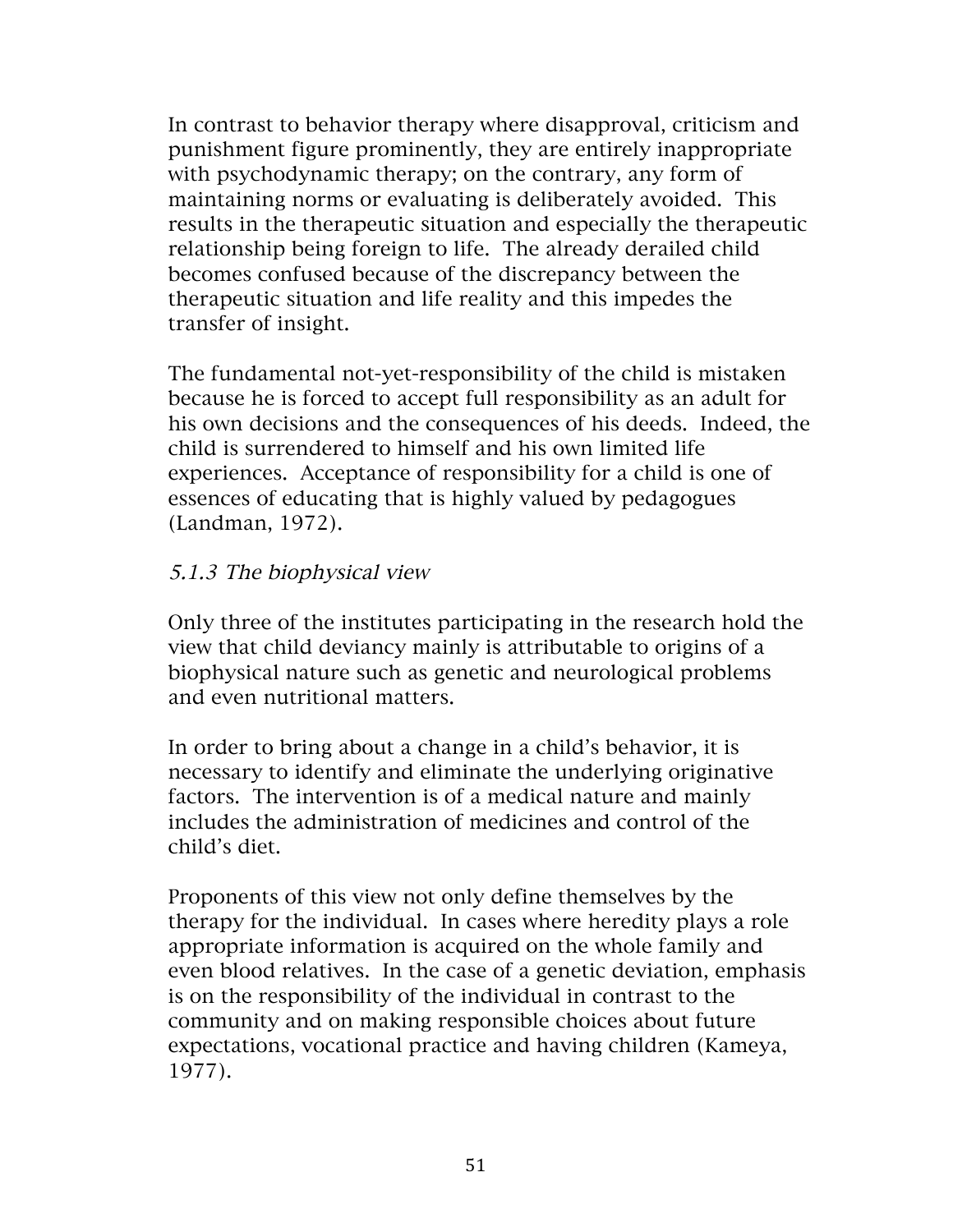Recent research (Denhoff, Davis and Hawkins, 1971) shows that with the help of medications dramatic results are obtained with respect to symptoms such as hyperactivity, fluctuating attention, impulsive behaviors, low frustration tolerance and lack of interest in school activities.

The assumption is that the therapy is continued until the child has "outgrown the condition" (Kameya, 1977, p. 114). There are no criteria by which the success, or not, of the intervention can be evaluated other than the satisfaction of parents and teachers that the child has improved. Thus the exclusive aim of such therapy is the elimination of those ways of behaving that make the child "difficult to handle" for his parents and teachers.

Little if any attention is given to matters such as the child's own role in his unique situation, the cognitive meaning of the difficult situation, the normative task that stems from physical handicaps, the acquisition of a self-image and identity and acceptance of coresponsibility for his own becoming. The child is viewed and treated as an object that can be manipulated by his parents, teachers and doctors.

That the administration of medications can greatly illuminate his difficult situation and his educators cannot be doubted. However, this is and remains only a helpful aid at the therapist's disposal and as a rule ought to be supplemented by educative help to the parents and child in order to smooth over the gap (in becoming) that has arisen as a result of the biophysical impediments and to support the child re-signifying himself and his world.

#### 5.1.4 The sociological and ecological views

This view of the originative factors of child deviant behaviors is by far the most general. Nine of the institutes consulted are of the opinion that matters such as family problems, too high aspirations and too much pressure to achieve from the family and school give rise to child deviant behavior.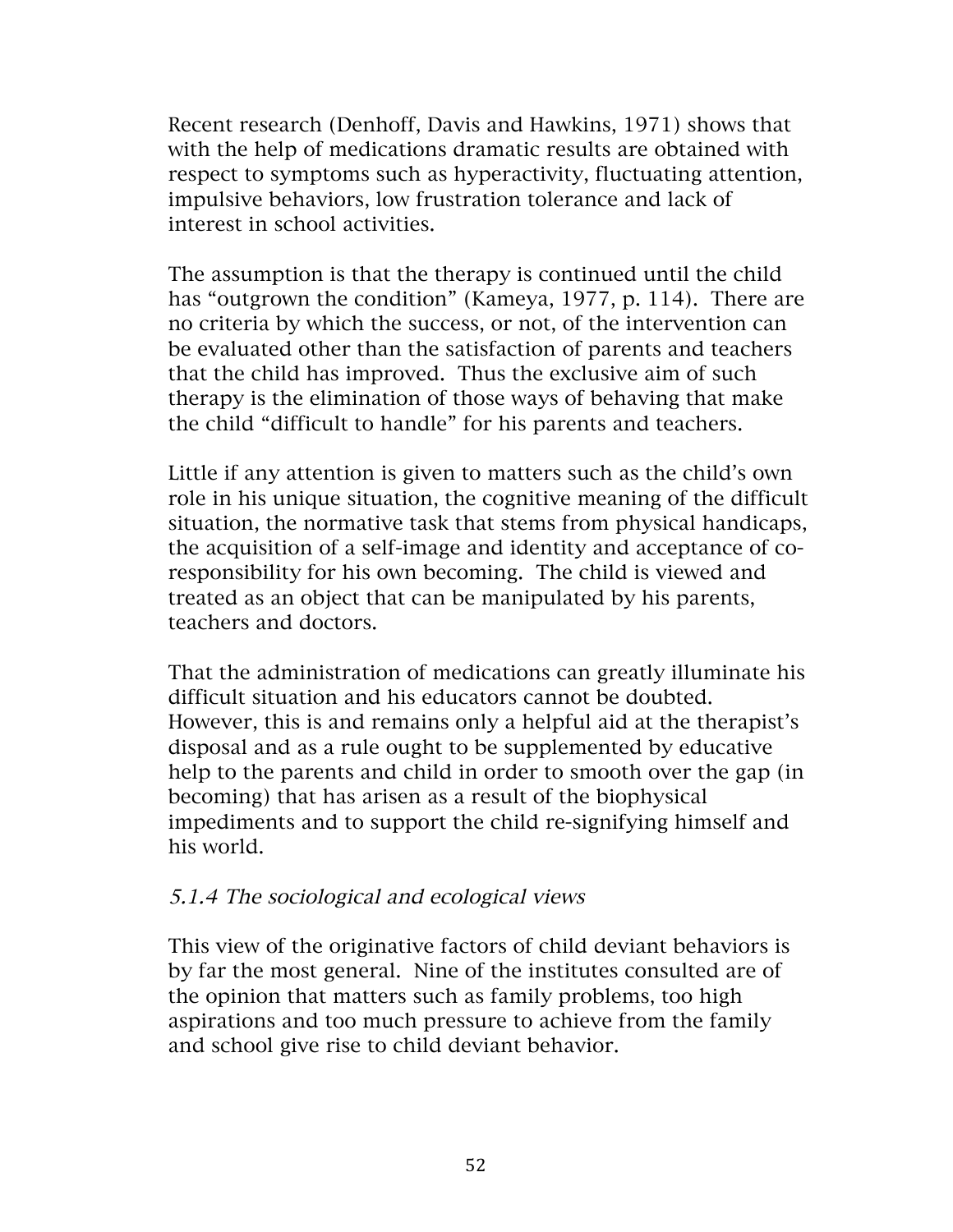One institute considers ecological factors such as overpopulation, pollution and malnutrition to be co-determinants of child deviant behavior.

In the case of those of other color in white areas, child derailment is largely caused by socio-pathological phenomena such as alcoholism, drug use and illegitimacy. Paired with this are the frustration of political aspirations (that foster a fatalistic attitude toward life) and also inadequate housing, healthcare, day and night school centers and recreational areas for children in urbanized areas.

In colored as well as Indian communities the children are involved in moving away from established systems of norms and values previously accepted as generally valid in their communities. They reject the norms and values of their parents but have not yet arrived at an acceptable alternative.

These problems are further forced to a head by the fact that the language of instruction at school is not necessarily the mother tongue. Many young Indian children no longer understand the language of their parents and can only speak English. Also for coloreds the tendency is to see to it that the younger generation lends itself to English, the language of the world, and to distance themselves from their Afrikaans speaking parents, their customs and habits. In these communities there is a high percentage of working mothers. Thus, as soon as a child is placed in a nursery school he comes in contact with a language different from that in his home and his cultural alienation begins.

A large number of children are not sufficiently cared for during the time that their parents are working for hourly wages and thus are exposed to all of the social evils of asocial neighborhoods.

Pressure to achieve is an originative factor that generally arises with both whites and non-whites. For whites this especially arises with middle and well-off socioeconomic levels of the population where high academic achievement is sought and ranks high in the parents' hierarchy of aspirations for their children.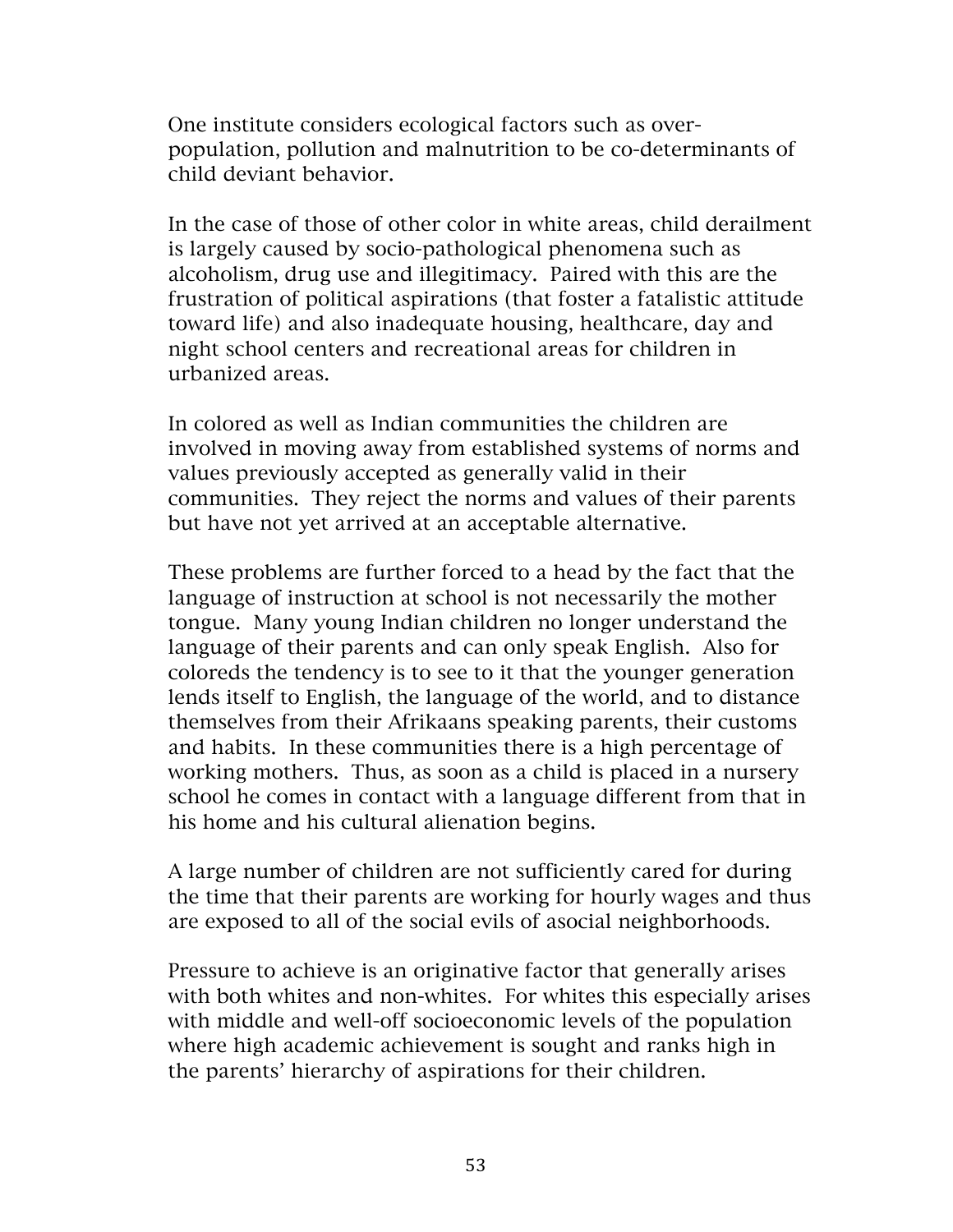With Indians it is found that families often are large and not all of the children in the family have an equal opportunity to enjoy schooling and teaching. Then a family invests in one specific child. This tendency places the favored child under great pressure to achieve, awakens feelings of frustration in the other children and leads to a decay in communication in the family.

The therapy prescribed by proponents of the sociological and ecological ways of thinking is diverse but has one matter in common, i.e., one or another form of environmental change. This often is paired with providing individual help to the child manifesting the symptoms of deviance (Wagner, 1977). In both cases the emphasis is on the situatedness of the child, the fact that he and his world are not separable and are in continual interaction with each other. The environment asks particular demands of the child but being a child with dignity also puts particular demands on the environment. The aim of this kind of therapy thus is two-fold, i.e., to help the child acquire a standpoint in his social environment and to manipulate or rearrange the environment such that he can arrive at adulthood in it with dignity.

Therapeutic techniques applied in behalf of the child can be divided into the following four classes (Wagner, 1977, pp. 562- 567):

- 5.1.4.1 Techniques focused on bringing home his own worth and the human dignity of others.
- 5.1.4.2 Techniques that bring about greater acceptance of the child as such in his own environment.
- 5.1.4.3 Techniques that help a child restorer disturbed relationships.
- 5.1.4.4 Techniques that aim to make community activities function smoothly.

It is obvious that the spectrum covered by these techniques is particularly wide and range from help with interpersonal relationships to the smooth functioning of the community in its breadth.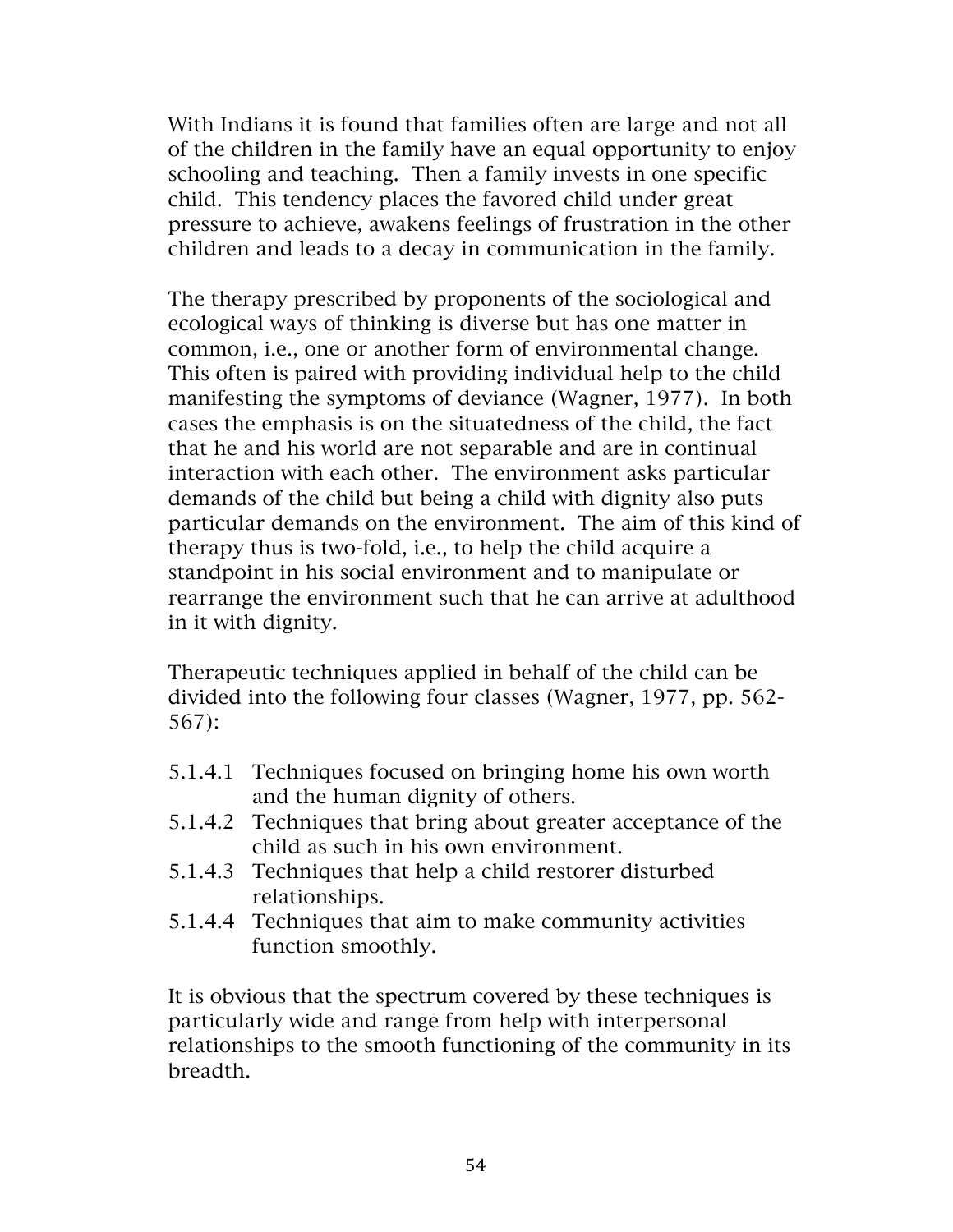The unique nature and needs of the child are valued highly. His reliance on help and support in order to become adult by implication is recognized although no specific attention is given to his primary [home] educative situatedness. His secondary or school educative situatedness gets much more attention in the form of placement in special schools, boarding houses, clinic schools and enrolment in extramural activities, youth clubs, etc.

Indeed there is a synoptic overview of the parent-child relationship but no analysis of its essential nature is made to enable the therapist to provide purposeful, specialized educative help to the parent and child in the problematic situation.

#### 5.1.5 The anti-theoretical view

The term "anti-theory" is applied to a group of theories that all differ from each other and also from other lines of thought. However, the one thing they have in common is their dissatisfaction with existing school systems.

They advocate for a more humanistic approach to teaching children, greater participation of pupils in their own education and less control by state authorities. They are unanimous in their criticism of the existing order, but when it comes down to an alternative they differ so much from each other about the established, accepted, tried systems of teaching.

According to Burke (1977) their views of deviancy can be divided into three groups:

- 5.1.5.1 Those who maintain that "deviation" indeed is admirable since it is evidence of individuality and shows that the individual is not ready to conform.
- 5.1.5.2 A second group believes it does not matter at all if the community sees the child as "deviant". What is important is that his behavior is effective with respect to his own situation and criteria.
- 5.1.5.3 A third group thinks that there indeed is something such as normality and mental health but they do not necessarily correspond to the community's expectations.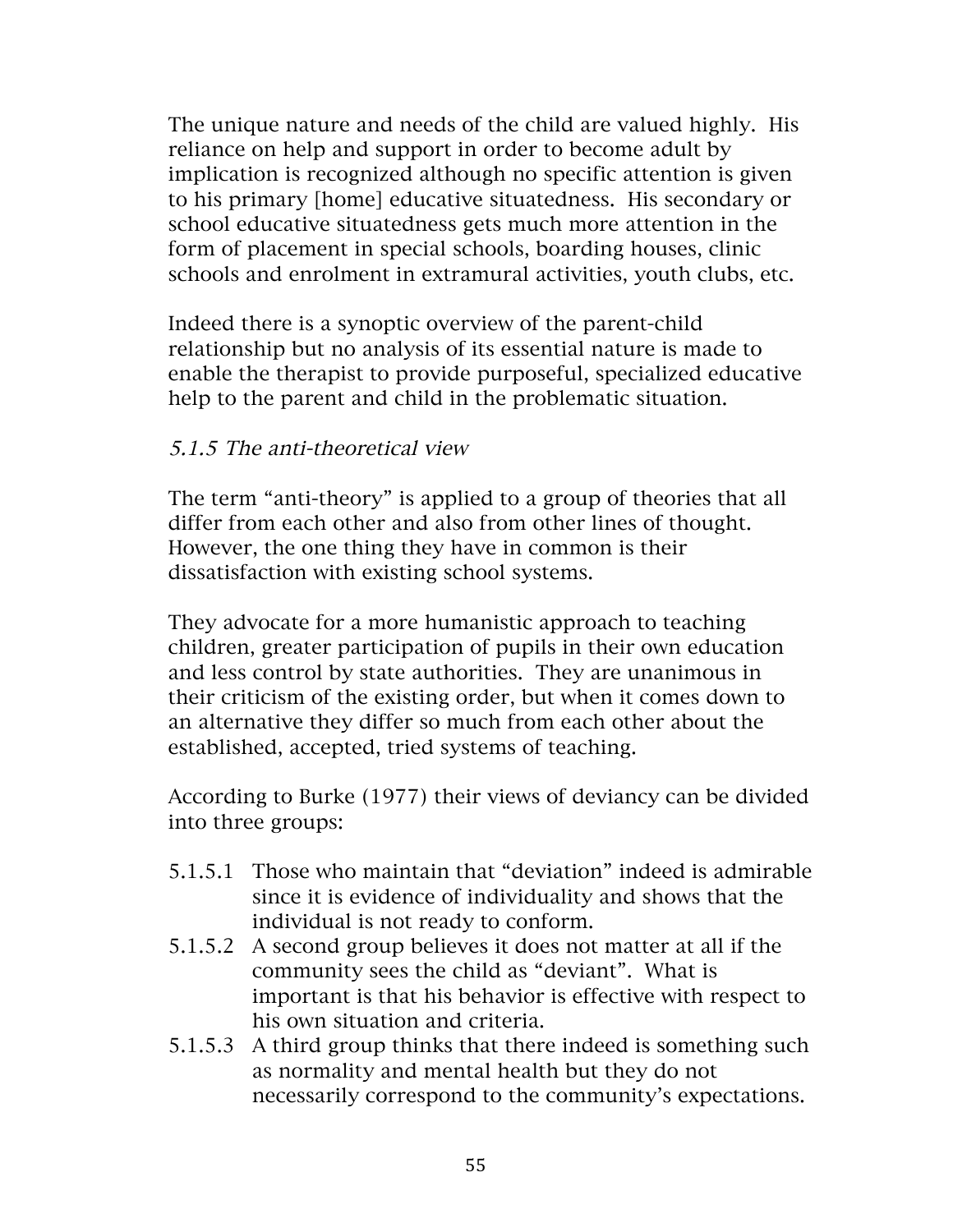Of all of the institutes involved in this study, there is only one that holds the view that the contemporary school system is a contributing factor in causing child deviant behavior in the Republic of South Africa. The view held corresponds to that described in 5.1.5.3. This institute holds the view that a child is basically good and inclined to develop positively. Because of the restrictive school system his individuality is largely kept in check, he is compelled to conform to stereotyped roles as prescribed by the community. The child is a seeker of support and will gladly be accepted by his educators. Consequently he accepts the desired behavior codes and ways presented to him. Often this is in conflict with his innate disposition and leads to derailment.

Proponents of the anti-theoretical view advocate changes in school curriculum, greater emphasis on practice rather than theory, doing away with labeling pupils, greater intimacy between pupil and teacher and mutual pupils, greater role of the pupils in exercising authority and a doing away with the system of compulsory attendance.

It is obvious that a revolution in the established education system will remain an ideal for the foreseeable future. Several private schools experiment to a greater or lesser degree with the "open classroom" system, but beyond experiments on a limited scale, this has not yet arrived in this country. Even the famous A. S. Neil's "free" school, Summerhill, that has existed for decades and is known worldwide, has not yet gotten adherents elsewhere worth mentioning.

In the R. S. A. at the moment, the therapeutic intervention advocated by the anti-theories exists only as an ideal.

#### 5.1.6 The pedagogical view

At the completion of the investigation of the state of the practice of providing help to children in this country it has seemed that in addition to the above views of the origin of child deviant behavior that are in use in America, Britain and Europe and all of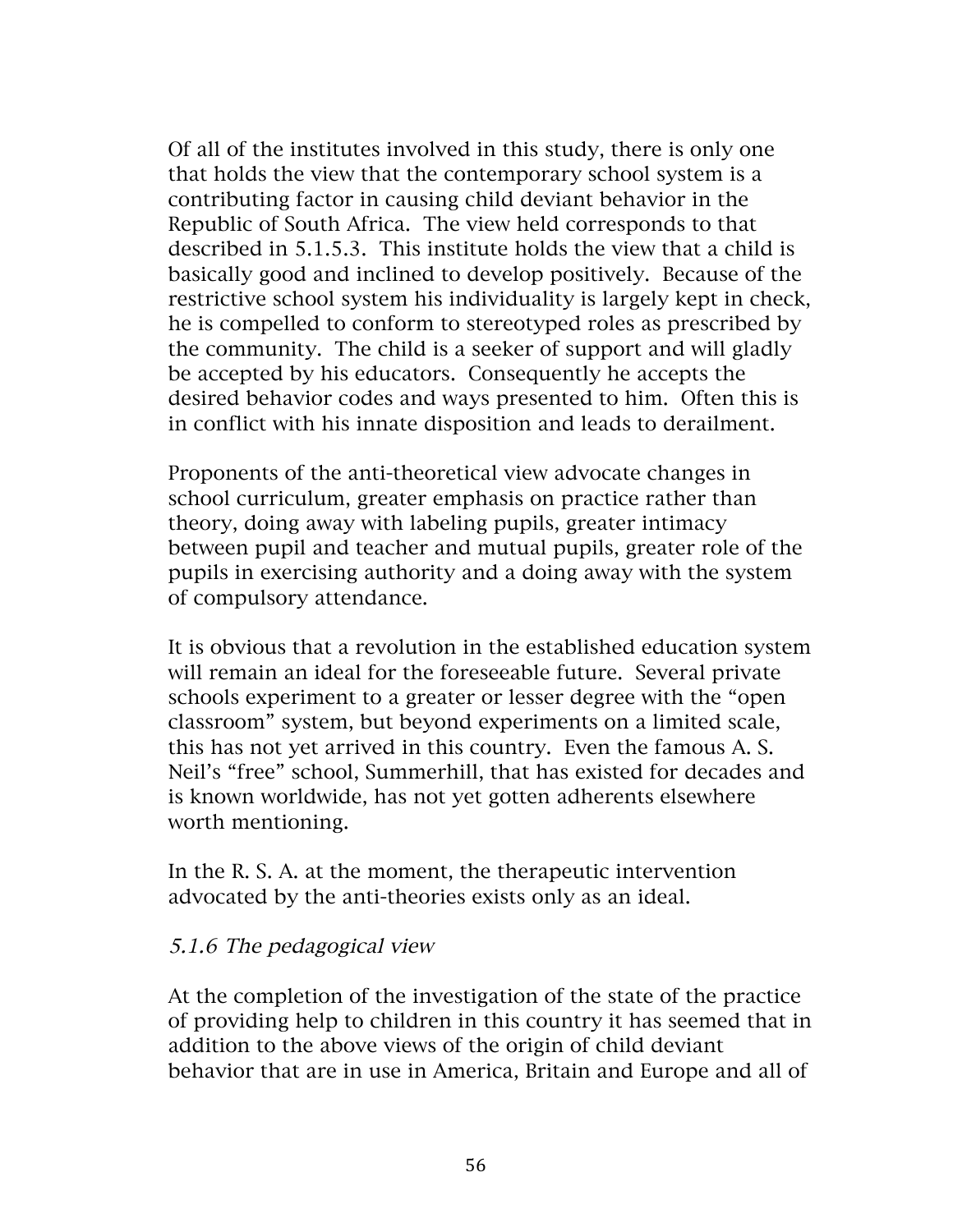which are more or less held in the R. S. A., there is yet an alternative, i.e., the pedagogical view.

This view is especially in vogue in the Transvaal and to a lesser extent in the Cape Province and Natal. Seven of the thirteen institutes that were involved in the study believe that problematic educating is an originating factor in child deviance. One of these seven maintains that the family problematic, in which parent-child relationship is included, is the main originating factor.

In addition to sociological factors, educative problems are seen as the most general reason why children derail these days.

As indicated in the previous chapter there are diverse norms by which "normal" (and by implication also "deviant") is recognizable. Each people, community and even small group holds its own particular view of what can be expected of a child at a particular stage of life. Deviance is a human phenomenon that has various forms of expression.

In terms of the models mentioned it could be said that a child who deviates from the normal is one whose psychodynamic development and/or biophysical growth do not progress uniformly, or who is not sociologically engaged or is not in ecological harmony with his environment or has learned erroneously.

When child deviance is seen where the phenomenon itself occurs in life reality, it appears that it reveals itself in only one way, i.e., in behaving. It is only when a child as a person actively functions that it can be concluded that he has actualized his psychic life potentialities, that he continually becomes different because he has learned, has lived experienced, has experienced and has willed. From his behavior it is read that he is engaged in a relationship with himself, fellow persons, things of the world and God. Also it is read from his behavior that he continually establishes different relationships, gives different sense and meaning to his lifeworld. In addition, it also is knowable from his behavior that it has become inadequate of deviant.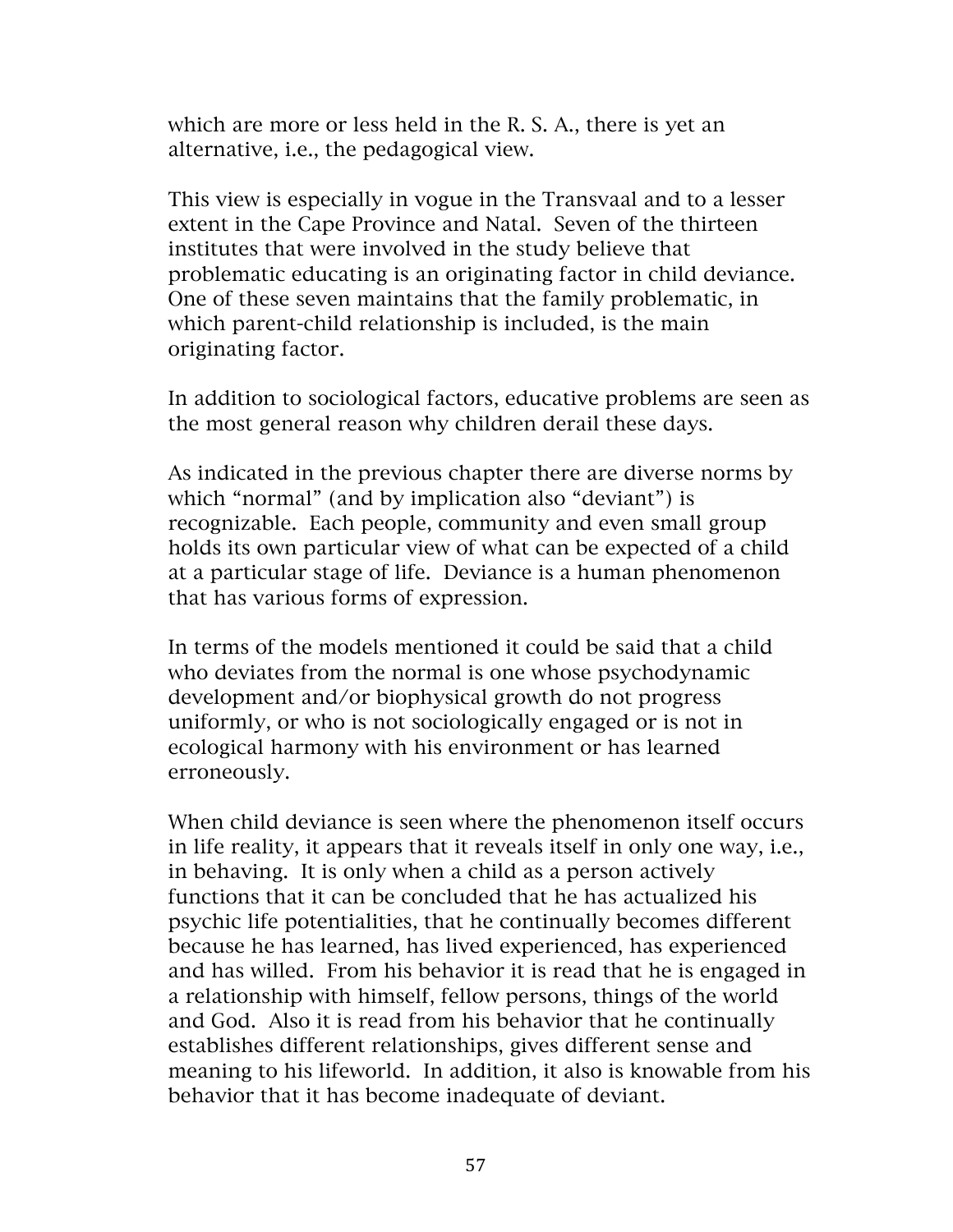Ecological harmony, sociological engagement, biophysical health, psychodynamic equilibrium and adequate learning can only appear when the child announces himself in life as a person, when he behaves as a totality-in-function, when he presents himself as a knowable behaving being to his fellow persons.

Irrespective of the originative factors thatare at the foundation of the deviance, deviancy is only knowable through behavior. This implies that deviating children behave differently from what is considered proper and that they are to be distinguished from children who satisfy these expectations.

The following question arises: How does a child behave such that he in his behaving presents himself as deviant? Moustakas (1959) asserts that the difference between children labeled as normal and those who are deviant is in the degree of difference in the intensity and frequency of the expression of their negative behavior. Accordingly, a deviant child does nothing different than what other children do; there are only differences in frequency and intensity in behaving. However, Moustakas does not take into account the level of becoming. He does not contrast the achievable level from that achieved (Van Niekerk, 1978). Irrespective of the frequency or intensity of a behavioral expression, it certainly is to be expected that particular behaviors will permanently fall by the wayside as the child progresses. For example, it is expected that all children will feed and dress themselves if they are physically able to. If a puber insists on being cared for like a baby, this is deviant, in spite of its frequency or intensity.

If Moustakas would explain that as far as form is concerned, deviant behavior is the same as adequate behavior, it must be granted that he is right. A child, deviant or not, is in a position to behave in no other way than as a human. He has nothing else at his disposal than generally human ways of expression – what he has in common with other beings of his species.

However, a person is a temporal being. His existence progresses in time. His estimation and understanding of time are also shown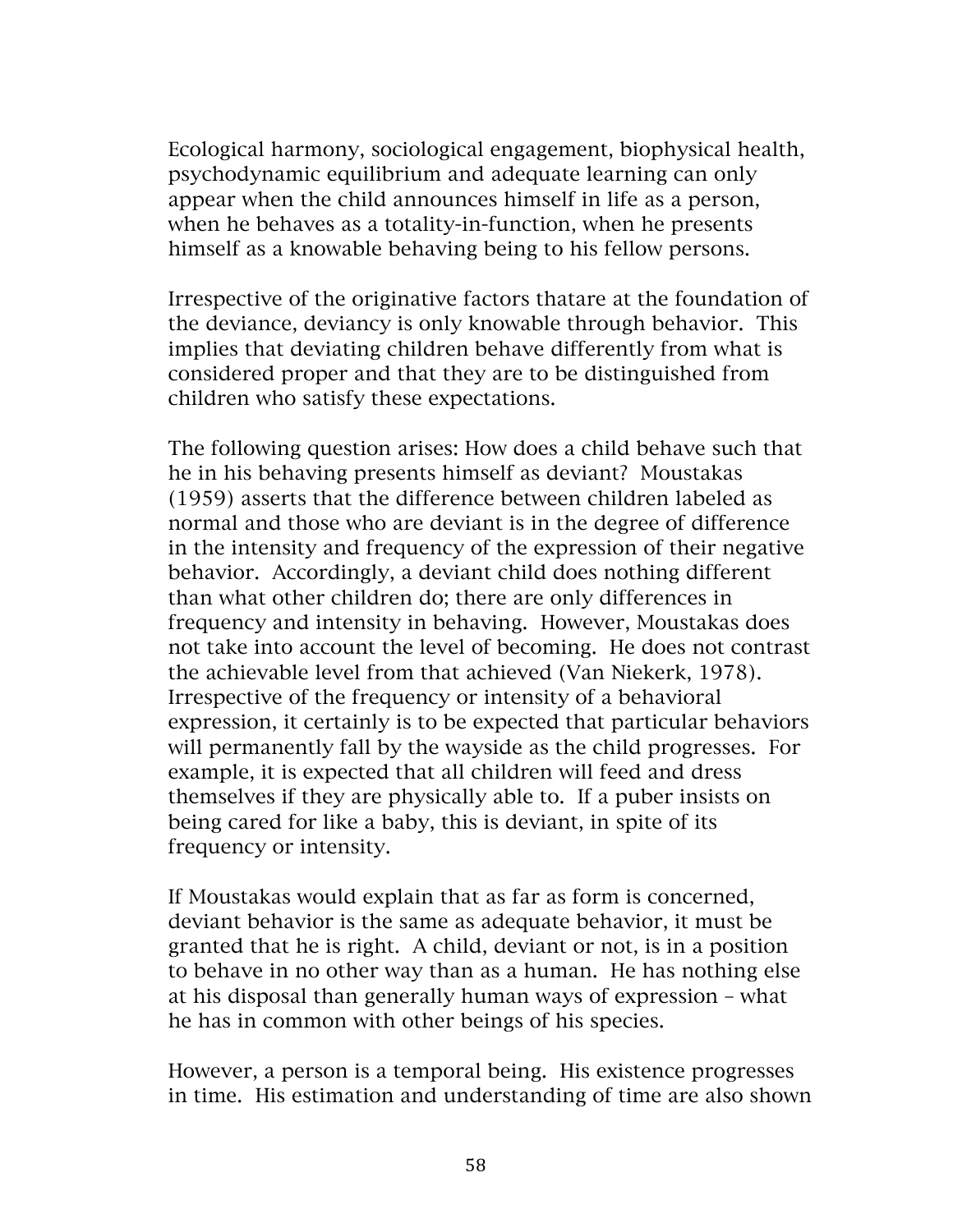in his behaving. If the behavioral expression of the coherence of time is inappropriate, according to the judgment of adult members of the community, it also is seen as deviant.

Finally, it is stated that child deviance is knowable in behavioral expressions that according to the judgment of the adults in the community is labeled as inappropriate with respect to intensity, frequency and temporal coherence. In other words, a child, from whose behavior it seems that he is not becoming a proper adult and shows restraints in his becoming, is viewed as deviant. It is expected that each child at a given time must have reached a specific level of becoming. This is known as the pedagogically attainable level. If a child falls short in one or more facets of his being a person, his attained level of becoming is lower than the level possibly achievable. There is a deviation from the expected; a gap in becoming exists (Koster, 1972; Sonnekus et al., 1971; Prtorius, 1972). In the language of Van Niekerk (1978, p. 10): "Briefly, there is a difference between what the child as a person is and what he *ought to be"*.

As soon as it is stated that child deviance, seen from a pedagogical point of view, can be described as a handicap in becoming, the following question arises: how does a gap in becoming occur or what is the origin of child deviancy?

"The most original person-to-person relationship is expressed in educating, the primordial function of being human" (Landman and Gous, 1969, p. 1). With this, Landman and Gous state that each child at birth is immediately situated educatively; that is, the educative situation is given with being a child. For a child to become adult and be able to transform his potentialities in realities, he is committed to education (Langeveld, 1959; Oberholzer, 1968). In other words, adequate educating is a precondition for becoming a full-fledged adult.

Educating occurs or takes its course from a specific relationship between an adult and a child. As with any other human relationship, a mutual contribution is a requirement. The educator(s) and the child both have a role in the course of educating so that the educative aim (the full-fledged adulthood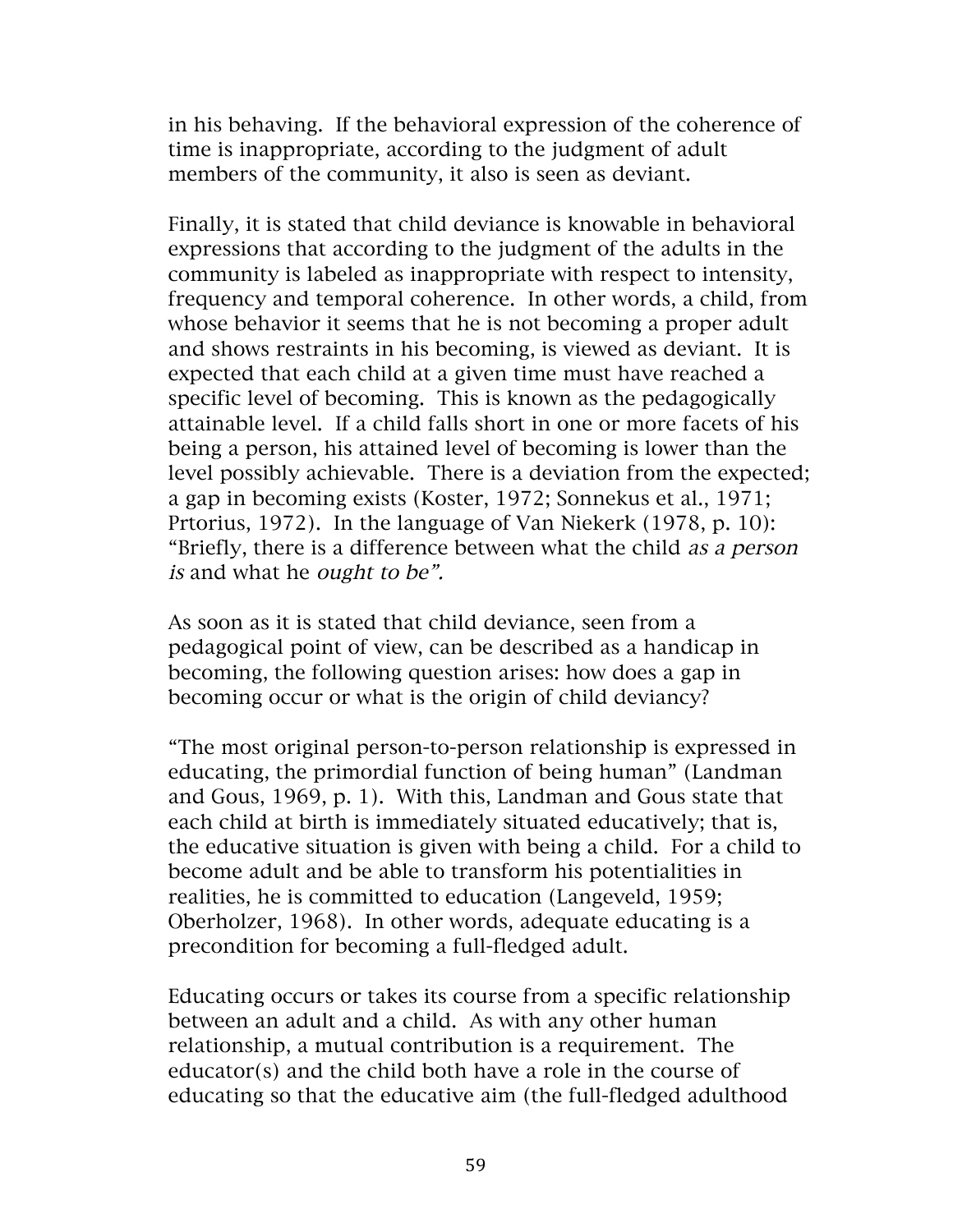of the child) can be reached. If the contribution of the adult, the child, or both is inadequate the result of the educating also will be. Then the child does not become adult as he should. His becoming progresses disharmoniously, the tempo of his becoming is delayed or restrained, he stagnates or even regresses. The child deviates.

When there is mention of personal potentialities this does not mean a collection of "psychic functions" but the totality of a person's attributes as they are functionalized in communicating with his world. Thus, this includes corporeal, cognitive, affective and normative potentialities.

Thus, viewed pedagogically, it seems that child deviance follows the inadequate realization of personal potentialities by the child and/or inadequate accompaniment by his educators.

In order to eliminate child deviant behavior pedagogues advocate a specific type of therapy, i.e., educative help. This educative help includes both poles of the educative event, i.e., the adults and the child. Since they are co-involvers in the educative event, they are co-committed to therapy in the case of educative failure. Educative help then falls into two distinguishable (but not separable) matters:

Educative help for the child (pedotherapy) and

educative help for the parents (parental accompaniment).

From the data obtained during the investigation about the state of child therapy, it seems that this co-involvement of parent and child in the child's becoming is a generally accepted fact. All thirteen institutes participating involve parent and child in their attempts to provide help. It is obvious, however, that this occurred in very divergent and often ill-considered and haphazard ways.

Thanks to the work of phenomenological pedagogues the fundamental nature of educating is today knowable in its essentials. Psychopedagogics has disclosed the nature of a child's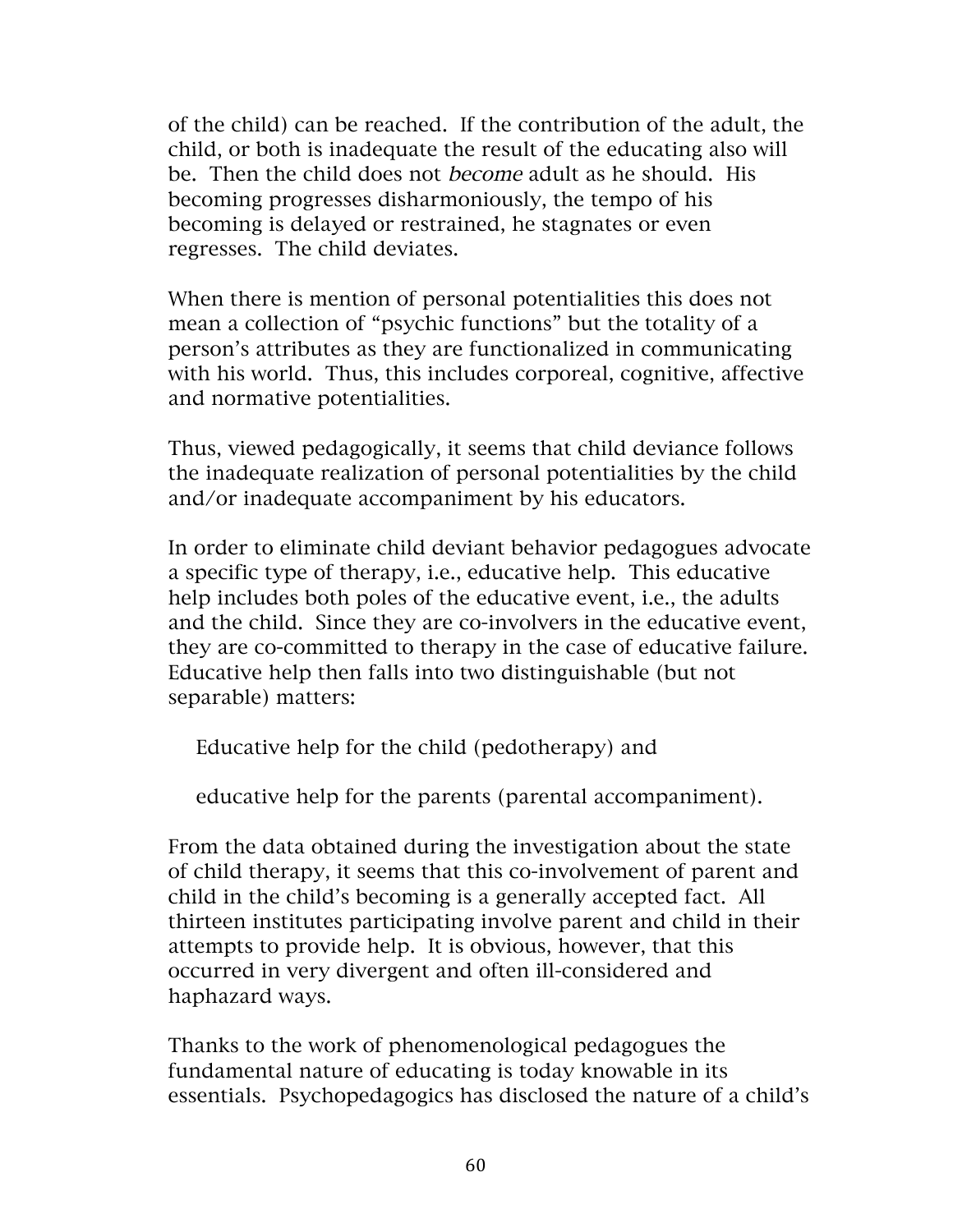actualization of his psychic life and didactic pedagogics has illuminated the ways in which knowledge, insight, skills and dispositions are transferred from one situation to another. This fundamental knowledge is available to a large extent – however, purposeful acts of providing help that begin with a convergence of these insights still continues to be lacking.

### 5.2 Therapeutic aim

The therapeutic aim is formulated depending on the view of the origin of the child deviance. Those who believe deviance arises through biophysical factors hold out in prospect a healthy physical state for a child. The proponents of the psychodynamic view set themselves the aim of allowing the child's psychic development to proceed harmoniously. Advocates of the sociological view have the aim of allowing interpersonal relationships and joining groups to progress smoothly. Those who believe that ecological factors give rise to deviance aim for a harmonious linking up of child with his environment. Where learned inappropriate behavior patterns are viewed as underlying the deviance, learning favorable behaviors is the therapeutic aim. If an objectionable school system is the cardinal originating factor, environmental manipulations are the aim to compensate for systems that practically are not changeable. The advocates of the pedagogical view aim to eliminate educationrestraining factors so the child can become adult.

When the concern is delimiting an aim for an individual child in a unique situation the matter becomes much more complicated. It seems that such delimitation mainly occurs in four ways. However, none of the institutes made use only of one method. All used combinations of the following.

#### 5.2.1 Aim formulation as a result of a demarcated, clearly denotable beginning diagnostic phase

Five of the institutes had beginning contact with the child and his family with at least one session devoted to an exploratory conversation with the child and his parents separately, followed by observing and testing the child.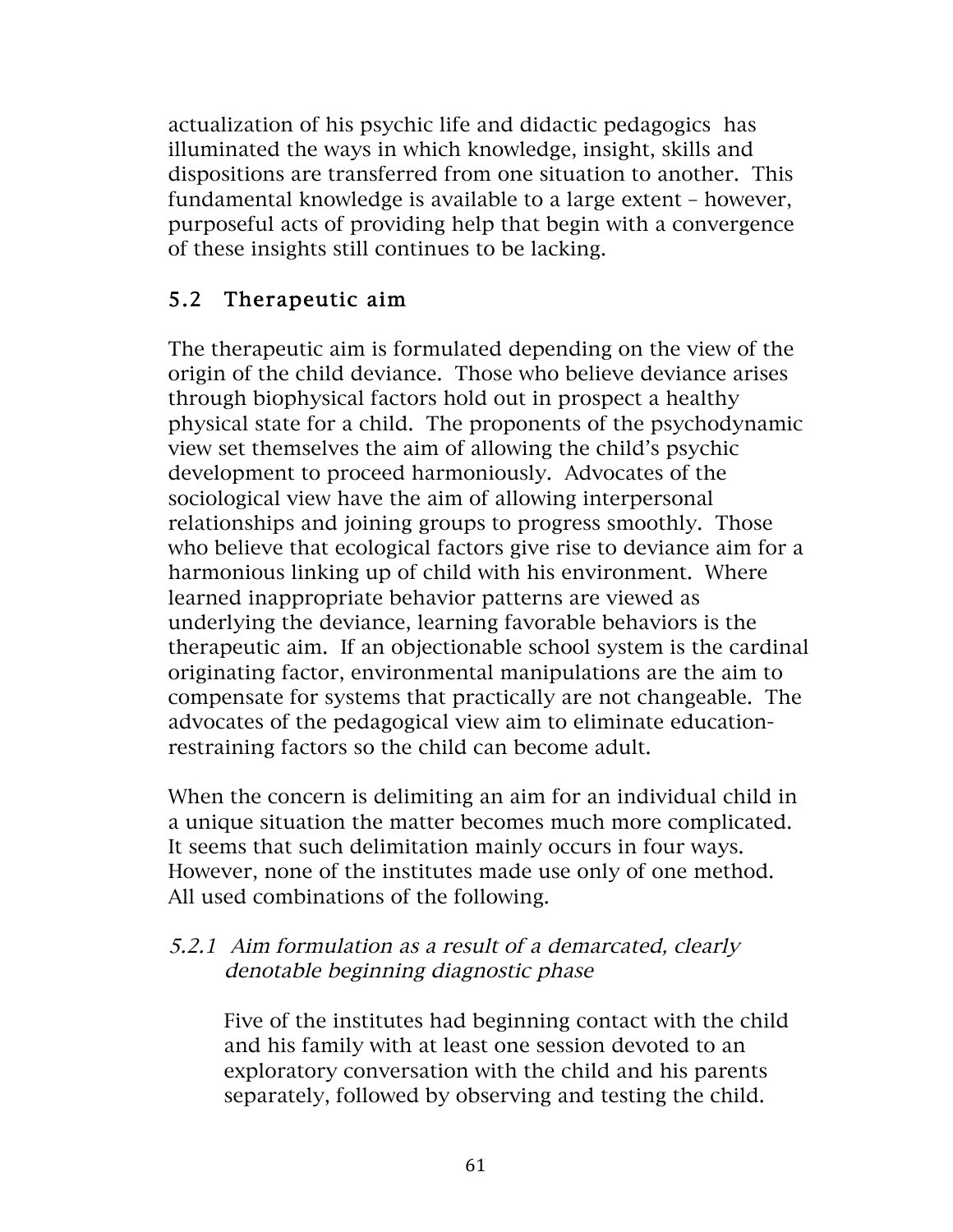After this diagnostic phase that can stretch over several sessions, the results are presented to a panel. Then therapeutic aims are formulated as a result of the findings of the panel.

#### 5.2.2 Acceptance conversation

This method was followed by four of the thirteen institutes. First contact occurred by conversing with all involved, i.e., parents, children and other occupants of the family residence, where applicable. Under the lead of the therapist the problem is clearly formulated. The parents, mutually, and the child are thus aware of the nature of the problem and how each family member feels about it. There is a collective choice of aims regarding the problem. All anonymity of the problem is disposed of and it is clearly spelled out to the child why he was brought to therapy and what is planned for him.

#### 5.2.3 Statement of the announced problem

Four institutes accept the stated problem announced by the parents as an indication of their "here-and-now" experience of their situation. The elimination of the symptoms that compelled the parents to state and announce as problems were then accepted as therapeutic aim. With two of the four who followed this method, subsequently the child underwent diagnostic testing to disclose other possible problems. The results of these tests were then considered in delimiting the therapeutic aim.

#### 5.2.4 Delimiting problem areas

In five cases the course of the diagnostic and helping phases are intertwined and gradually arrive at knowledge of the child and his situation. Then problem areas are identified and ordered hierarchically. This gives an indication of the greater urgency of one aim compared to another. Short- and long-term aims are then formulated.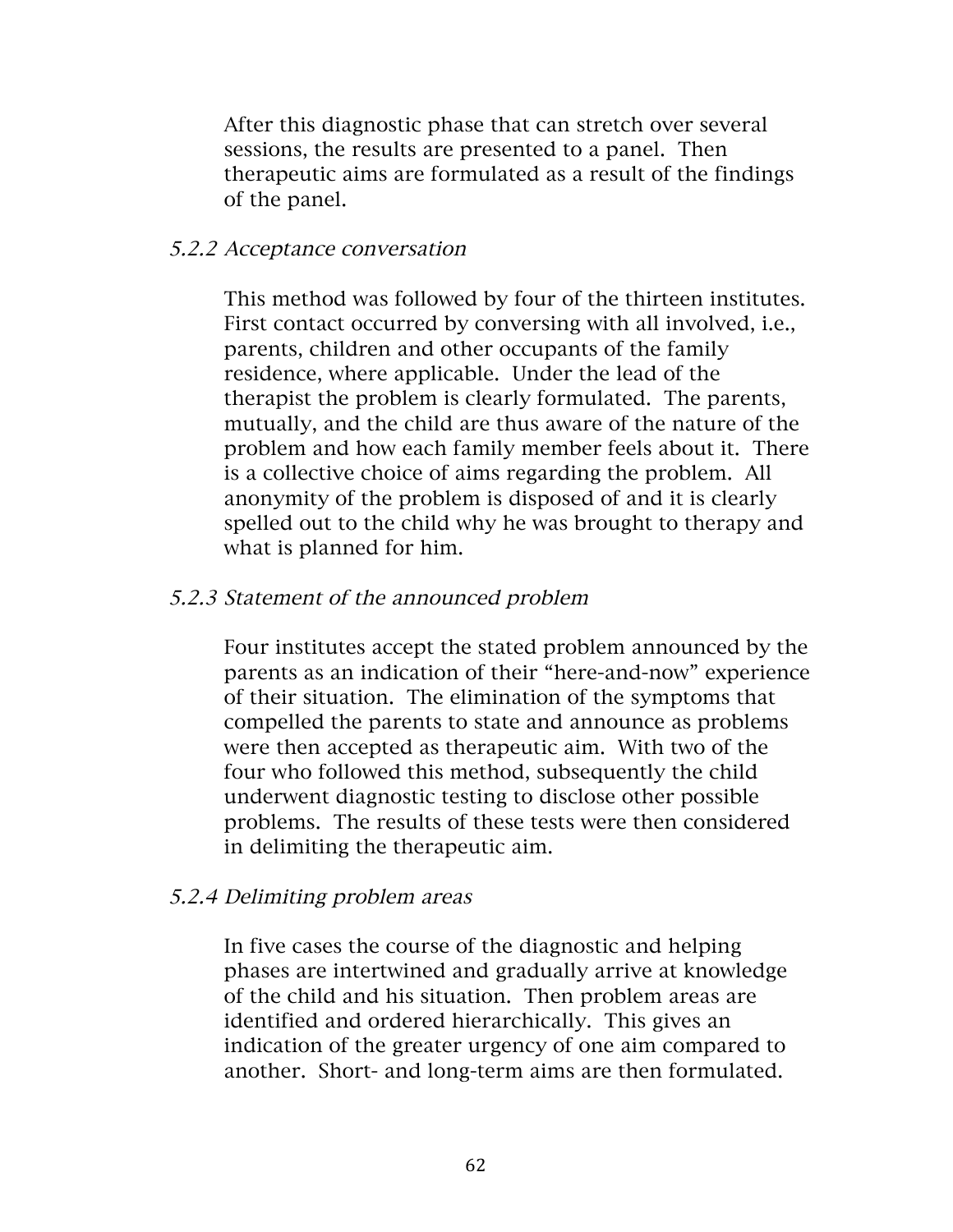In two of these cases greater emphasis is placed on the diagnostic beginning phase that can occur simultaneously with or slightly isolated from providing help. In these two cases, the results of the diagnosis were ordered in terms of a structured theoretical frame of reference. Then there also is the formulation of a hierarchy of aims in terms of the theoretical structure.

In one case where a strong biophysical approach to child deviance is maintained, the aims are presented to the child as exactly formulated prospects in terms of skills and abilities. In the other case, there is an attempt to not rigidly delimit so that a degree of change is possible as the therapy demands.

### 5.3 Preparation

As far as planning and preparation for the therapeutic event, there are a great variety of opinions. Indeed, nearly all institutes used their own approach. On closer investigation, it seems that there are mainly four approaches that make variations and combinations possible. In essence the following are approaches to planning therapy:

### 5.3.1 No specific planning

Only one of the institutes that was approached believe that they should work non-directively to such an extent that the therapist did not delimit aims, choose conversational themes, select content or anticipate specific techniques. Thus, there is no mention of structuring the therapy.

### 5.3.2 Planning the total therapeutic course

Five institutes made overarching plans before the therapy began for the total course of the therapy. Aims were delimited, priorities determined and techniques were selected in connection with the nature of the problem, the potentialities of the child and the unique talents of the involved therapist. Direction was indicated only in broad strokes. In no sense was the therapy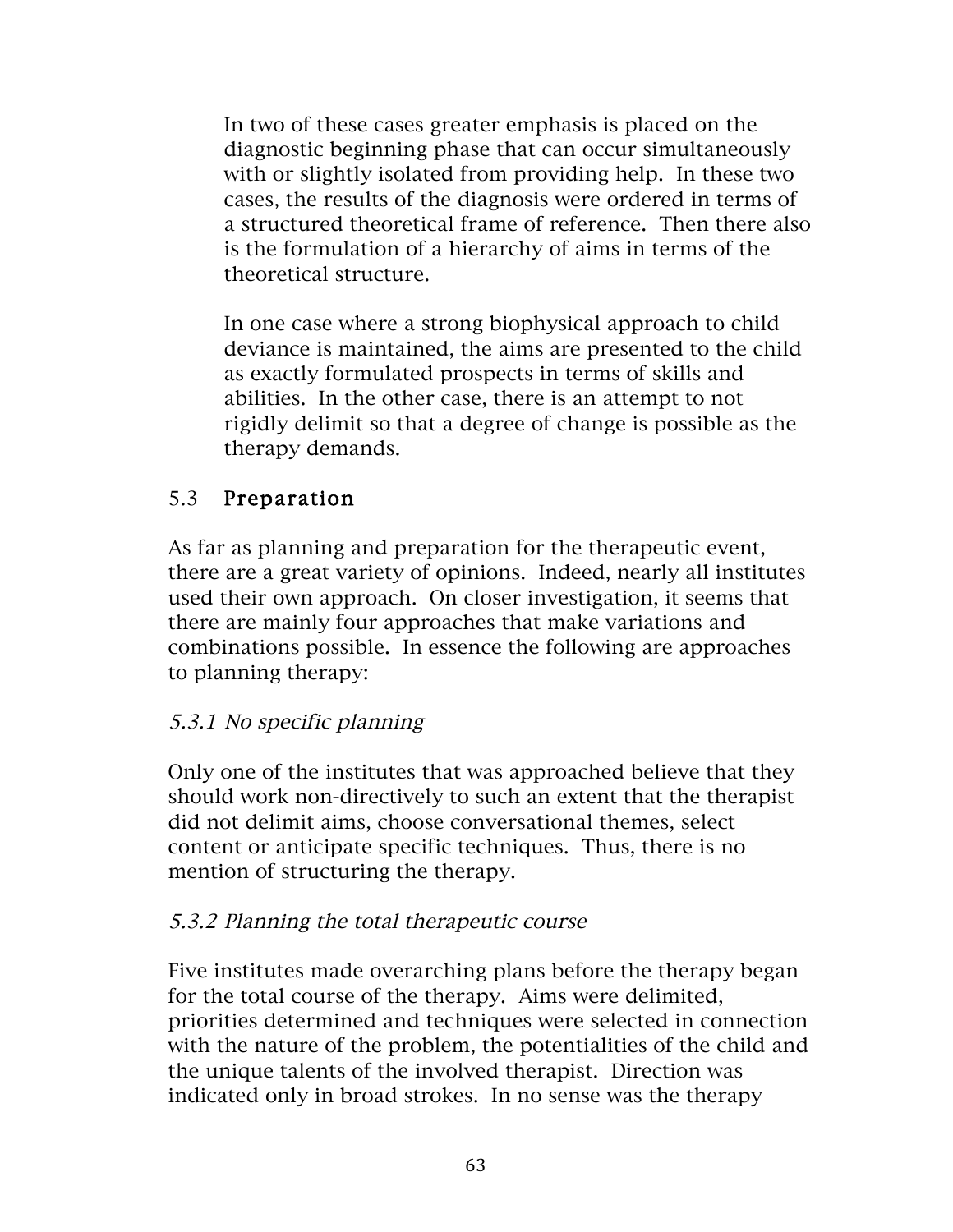structured. This overarching planning took no specific form. Also, no use of any fixed approaches or methods was suggested in such preparation and planning.

#### 5.3.3 Short-term planning

Three of the institutes did no comprehensive planning and preparation of the therapy as a whole. For each individual session there indeed was planning according to progress. The motivation for this approach is that via the therapy a therapist learns to know the child better and might find that his initial planning is over-optimistic or erroneous or that he has underestimated the child. During the course of a session matters might arise that give a new turn to the course different from what the therapist had initially anticipated. On the basis of the results of each session, the subsequent one is planned.

Also, in this case there are no clearly denotable approaches or methods that hold for the preparation. Specific techniques and content are only foreshadowed.

#### 5.3.4 Overall planning in combination with planning from session to session

 Five institutes plan from the beginning which course the therapy as a whole will take in order to attain the planned aim. However, there is also a continual reconsideration of the original planning based on the results of the specific session. Changes are brought about with respect to media, methods, tempo and even therapeutic content as what might seem to be necessary to attain the eventual aim as this was proposed in the initial preparation and planning.

 Three of the institutes that use this preparatory way make use of a structured, precisely formulated approach. In this case it is carefully determined what the contribution is of the therapist, the child and, where necessary, the parent in reaching the specific immediate aim proposed for this particular session. The therapeutic content is then selected such that there is a high probability that the child will make the desired breakthrough.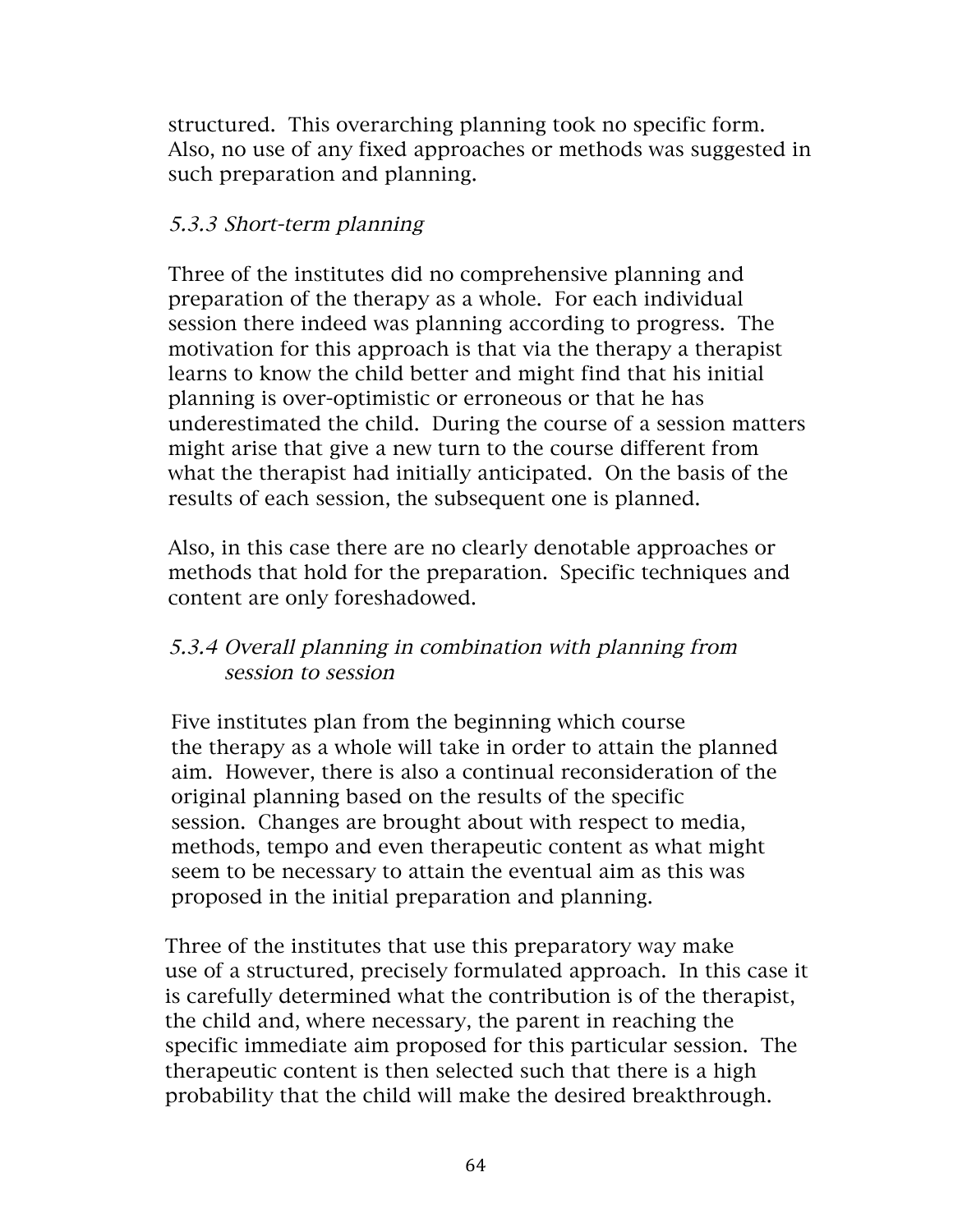Although the approach is generally directive, the therapy occurs in a non-authoritarian way and the child is given maximum possibility of choice and is consulted within predetermined limits.

 In order to facilitate the planning of one session according to the other to promote continuity and also to bring about change in the long-term comprehensive planning, in four cases use was made of a system of verification. Comments can be recorded by the child himself as a "homework" assignment, the parents and/or teachers can be asked to keep an account of their observations of the child, or the therapist himself can note the progress or its lack. These written reports can then be taken into account in planning the subsequent session.

#### 5.3.5 Deliming aims for the therapist

In addition to the above case where the contribution of the therapist is specifically planned, there are two institutes whose preparation exists exclusively in the therapist delimiting aims for himself for the specific session. Both boast of their nondirective approach but find that it is particularly time consuming. Because the therapist previously decided which content he is going to allow to play a role, he can accelerate the course of the therapy. Thus, he indeed violates the basic principles of nondirective therapy but maintains the spirit of the Rogerian approach.

#### 5.3.6 Making a contract

In six cases use is made of a system of contracting between the therapist and the child. This has implications for planning and preparing each session.

Beforehand there is agreement between the therapist and the child about how many sessions the provision of help will extend and what the therapeutic aim will be. Indeed, therapist and child plan together what the aim, duration and sometimes the content will be for the therapy. Then the therapist alone plans additionally about the technique and tempo of the therapy.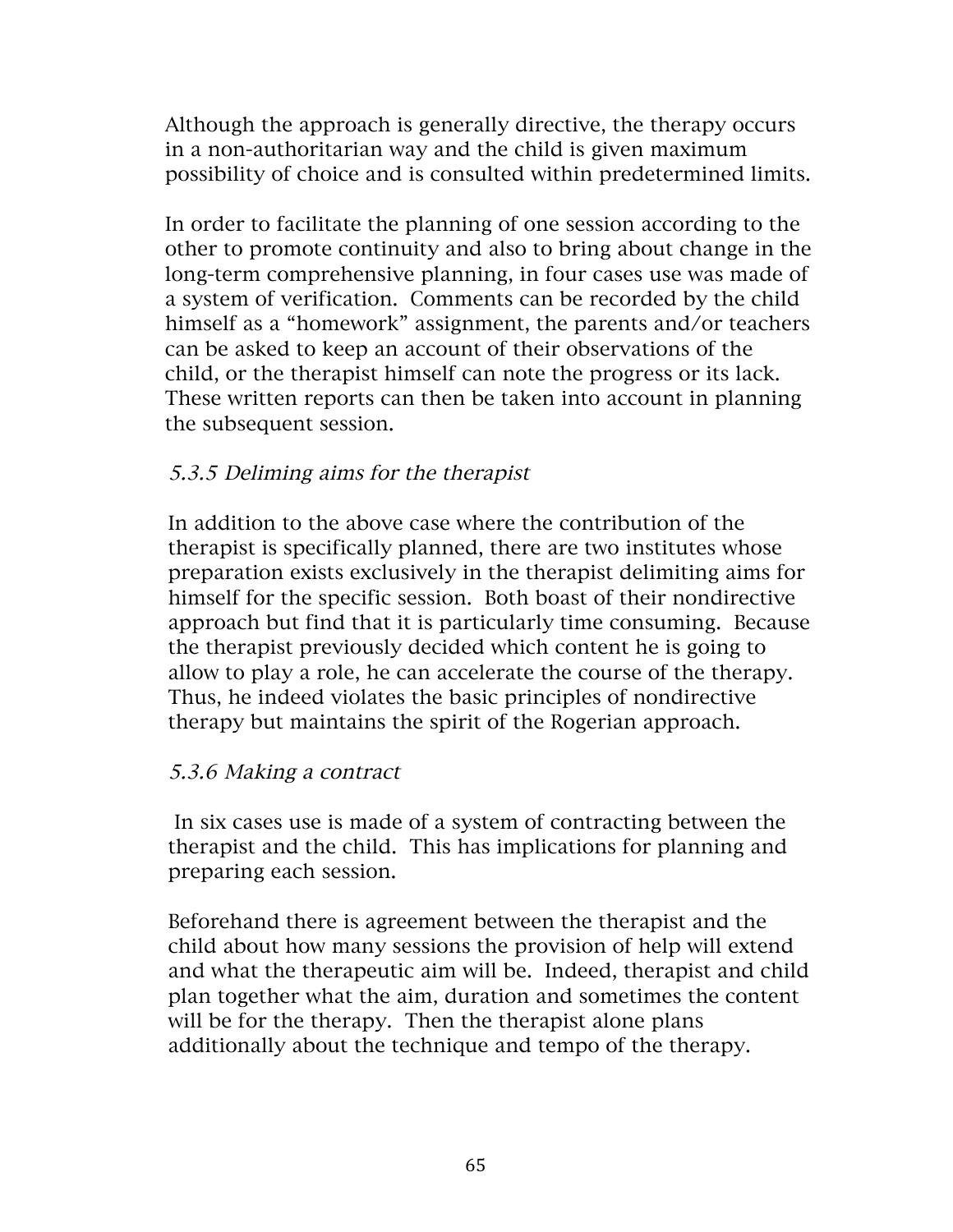At the conclusion the contract can be renewed if it is deemed desirable.

## 5.4 Therapeutic content

With respect to the choice of therapeutic content, i.e., the design of themes to be broached during the sessions, there is remarkable agreement among the participants.

One institute chose not to provide an answer to this part of the questionnaire. The answers the others provided are classified under the following headings:

### 5.4.1 Free choice of the child

Three institutes said that there are no limits imposed or indications given by the therapist. The choice of content rests exclusively with the child. Also, the therapist then follows a nondirective approach in his dealing with the content brought up by the child. The therapist identifies, names and reflects but takes no part in the choice of therapeutic content.

Naturally, this is an extremely time-consuming approach and places great responsibility on the child. The therapist assures him that he will not accept co-responsibility for the choice of content. Indeed the child is not accepted as a child – i.e., as not yet morally independent. He is consequently overburdened.

### 5.4.2 Therapist and child choose together

In one case, the following approach to the choice of content is followed. The therapist and child discuss the announced problem that is then also verbalized with all of its implications. Then the therapist and child jointly select themes that will more closely illuminate the problem. These themes are then brought up in the subsequent sessions. The aim is to give the child the opportunity to be co-responsible for the results of the therapy and to recognize him as someone who has a role in his own becoming, to support and lead him to make responsible choices and to encourage him to independence.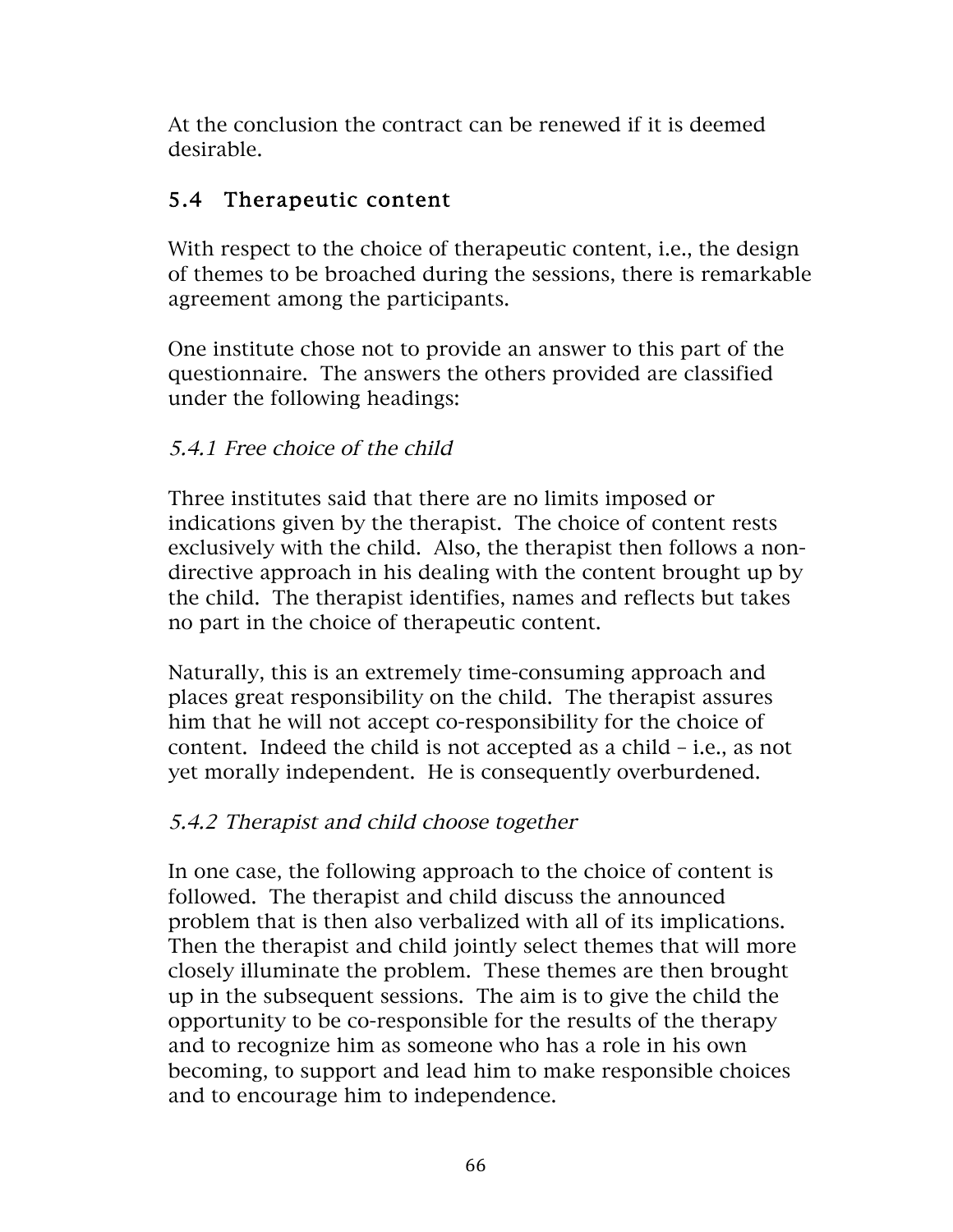#### 5.4.3 Symbolic treatment of the problem

In one other case a similar approach is followed. Indeed, both therapist and child are involved in the choice of content as in the above case. However, there are methodological differences worthy of separate consideration.

During the diagnostic phase, the child is prompted to project. In this way, on his own initiative, he chooses symbols in terms of which he concretizes his problem. Then the therapist selects from these symbols in connection with the aim resulting from a panel discussion. In the subsequent sessions the problem is then presented symbolically as therapeutic content. The choice of a symbol is the child's role. Announcing it as therapeutic content is the role of the therapist.

An important point of difference between this approach and that followed in the above institute is that here the problem always remains anonymous unless the child himself chooses to refer to it. In that case, it is verbalized and presented as therapeutic content by the therapist.

The motivation for this approach is the following:

- Young children usually are not able to verbalize their difficult situation.
- A child who experiences serious emotional problems finds it difficult to arrive at cognitive order and thus to objectify, identify and name his feelings, wishes, thoughts, fears, etc.
- The child who is stuck often finds it painful to openly discuss his problems. Via the symbolic handling of them, a degree of distance is created and the child has greater confidence to proceed with them.
- When a child explores the problem situation symbolically and assimilates it, he is often affectively stabilized to such an extent and has arrived at such a degree of cognitive ordering and structuring that he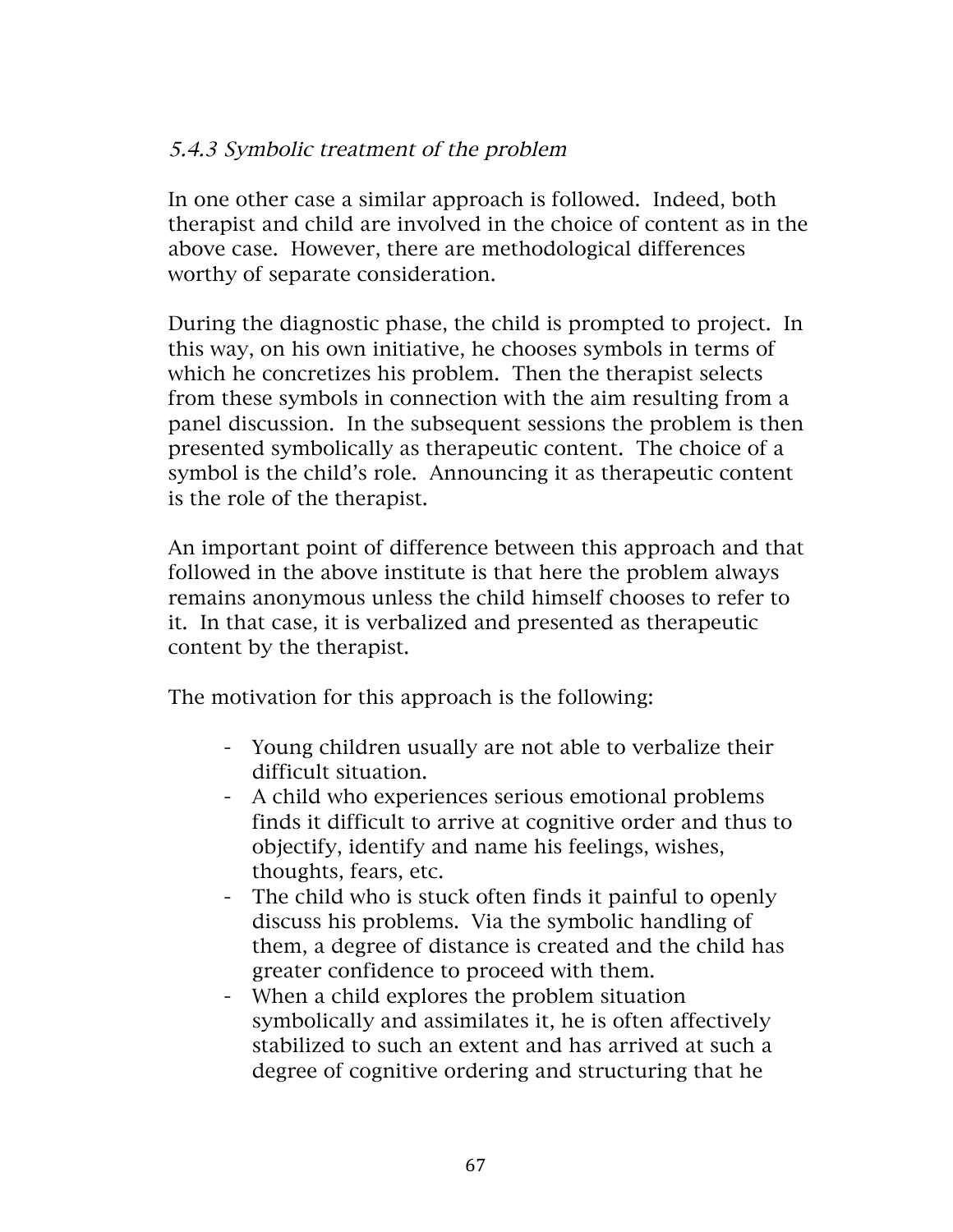himself, without embarrassment or injuring his selfrespect, can be openly talkative about the problem.

It seems that this way of selecting content often leads to other ways of doing so.

However, the drawback is that not all behaviorally deviant children readily project. The therapist then is often tempted to see mere expressions as projections. When erroneous interpretations of symbols occur because the therapist reads meanings into the symbols that the child has not necessarily attributed to them, the entire further course of the therapeutic conversation fails. Then therapist and child indeed do not understand each other.

A therapist who proceeds to a symbolic interpretation of a child's projections must be able to support them with a thorough knowledge of and insight into the child and his entire historicity. This includes his past situatedness as this appears in his giving meaning, his present situatedness in its full complexity and his future expectations and anticipations.

#### 5.4.4 Selection by the therapist

The largest majority of institutes, i.e., nine, follow an approach where the therapist selects and announces the content. However, there is no unanimity about the content chosen. In three cases the announced problem is presented as the first conversational theme. Then the theme is amplified or repeated in subsequent sessions according to what seems to be necessary. In the other cases a series of themes all connected with the problem and the hierarchy of aims are raised one after the other by the therapist.

This approach leaves little room for the child to choose and decide. The therapist is going to work in a directive way and in a more or less authoritarian manner. Because this is a directive method it has the important benefit of saving time.

The relatively short duration of the course of therapies that follow this approach to content selection, however, includes the danger that a child is confronted with a series of choices, insights and their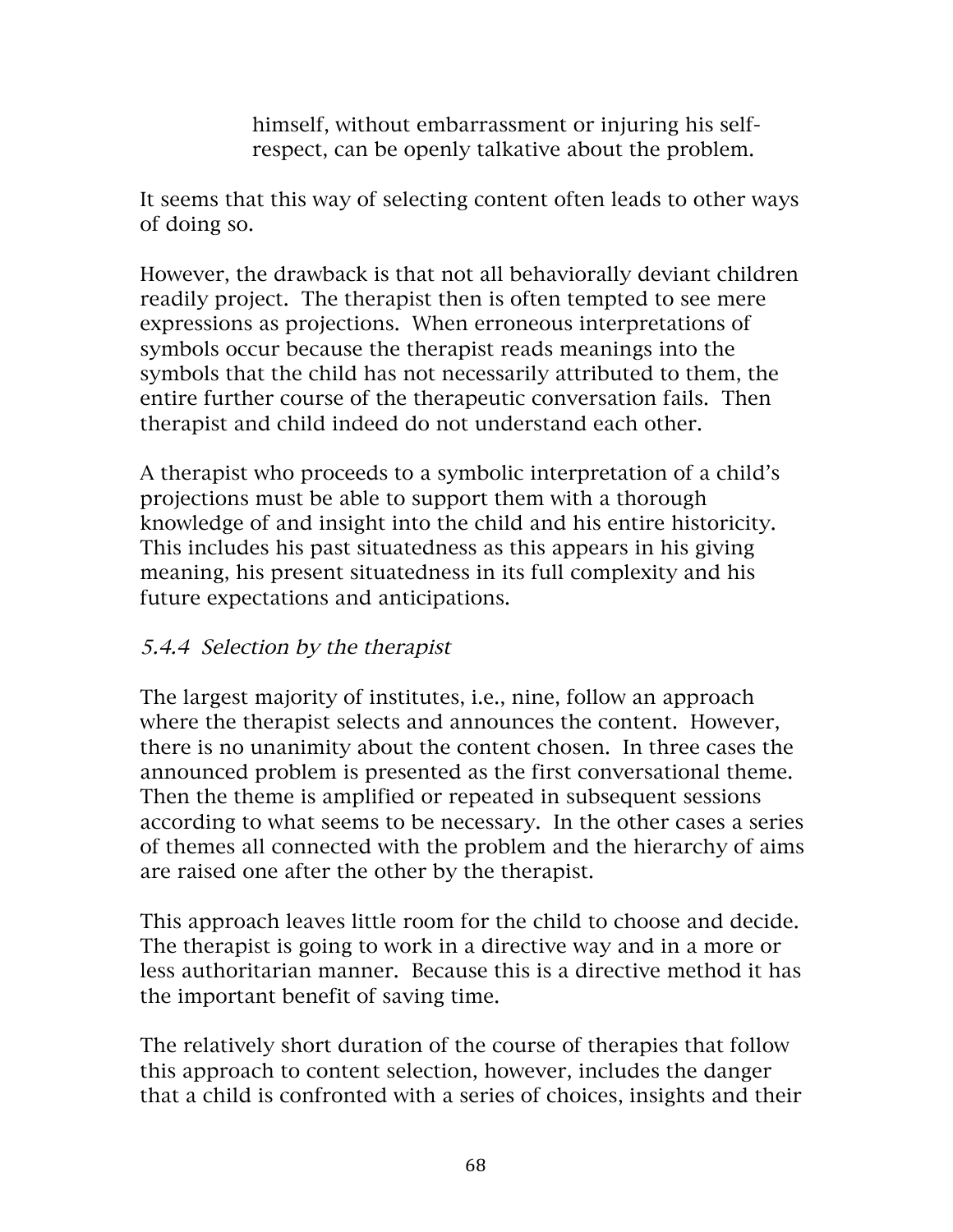implications at a tempo that is beyond his control. Modifying possessed experience and changing meaning attributed to himself and his world are matters of intentionality. A child must open himself, show a readiness for this and through actualizing his own potentialities to assimilate and add ne meanings to his already existing frame of reference. This is an event that no one other than the child himself can accomplish. At most a therapist can make this possible and easier for the child. A disadvantage to this method is that the therapist can progress in such a concentrated way that superficial change or change of a short duration might be the result. Once again it is the inexperienced therapist who runs the danger of becoming trapped in this pothole.

# 5.5 The therapeutic relationship

There was a great deal of agreement in the answers to the question about the therapeutic relationship.

This had to do with a search for the essences of the relationship established in a therapeutic relationship and how this differs from an everyday relationship between an adult and a child. The following essential characteristics came to light:

### 5.5.1 Confidentiality

This is a concept that includes mutual trust but also emphasizes secrecy. Only when a child is convinced of the confidentiality of the situation can he confide in the therapist, who a short time before was a stranger to him, and provide him access to his problem situation.

### 5.5.2 Sincerity

This concept that also is known as congruency includes that the therapist take care that he present no "mask" to the child during therapy. He must present himself as what he is as knowable. The child must not be misled. The therapist must not represent himself as other than what he really is. He is a person with certain merits and shortcomings and he must present himself to the child just as he is without any pretenses.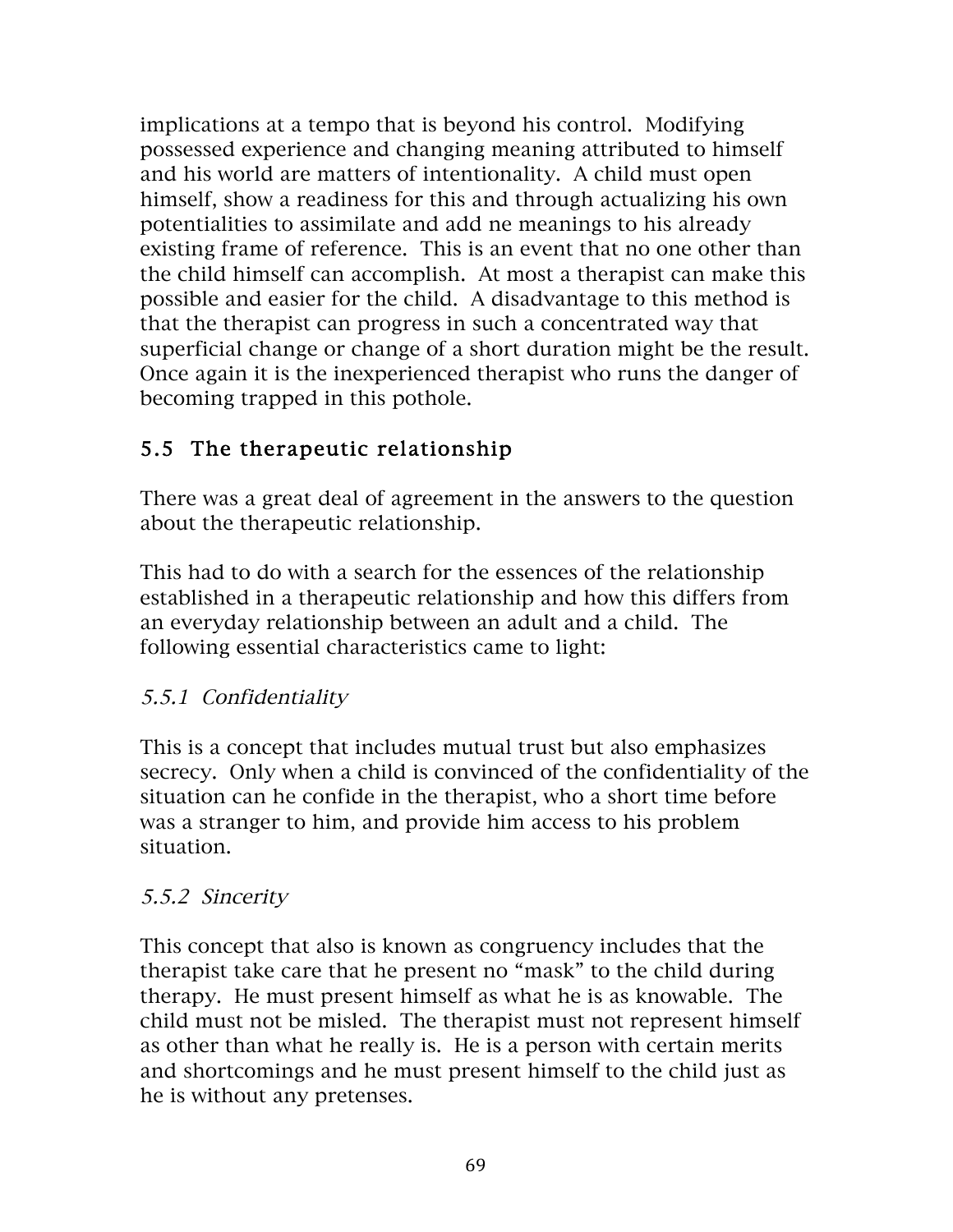#### 5.5.3 Empathy

At all times the therapist shows empathy in his relationship with the child while maintaining limits and a degree of distance. He never becomes involved in the situation such that his empathizing is converted into mere sympathy. At all times there must be understanding and insight but never the therapist's own possessiveness and emotional involvement.

### 5.5.4 Respect for human dignity

Especially a bogged down child shows a heightened sensitivity for signs of respect for his dignity. This obliges the therapist in establishing his relationship with the child to take care that the child is unconditionally respected and highly regarded as a person. This entails that the therapist genuinely take note of the child's opinions and standpoints and refrain from a superior attitude by which it is conveyed that the therapist can solve all of the child's problems.

### 5.5.5 Helpfulness

The purpose of establishing a relationship between therapist and child certainly is that the former will provide help to the child in distress. The therapeutic relationship is of such a nature that the child lives (experiences) that the therapist himself is available and willing to intervene with him.

#### 5.5.6 Acceptance

When the therapist respects the child as worthy as a person, he also accepts him with all of his defects as what he is. This is a precondition for eliminating the deviancy. At all times, the therapist restrains himself from blaming the child in his relationship with the child who is bogged down.

### 5.5.7 Purposefully establishing a relationship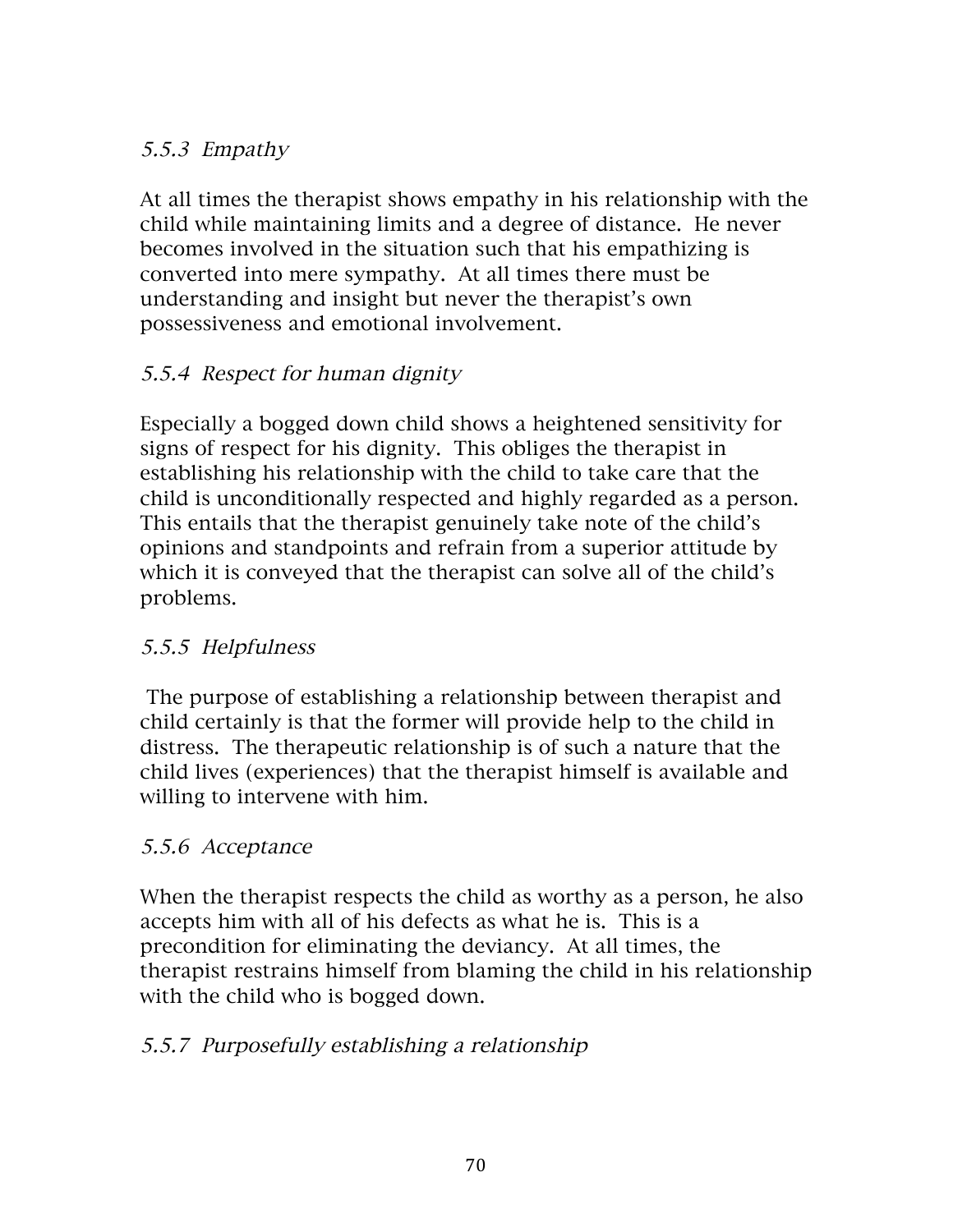The therapeutic relationship is not a haphazard or informal relationship that arises spontaneously. It is purposefully established with forethought by the therapist. He takes the initiative for this and is responsible for its maintenance and unfolding.

However, there was on aspect of the therapeutic relationship about which there are large differences of opinion. Four of the institutes typified the therapeutic relationship as similar to an educative relationship. The therapist maintains authority ande indeed establishes a relationship of authority with the child. He sets limits, and maintains particular norms and intervenes when needed. It was emphasized that such a relationship of authority was not authoritarian in nature, but nevertheless constitutes an unmistakable part of the adult-child relationship during therapy.

Eight other institutes, however, were of the opinion that the therapeutic relationship is unique and not comparable with an educative relationship. The therapist is not a substitute or surrogate parent and as such he does not assume the educator's discipliary role. However, everyone agreed that definite limits must be set and maintained in the therapeutic relationship, as is the case in other interpersonal relationships.

# 5.6 The course of therapy

With respect to the course of the therapy as a whole, the methods of all of the institutes showed a describable structure. In only one case the therapy progresses so diffusely that only an intervention and a follow-up phase are clearly distinguishable. As far as all of the others are concerned, the following phases of the course of therapy are distinguished.

### 5.6.1 A diagnostic phase

In ten cases they begin with one or more sessions devoted to testing and exploring the situation. The parents, child, family and teacher can all be involved individually or jointly. There is a divergence of opinion regarding procedures and methods. The preference of the involved therapist seems to be a co-determining factor. In all ten of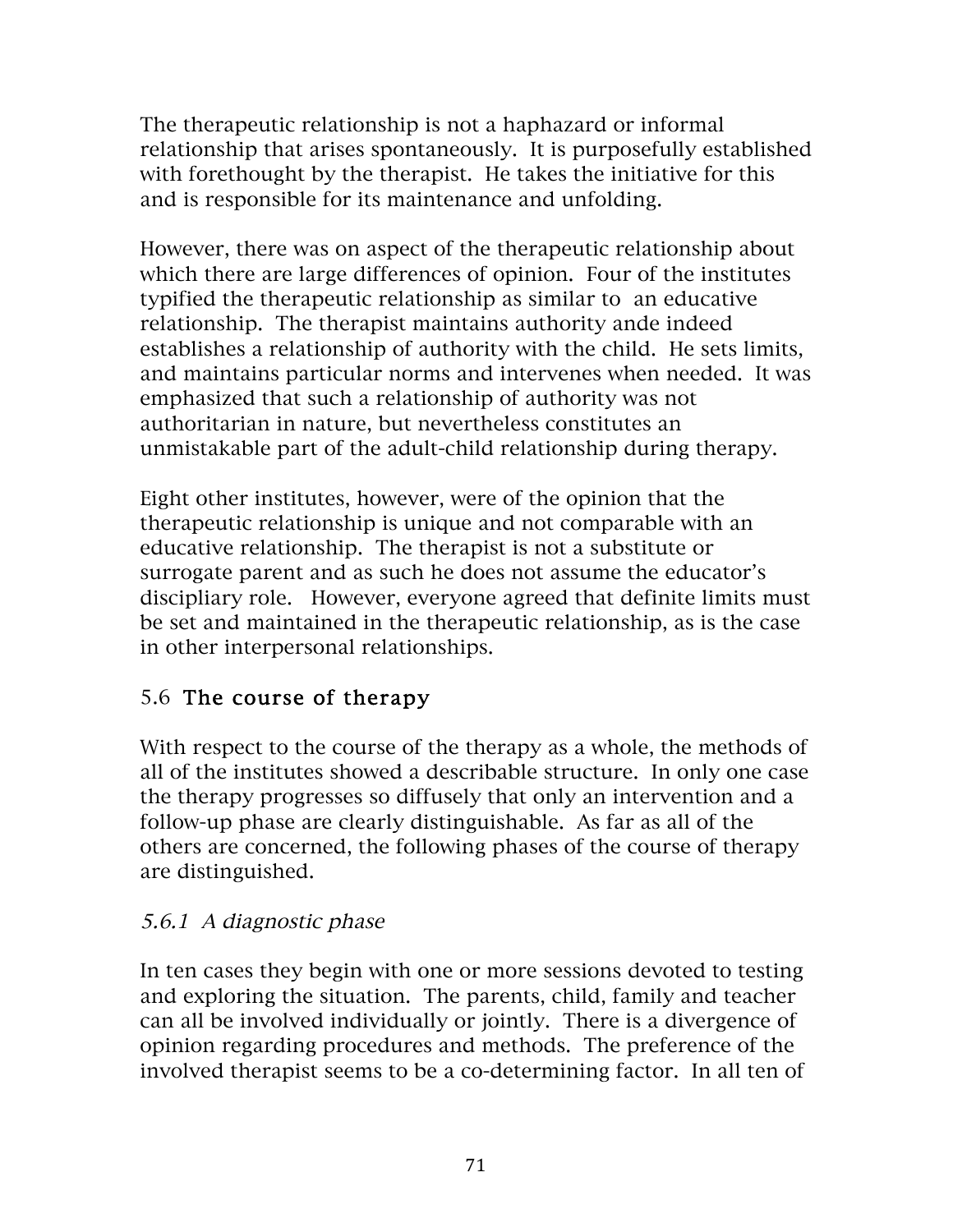these cases the diagnosis is carried on during the rest of the therapy but gradually tapers off.

Diagnosis also occurs in the other institutes but there are no sessions devoted exclusively to exploration. Thus, the phase is more diffuse and entwined with the rest of the therapeutic course.

Implementing tests and media seem to vary according the nature of the therapy and the therapeutic methods planned. Those who avail themselves of the Rogerian non-directive method purposefully implement no media [tests] in their exploration, while a method such as audio-psycho-phonology requires a considerable amount of testing.

Although the nature and duration of the exploratory phase thus varies, all of the institutes are in agreement that penetrating, exploring and, flowing from these, a phase of diagnosis is indicated in the therapeutic course.

#### 5.6.2 Verification

Verification occurs at nine of the institutes. However, there is no agreement about its place in the therapeutic course. Often it occurs when one has arrived at a clear image or diagnosis. It takes the form of cross-referencing and verifying with other experts. Usually panel discussions occur where there is reliance on the insight of therapists from a variety of fields. The following experts were consulted at the participating institutes regarding a deviant child:

| Social workers             | 11            |
|----------------------------|---------------|
| Physicians                 | g             |
| Clinical psychologists     | 9             |
| Speech therapists          | 7             |
| Remedial teachers          | 6             |
| Occupational therapists    | 6             |
| Vocational orienters       | 5             |
| Orthodidacticians          | 4             |
| Pastoral psychologists     | 3             |
| Eye specialists            | 3             |
| Psychiatric social workers | $\mathcal{P}$ |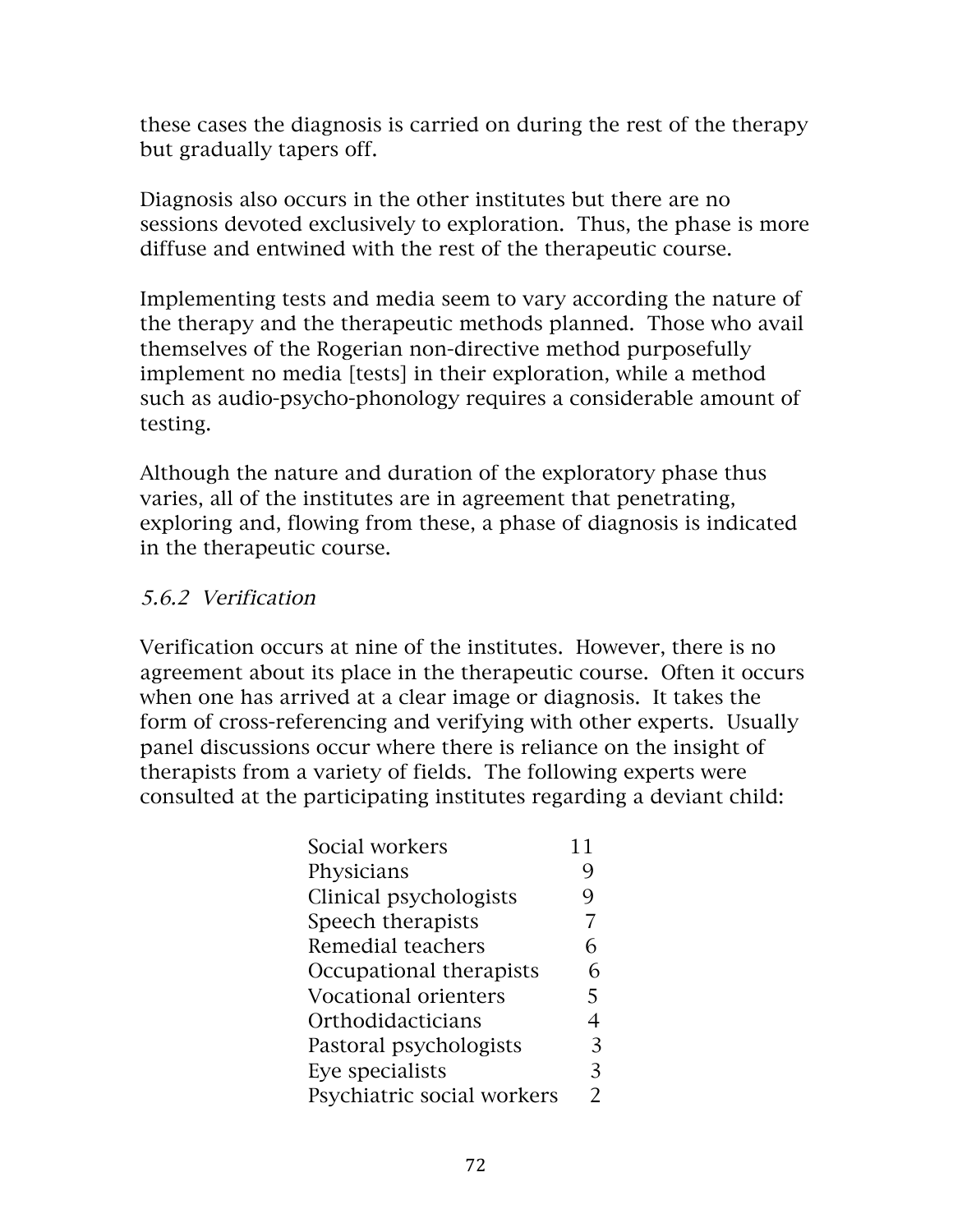Sociopedagogues 2 Sociologists 2 Audio-psycho-phonologist 1 Physical education specialist 1

Recommendations arise from the panel discussion about supplemental teaching as well as delimiting aims for the therapy.

#### 5.6.3 Intervening

This is that phase of the therapy during which attributing meaning, clarifying, illuminating and assimilating new insights occur. The results of this are then perceived in the child's behaving. It is the phase that takes the most time in the total course of therapy. Ten institutes distinguish such a phase. In only three cases is the phase structured with two endorsing the pedagogical view of child deviancy while the third maintains the psychodynamic view. In the latter case audio-psycho-phonology was used often as a therapeutic method. This requires a highly specialized, structured, carefully defined method where there is lots of time for using electronic equipment.

In the case of audio-psycho-phonology a total of 100 sessions occurs over a period of three weeks. In all of the other cases, the intervention phase extends on the average over 3 months during which the child and/or the family is seen once a week for approximately 30 to 45 minutes.

### 5.6.4 Evaluating

From the investigation it seems that a considerable amount of vagueness and even confusion reign about the entire matter of evaluating the success of the therapy.

Only two institutes mentioned that they avail themselves of specific criteria in terms of which they can determine if the original aims had been attained and if so to what degree.

Those institutes that entered into a contract with the family regarding the number of sessions the help would last do not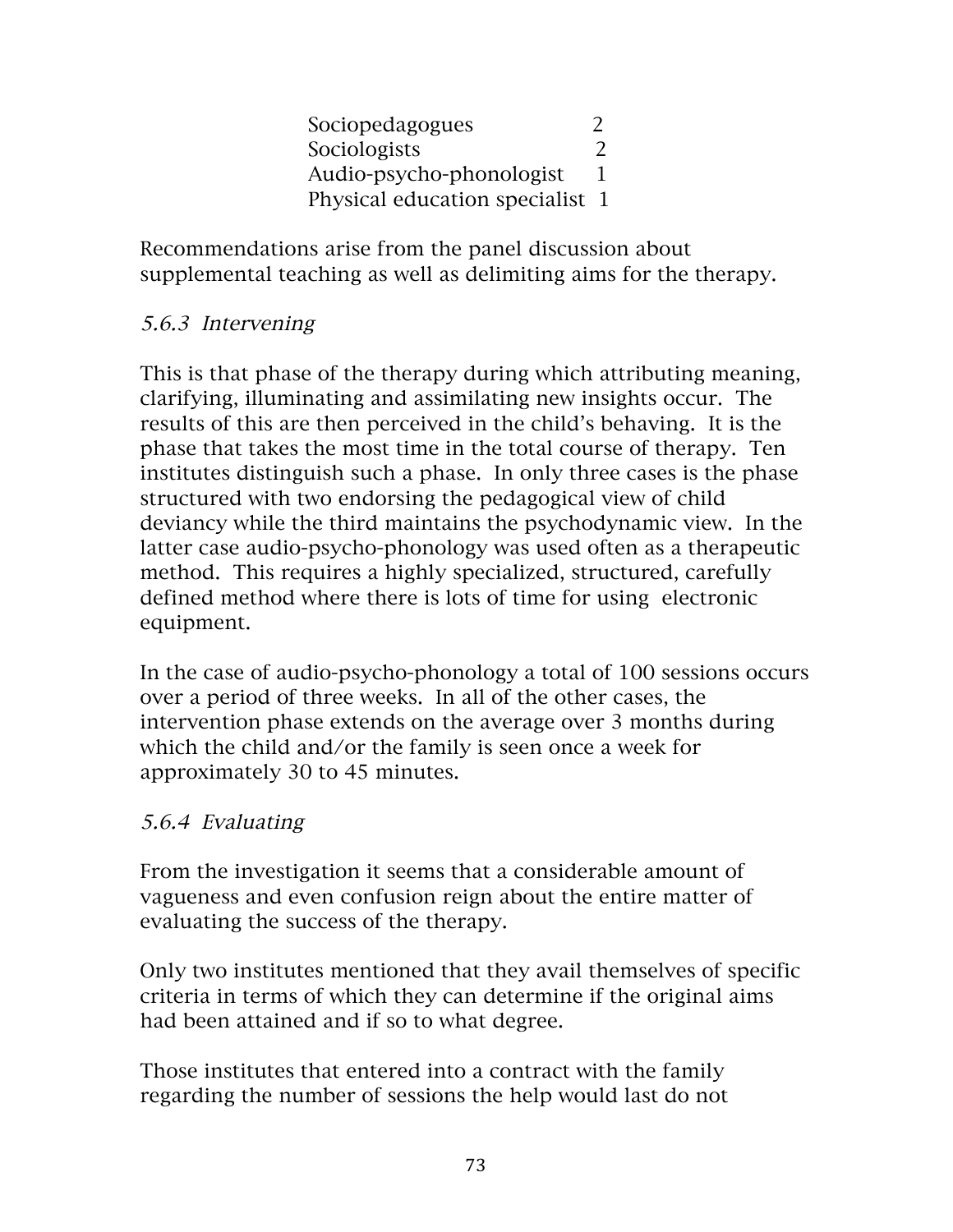distinguish an evaluation phase in their therapy. When the contract limit is reached, the provision of help is discontinued.

The other institutes do distinguish an evaluation phase at the end of the course of therapy. In order to be able to make a judgment about the degree of success of the therapy, the following mattes are taken into consideration:

- a) The satisfaction of the reporting person. When the person who initially recommended the child and/or family to the institute is satisfied that the symptoms indicating distress have been eliminated, the therapy is labeled a success.
- b) The therapy is discontinued as being successful when the child "functions normally", i.e., when he no longer is labeled problematic.
- c) Favorable accounts by parents and teachers are seen as an indication that the therapy has succeeded and can be discontinued.
- d) If the child in conversation with the therapist indicates that he no longer lives (experiences) himself as bogged down by his situation, the therapy is ended.
- e) From the observations of the therapist himself, he infers whether the deviancy has been eliminated.
- f) The same media (tests) used in the diagnosis phase once again are presented. On the basis of the child's achievement, the therapist decides whether to end the therapy.

However, three institutes have an organized follow-up system according to which the evaluation is continued after ending contact with the family. In one case, the parents were asked to report back in two months and in another case the clinic again made contact with the family after six months in order to determine how successful and permanent the changes were.

None made use of an ordered evaluation system or method. The decision rests exclusively on the judgment of the therapist. Personal insight and experience of the therapist thus seem to be decisive factors in this matter. There is no way in which the insight (or its lack) of parents and others involved can be evaluated. If the person, for whatever reason, assumes that the problem is removed,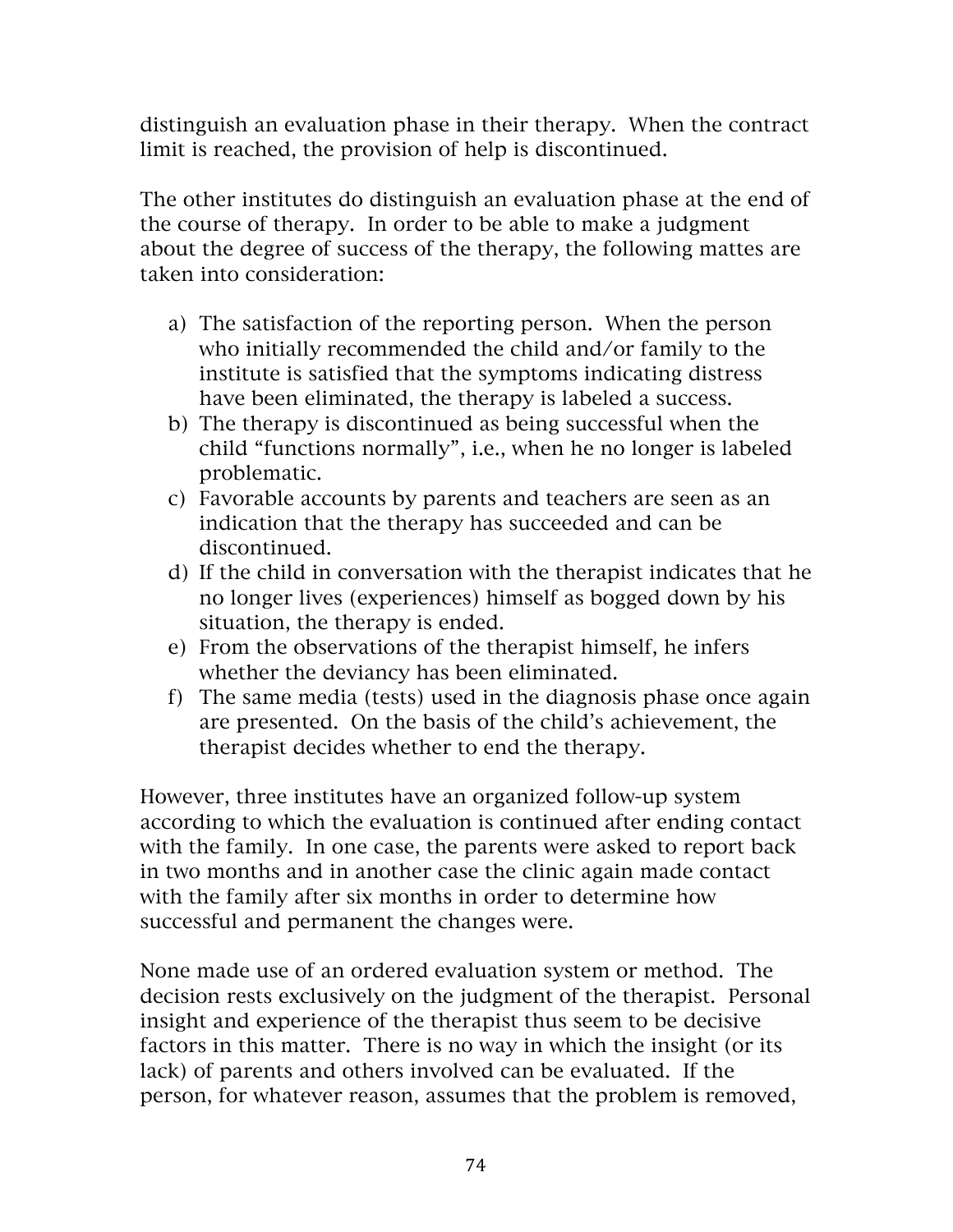this is accepted as such and the therapist treats his intervention as a success. In addition to the subjective judgment of the therapist involved, the layman insight of the parent and other family members carry great weight in evaluating therapy with children.

With respect to evaluating each individual session a lesser degree of vagueness reigns. Seven institutes use an assignment or "homework" system that is checked weekly by the therapist and is annotated. According to this it then can be determined if the child and his family have succeeded in transferring the insight they have acquired during the session to their everyday life situation. In other words, it is determined if generalizing has occurred and to what degree. The evaluation of the previous session that is made at the beginning of each new session is an indication of the progress being made and serves as an aid for delimiting the subsequent aims.

# 5.7 Methods and techniques

There are a number of therapeutic techniques and methods found to be highly useful by almost all of the institutes, those that are very generally applicable, a series of supplementary or alternative methods of less general use and those methods that are beneficial only in isolated cases or that are unique to a specific institute.

In the following, attending is given to the techniques and methods that were applied at the participating institutes to eliminate child deviancies.

### 5.7.1 Methods generally applied

# 5.7.1.1 Behavior modification

Eleven institutes report that they often use this method. It is found by the institutes that made use of this method that it is highly assessed because of the quick and dramatic results obtained with it. A further reason for the attractiveness of this method is that parents, teachers, family members and other persons outside of the surrounding effort can cooperate. Thus this therapeutic method is not merely limited to sessions with the therapist. Indeed a reason for its popularity is the fact that it lends itself to quantification and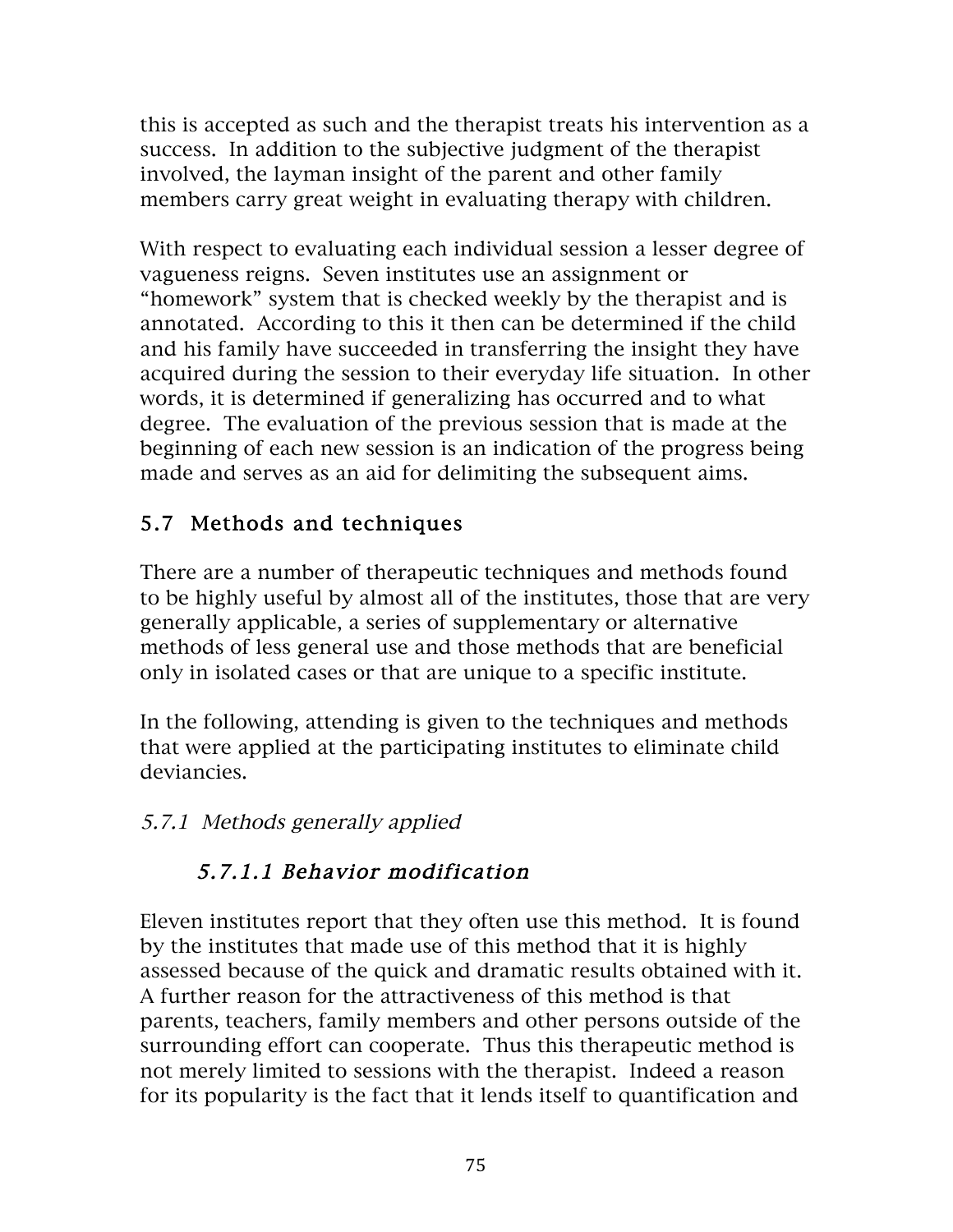recordkeeping. Parents and child can experience the progress they are making in a variety of ways. Because of it abroad spectrum of techniques the method is applicable in a laboratory with sophisticated electronic equipment or under the most limited circumstances. The technique is relatively simple and easy to master.

According to Morris (1976) behavior therapy rests on the following suppositions:

- a) Problematic behavior is learned and thus it can be unlearned.
- b) Behavior problems arise individually and independently of each other and can thus once again be unlearned
- c) Undesired behavior can be eliminated by therapeutic techniques.
- d) The problematic behavior that a child shows only indicates how he usually behaves under specific circumstances. Morris (1976, p. 7) explains: "It is therefore presumed, unless there is contradictory evidence, that a child's particular behavior problem is specific to the conditions in which it has been learned and does not generalize to other situations".
- e) Problems are treated as they arise here and now. Historicity is not important.
- f) The aim is specific and exclusively directed to eliminating the disturbed behavior for now. "… the goal of each treatment procedure is to change a particular behavior of the child, rather than to achieve a more general goal for 'helping the child get better' or 'helping the child reach his highest level of adjustment'" (Morris, 1976, p. 8).
- g) As a rule, substitute symptoms do not arise. According to Morris they only arise when faulty modification procedures are followed and/or when the causative stimuli are not correctly identified.

The types of behavior that can be eliminated by this therapeutic method are three-fold: acc seldom engaged in; unacceptable behaviors that must be refrained from and new ways of behaving that must be unlearned.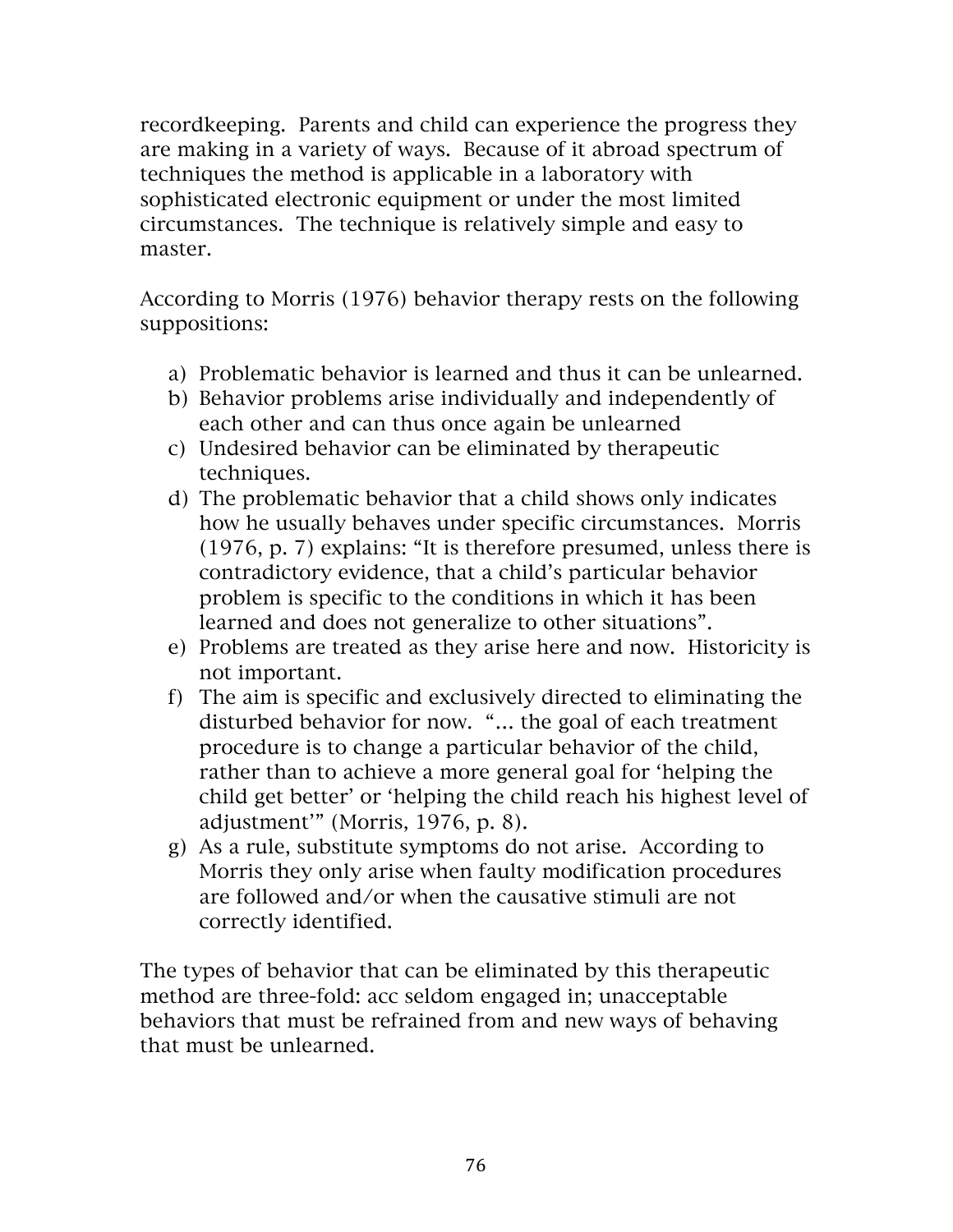The principle at the foundation of all behavior modification procedures is that people and animals exhibit predictable behaviors under experimental conditions and that learning under similar circumstances occurs in accordance with fixed principles.

During the diagnostic phase the therapist delimits specific problematic behavior and makes a list of priorities of which behaviors urgently need to be changed. Then a tally is kept of how often and under what circumstances the behavior occurs. The therapist then decides if he will eliminate the negative behavior via de-conditioning or if it will be replaced by already positive behaviors by reinforcing the latte, or to change over to an entirely new behavioral pattern. Then a conditioning program is planned. The desired behavior is rewarded while reward is withheld in the case of undesired behavior. By some techniques reward is not only withheld but punishment is administered to deter the objectionable. Albert Bandura (1962, p. 452) contents that research has indicated that punishment alone is ineffective for changing behavior; "… parental use of physical punishment provides the child an aggressive model for imitation." In addition to the weak example the adult presents, punishment stimulates conditioned anxiety.

Programs for treating a large number of negative behavioral patterns are already designed and the assumption is that what holds true for one, also will be successful for the other. Consequently, the uniqueness of the child and the unrepeatability of his situation totally are overlooked. No room is allowed for the personal attribution of meaning, or intentionality, or intelligence actualization. Overlooking th humanness of a person, what distinguishes him from an animal, is one of the reasons this therapeutic method often fails. This compels Morris (1976, p. 60) to express the following: "But rewards have limits. No matter how attractive a reward is to a child, it will not be useful unless the child is developmentally and physically ready to perform the target behavior". With this, then, he acknowledges that a child's state of becoming or level of readiness is a decisive factor. However, it can be added that his own willingness, meaning giving and directedness as well as state of his educating at least are co-determining factors.

#### 5.7.1.2 Directive play therapy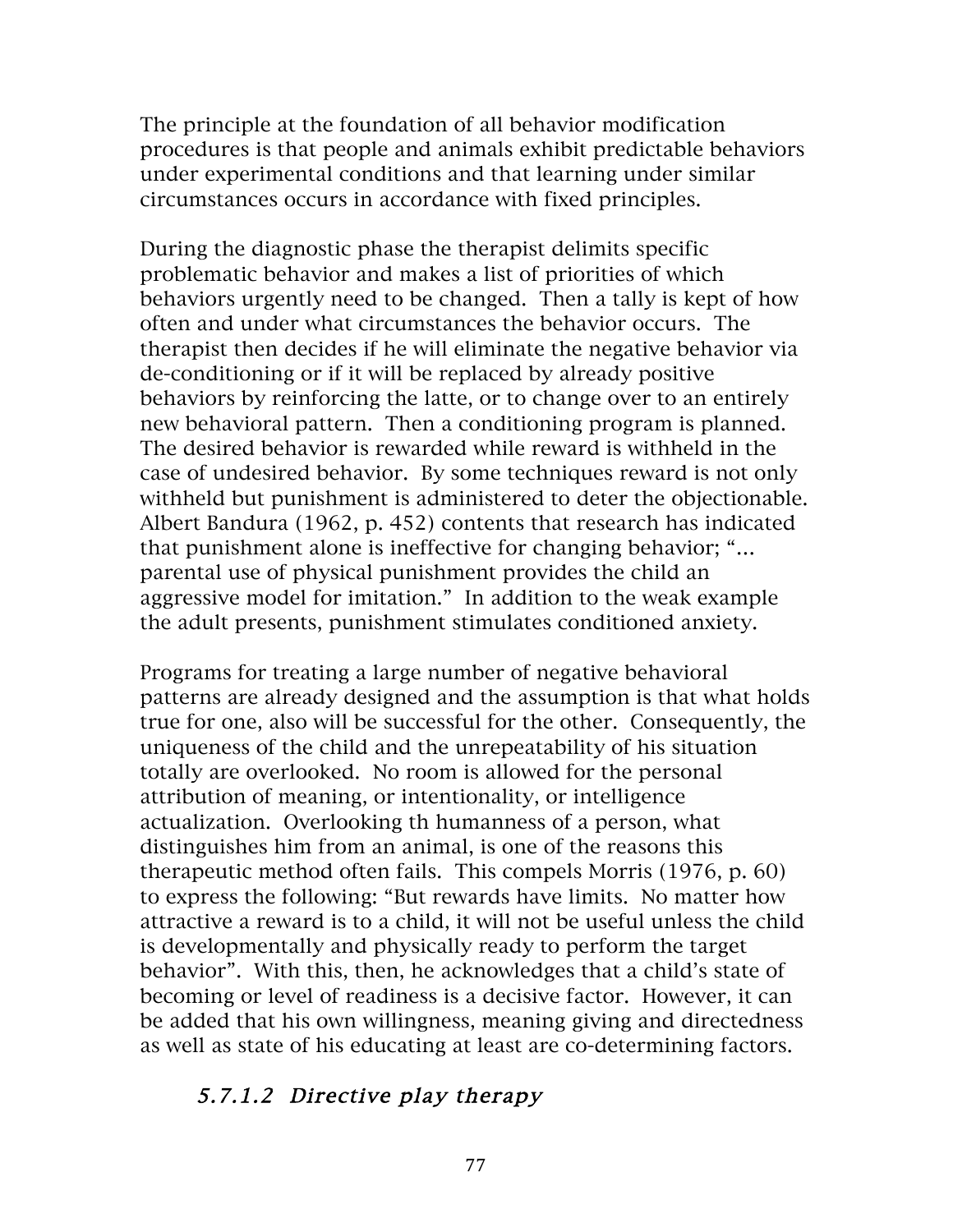Equally as popular as behavior modification as a therapeutic method is directive play therapy where nine institutes reported applying it.

The reason for the general acceptance of this therapeutic method certainly is that it is so eminently suited for children up to ten years of age. Many therapists find it difficult to carry on a verbal conversation with young children and indeed few young children in problematic situations are able to do so. In addition, a small child is not yet sufficiently able to express himself graphically and on the basis of his relatively limited possessed experiences, limited vocabulary and general knowledge, he does not readily establish a relationship with a stranger such that his unique attribution of meaning and attunement can be fathomed. Child play bridges all of these gaps.

Child play is one of those human ways of being that does not allow itself to be grasped by a definition. Many researchers have tried to verbalize the phenomenon with a greater or lesser degree of success. Child play shows a great diversity with respect to nature and level. Not all forms of play are equally useful therapeutically. Jackson and Todd (1950, p. 3) give the following description of child play that can be beneficial therapeutically: "an activity distinct from both work and games, an activity which is pursued for its own sake and is free from compulsion inherent in the necessity of completing a task, as well as free from the keen sense of rivalry which enters into most games". Ter Horst (1972, p. 7) calls play "the ground form, par excellence, of orthopedagogics".

Play in itself is not therapeutic in nature, it is a medium in terms of which a therapist can fathom a child's world (Ross, 1950. P. iii), communicate with him (Moustakas, 1959) and is a way in which a bridge can be built between the world of the child and society (Van der Stoep and Louw, 1978, p. 77).

In his insightful article, "Persuasive doll play: a technique of directive psycho-therapy for use with children", Mann (1957) illuminates the underlying dynamic of this therapeutic method: The use of dolls bridges the child's distrust and defensiveness about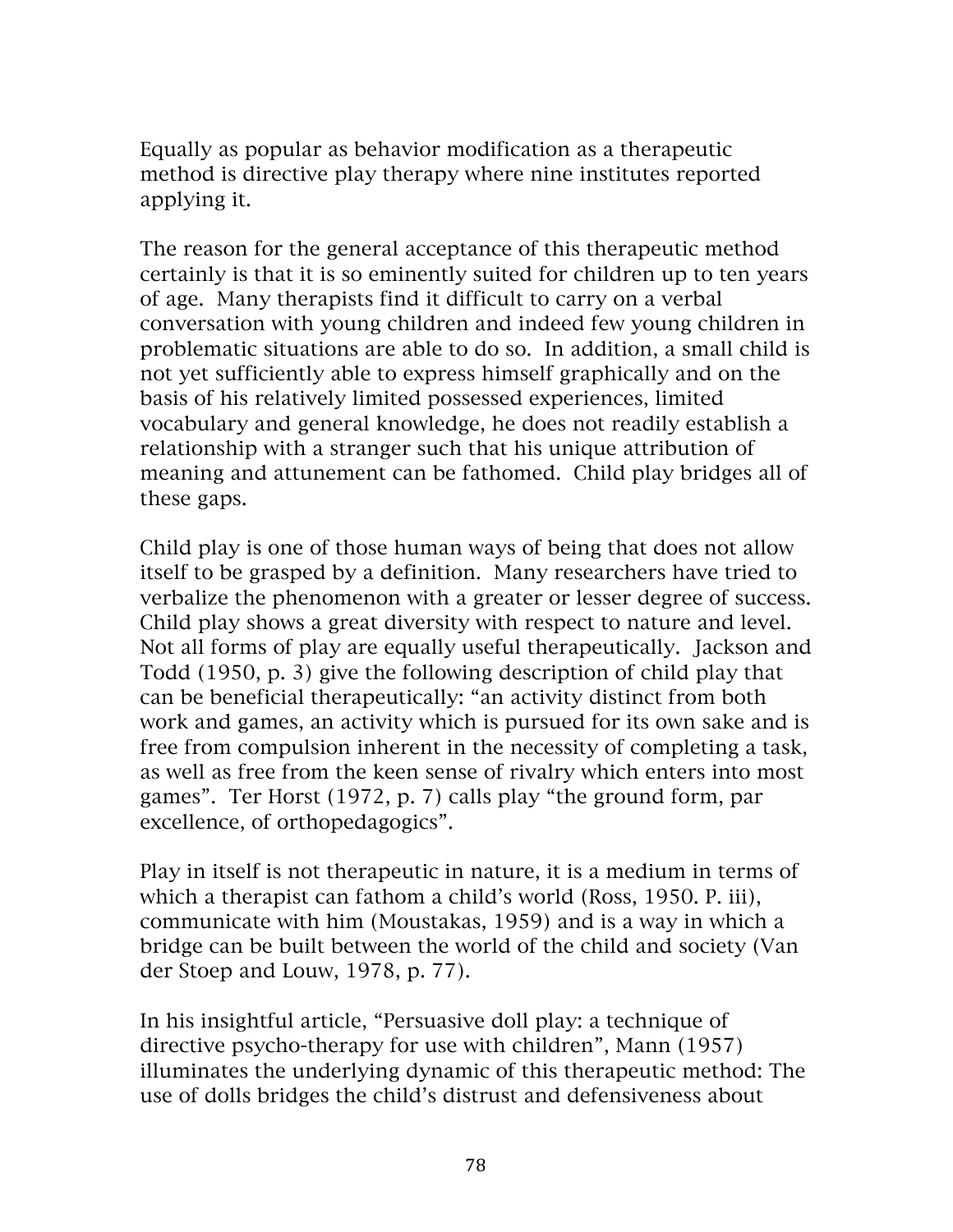discussing his own knotty situation. Commonly there is talk in the third person. For the child it is "his" or "her" problem that is brought up and "I" am not delivered to a painful confrontation with the confusing situation. A high degree of transferring and accepting solutions and interpretations occur because the child appropriates the behavior of the "I doll" as his own. Mann even finds that changing behavior via play can occur when direct persuasion fails. Via play the therapist transfers to the child in direct ways the meanings needed to alleviate his situation of distress.

A disadvantage of this method is that with repetition the child subsequently rejects the procedure and takes away its effectiveness. "This limitation, however, seems to be a general one for all directive approaches to children", according to Mann (1957, p. 19). Another limitation is that play therapy is not suitable for children older than approximately 10 years and also not for seriously psychotic or intellectually retarded children.

# 5.7.1.3 Parental guidance

As are the above two methods, parental guidance is a popular therapeutic method. Thirteen institutes report that they commonly used it. Those who do not provide specific guidance to parents do involve them in a behavior modification program, family therapy and, in one case, audio-psycho-phonological therapy.

Thus, in all cases it seems that parent(s) and child are involved jointly in the program of providing help. Not one institute took only the child into therapy. This is splendid evidence of the fact that currently in the R.S.A. there is general acceptance that a child continually is educatively situated. He is continually in education as long as he is a child. If a child can be helped to recover and take responsibility for himself and be educated to adulthood, it must be taken into account that such recovery only is possible from within that relationship that he as a child has with the adult(s) who vouches for him.

In spite of the fact that parental guidance is used so generally, it proceeds mostly in unstructured and haphazard ways. Often the "here-and-now" problem of the child is chosen as a theme and the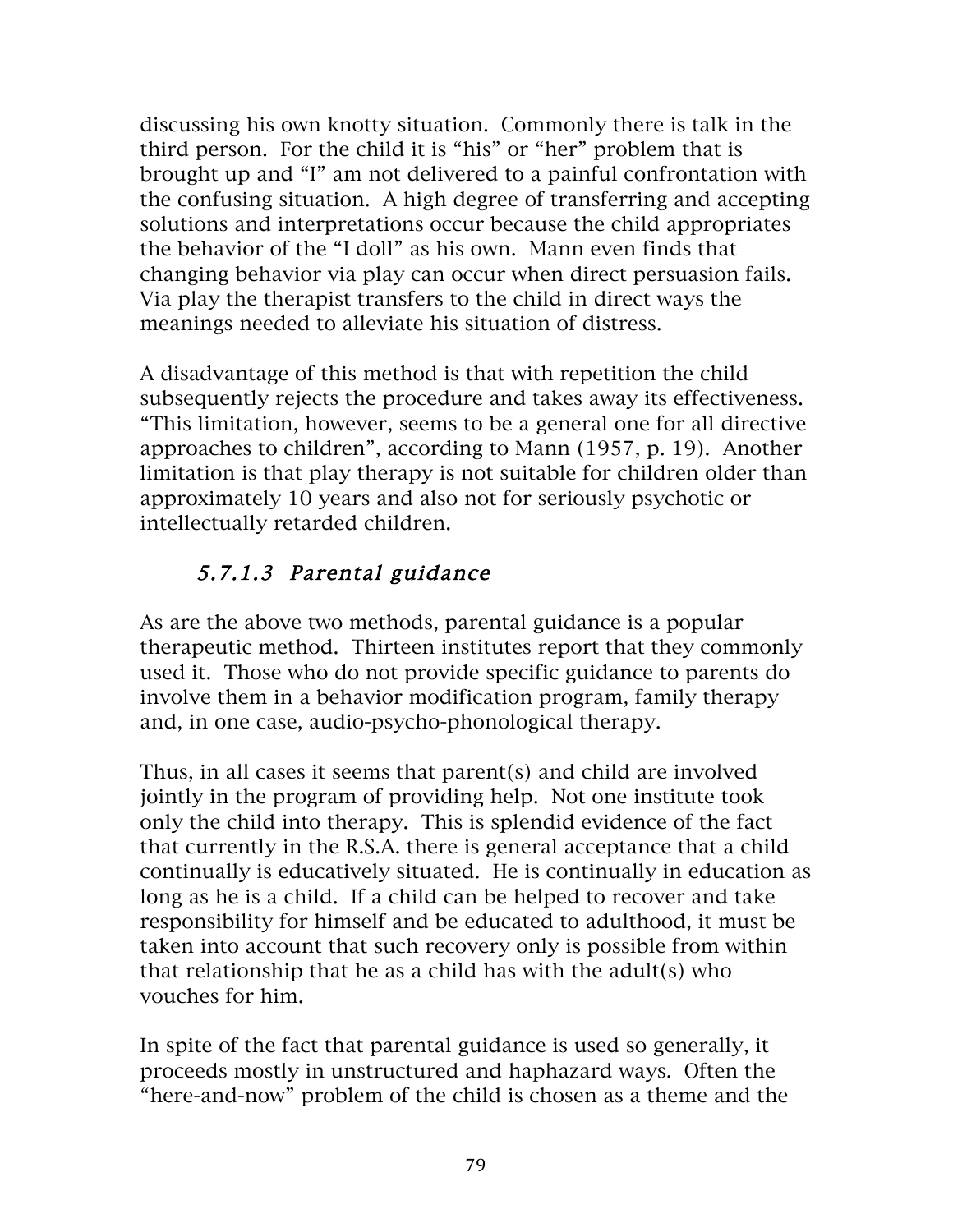guidance provided the parents simply is to give practical advise on "handling" the child during problem situations. As reflected in the literature (Ginott, 1972; Adler, 1971; De Rossie, 1974), the guidance conversation with the parents mainly revolves around the following themes: communication between parent and child; discipline; sex education, jealousy and rivalry between the children, learning problems and similar disturbing behaviors.

At present, in parental guidance no penetrating attention is given to the essential nature of parenthood in connection with the essences of educating. No systematic, purposeful training in parenthood is provided. Therapists simply start from the knotty situation of the moment and providing the parents with practical pointers and expanding the conversation according to the interests and demands of the parent. In cases where the parent is involved in a behavior modification program, they carry out very specific assignments at specific times, tallying the progress and reporting it back. There is little room allowed for the individuality of the parent (Bandura, 1962).

Because of the limited time and methodical training program, therapists assume that simple insight during a therapeutic conversation will change a parent's entire attunement and possessed experiences that extend over years (Rogers, 1939, p. 184). Practice has taught that as soon as a parent again is placed, unguided, in his knotty situation, a distortion of insights occurs. He is under the delusion that he is following the new approach but his new insights are so twisted that they fit into his old frame of reference. Changing meaning in parents is a complicated and lengthy event. After care and follow-up evaluation are extremely important.

The ideal would be that systematic training would be given to the parental pair so that they not only can arrive at bettering the present problem but self-confidently can further bring their child up to adulthood.

# 5.7.1.4 The guidance conversation

This therapeutic method is mentioned in nine cases as of great practical value. As alternatives or supplemental methods for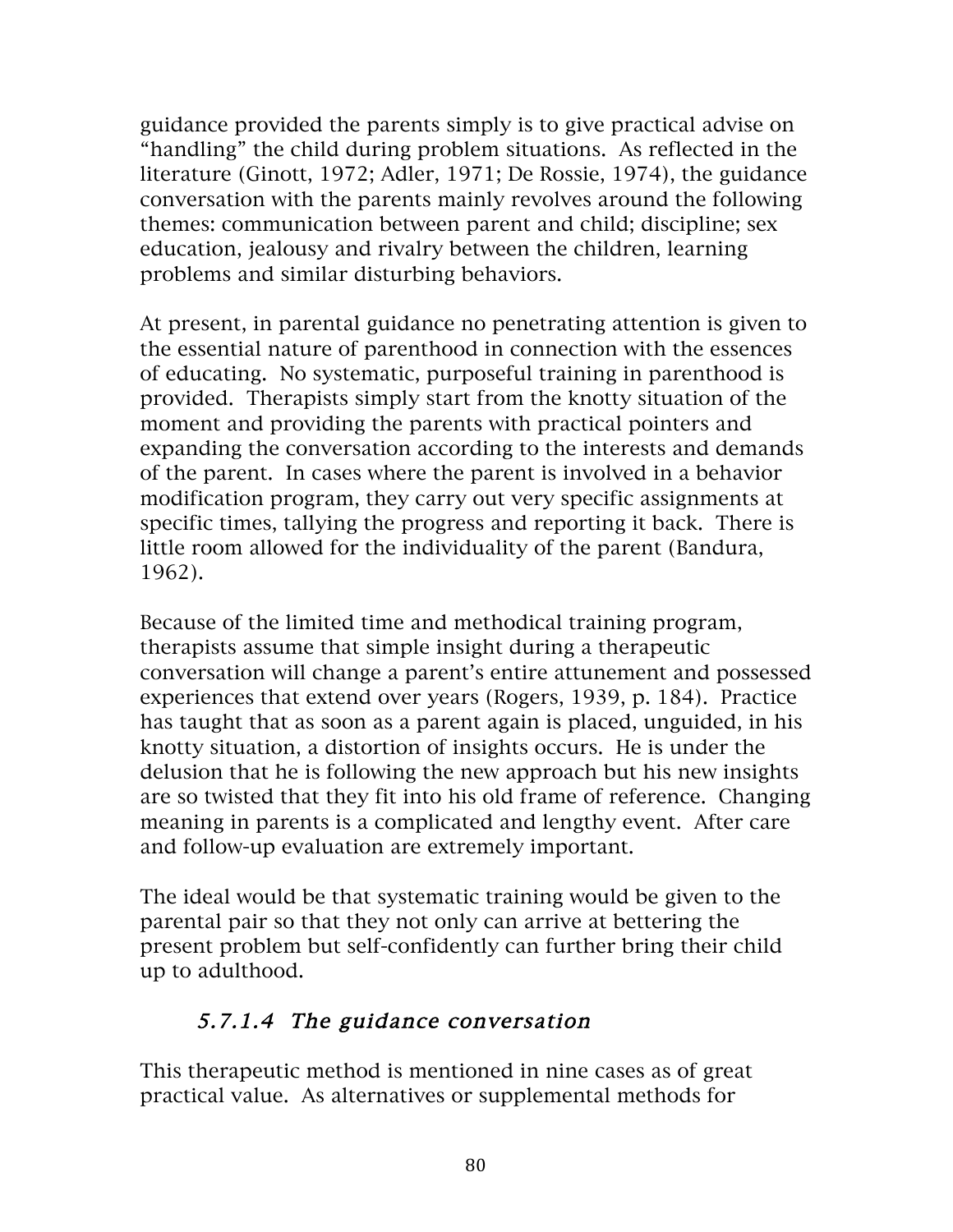modifying behavior, play therapy is done with younger children and the guidance conversation is used with older children. This method lends itself to a wide variation in order to accommodate the nature of the child and his problem as well as the personal prefence, ability and therapeutic style of the therapist. The technique can vary from reflection, clarification, identification of the problem and giving support for making his own decision for a more didactic teaching conversation where in direct ways alternatives are shown for a child.

Although this method is extremely popular in handling teenager problems, it in no way is limited to use with older children. Expert therapists carry on conversations with young and even very small children, especially in addition to play therapy.

According to Stewart and his co-workers (1978), the guidance conversation is realized within a relationship characterized by:

- a) active communication in a verbal as well as non-verbal way,
- b) non-possessive warmth and acceptance,
- c) sincerity and
- d) readiness to concretize.

The technique the therapist applies to bring the therapeutic event in motion is subject to his personal preference, the nature of the problem and the potentialities of the child. The methods followed mainly amount to the following:

- (i) The coordination of background data, reports and own perceptions.
- (ii) Analysis and ordering of data.
- (iii) The establishment of a therapeutic relationship and orienting the child. The nature and scope of the provision of help are elucidated and if desired an agreement can be reached about the duration of the help given.
- (iv) Mutual aim delimitation by therapist and child.
- (v) Exposition of the new. This can occur in terms of an example, or by offering opportunities for practice under safe circumstances or even by a situation analysis that results in cognitive ordering and affective stabilizing.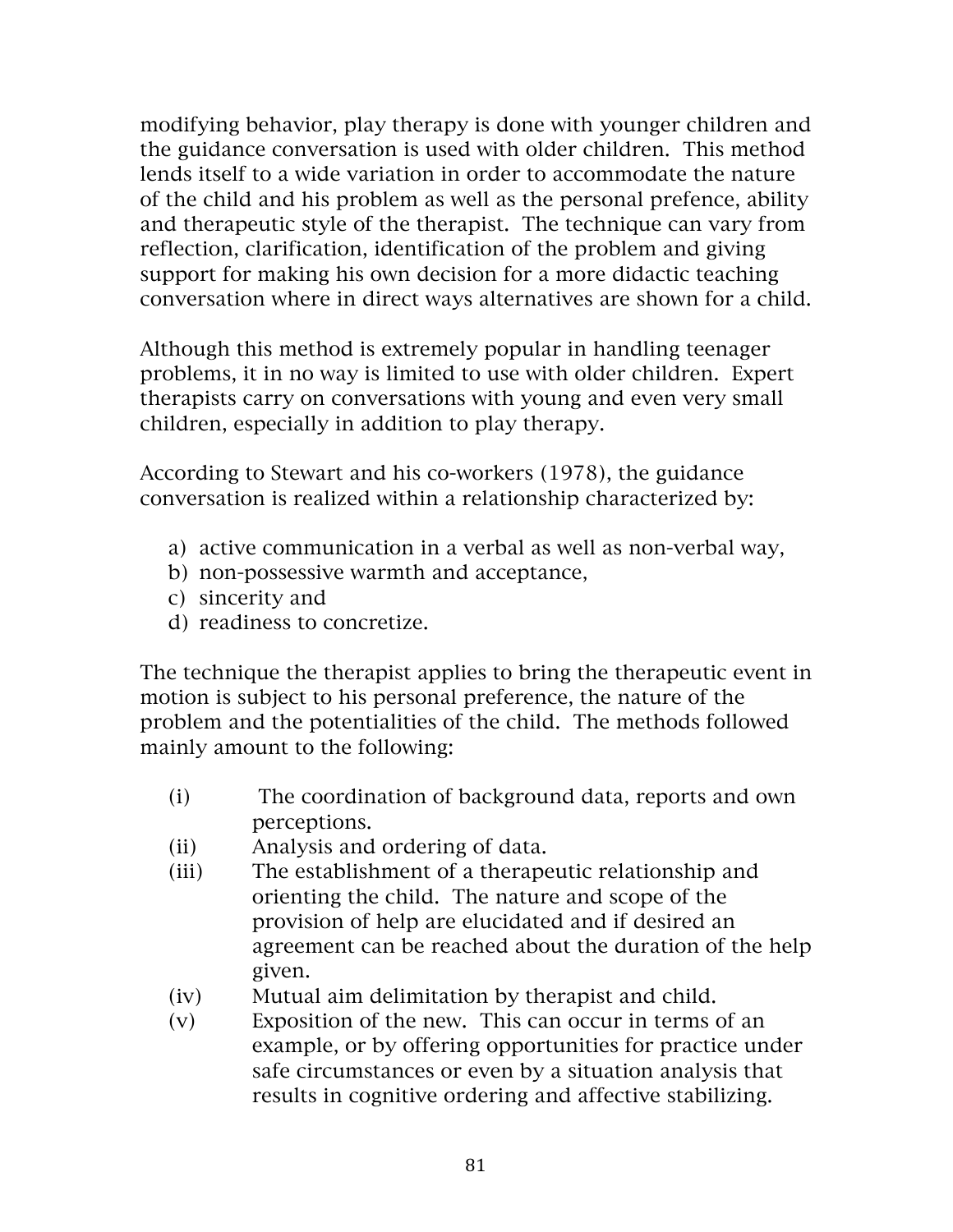- (vi) Evaluation of the functionalizing of the newly acquired insights.
- (vii) Re-guiding or following up if needed.
- (viii) Ending the therapeutic support.

With respect to this method, Rogers (1939) warns against the temptation to "preach" to the child and says if the solution is presented in a one-sided way by the therapist it has little value. He adds, however, that if the therapist's solution coincides with the choices and adjustments that are present in the child, "it may serve to hasten and strengthen the reeducative process". Thus it seems that already in 1939 Rogers had arrived at the insight that in essence the therapeutic event is a learning event. Just as no parent or teacher can force a child to learn if he doesn't want to, no therapist can let a child learn if it is not meaningful to him. A therapist cannot force solutions on a child. "A wrong interpretation or one which is prematurely forced on the child may definitely set him back in his personality development", according to Rogers (1939, p. 332). This leaves a child feeling more discouraged and hopeless about his situation.

In spite of the objects that can be made against a directive method, it seems that the guidance discussion is extremely useful in the practice of providing help to children with problems becoming adult.

### 5.7.2 Supplementary methods

There are a variety of methods that mainly are applied as complementary to those mentioned above. However, they are equally well applied alone. It seems that these methods are less generally used than those mentioned in section 5.7.1. The reason for this is not always clear. It might be that these methods have fewer possibilities for application. An additional reason, however, might be that they also are relatively specialized and require specific skills from the therapist. That they are relatively unknown might also be a relevant reason. This is a question that requires further penetrating research that falls beyond the scope of the present study.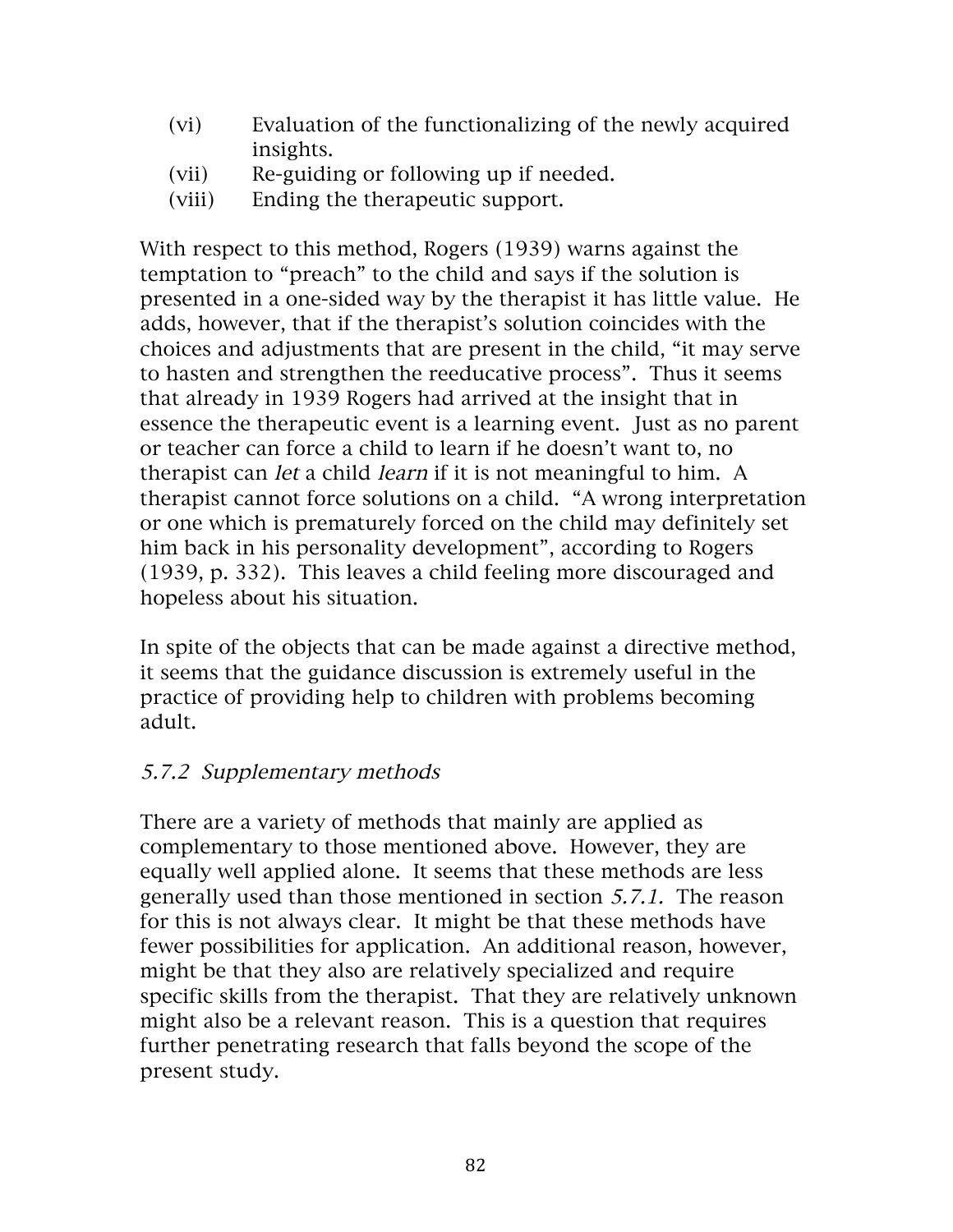### 5.7.2.1 Language enrichment therapy

This therapeutic method was applied at six institutes. It is especially institutes that serve children's homes that often use this method.

In order to do justice to this method, it is a precondition that the therapist has mastered the language used in an exemplary way and is completely familiar with the culture it reflects. For example, it is doubtful if a white therapist can help an Indian child in this way or that a colored therapist can really do justice with a Zulu child.

This method is applied, par excellence, in cases where children are from limited milieus such as asocial neighborhoods, children's homes, residential and/or from environments where they have been so educatively neglected that they have an attenuated experiential residue and an impoverished language (Grove, 1975).

Language is seen as much more than a sound-symbol system. It is, par excellence, a communication system unique to humans and includes a spoken as well as a written component. In and through language a child establishes a world, strengthens his grip on reality and he expands his life horizon (Sander, 1967, pp. 56-81). In his language, a child presents himself as knowable. An impoverished language affects a child-as-totality unfavorably. Language defects wreak havoc over the entire range of childlike being.

In language enrichment therapy attention is not only given to vocabulary, grammar and articulation but to the development of the child's personal potentialities. Help is provided regarding affective stabilizing, cognitive ordering, normative giving meaning, interpersonal relationships as well as perceptual and motor skills. Particular attention is given to good listening habits (Grove, 1972; Blignaut, 1967).

The techniques applied vary from taking excursions, sightseeing tours, to playing dexterity games, and putting on plays, reading and discussing literature, writing compositions and giving speeches and holding discussions (Barnard, 1973, Chapter VI).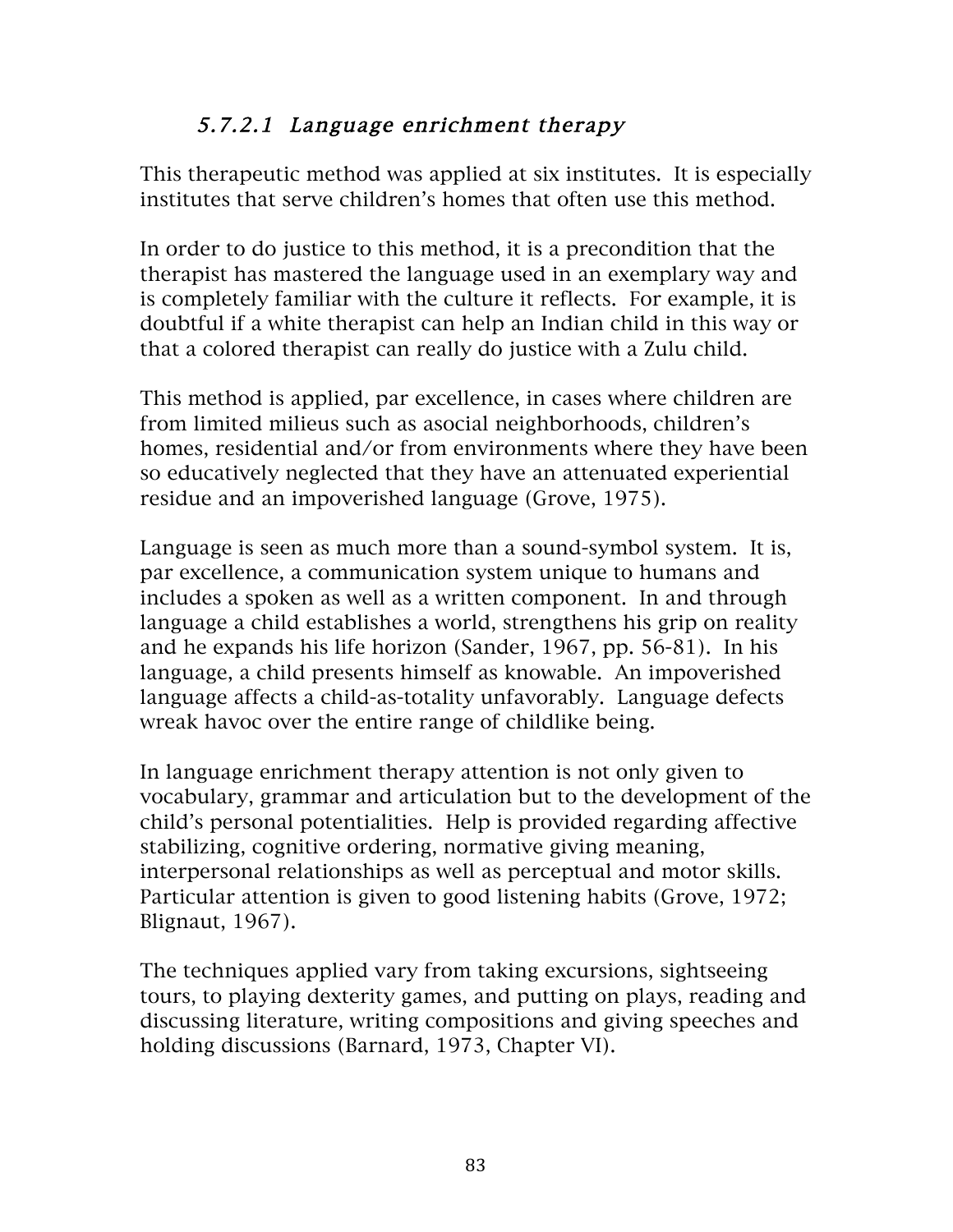Language enrichment therapy is a method that is not locationbound and also requires no specific equipment. Improvisational skill of the therapist is the most important requirement. The method lends itself to a great variety of forms of progression. The method also is useful with children of all ages, individually or in groups.

## 5.7.2.2 Psychomotor therapy

This method is known by a variety of names such as developmental therapy, perceptual training and physical therapy. It is used at six institutes for eliminating child deviancies grounded in a physical defect. Very often this method is combined with language enrichment techniques and orthodidactical help.

This provision of help is opened by a diagnostic phase during which a child's physical skills and the state of his sensory perception are carefully inspected. Often the results are expressed as a score indicating a child's achievement in relation to the average achievement of his age group. Chronological age and physical maturity are of great importance. This therapeutic method emphasizes the coherencies between the psychic life and bodiliness.

At the end of the diagnostic phase a therapeutic program is planned with firmly described aims and a relatively structured course. Marianne Frostig has achieved groundbreaking work in this regard. In her practical handbook, Move – Grow – Learn, she says: "This program is not designed to teach only skills, although that is a very important part of it. It is designed to help children express themselves through movement to become more aware of themselves and others and to become more aware of feelings and how feelings are aroused by movement" (Frostig, 1969, p. 61). The program takes the form of a series of exercises focused on the optimal attainment of knowledge of bodily positions, bodily experiences, actualizing language, perception, motor skillfulness and a sense of rhythm. Braley, Konicke and Leedy (1968) mention that Piaget, Montessori, Gesell and others have found that the development of physical skills paves the way to successful learning within as well as outside of the school context. This therapeutic program is viewed as beneficial for helping children with neurological problems, children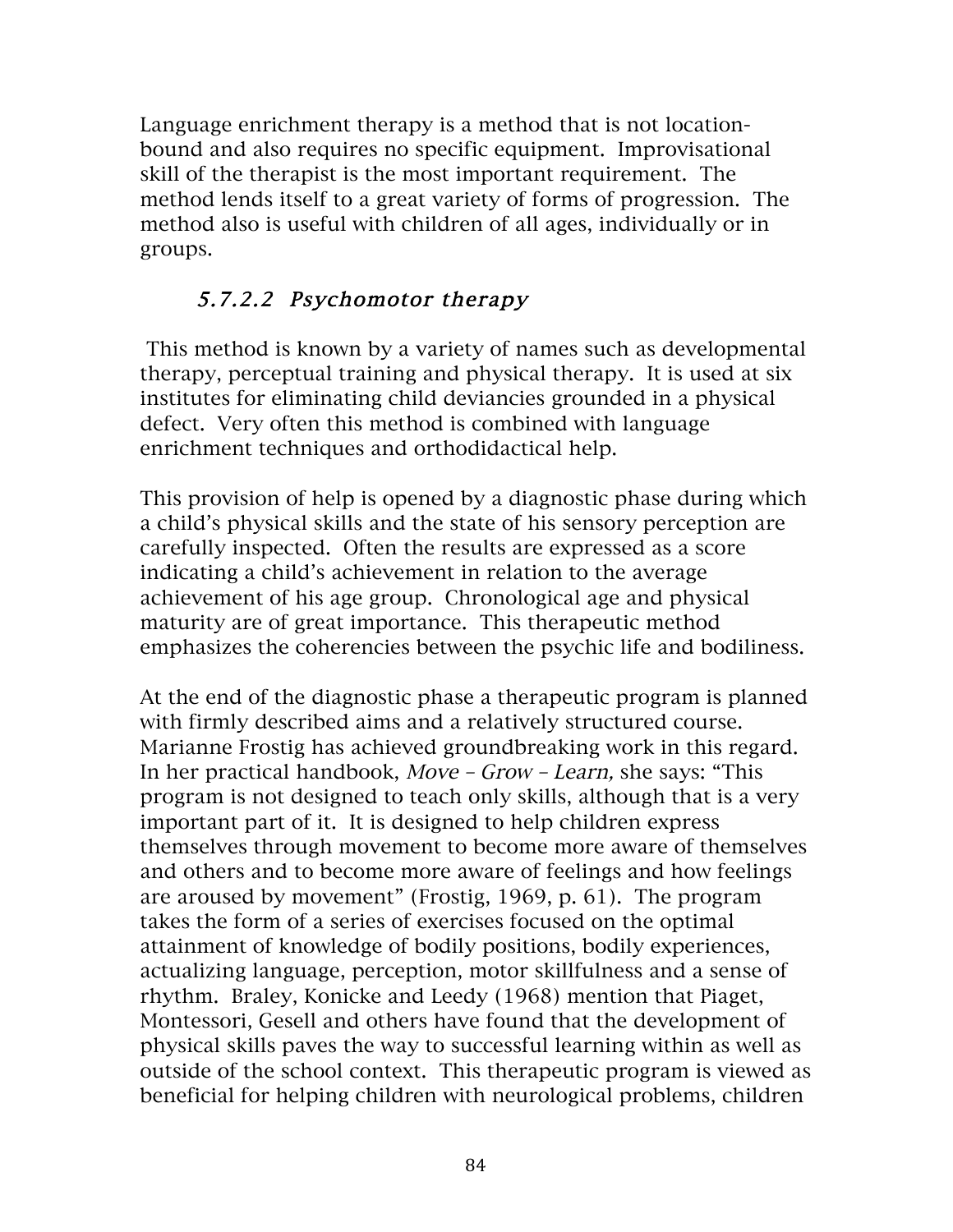from environments that physically limit them, traumatized children and children overprotected by their parents as well as preparing them for receiving school teaching, i.e., making them school ready.

# 5.7.2.3 Orthodidactical help

This is a highly specialized method for helping children who get bogged down in school with learning problems. However, the orthodidactician concerns himself not only with a child's problem with school subjects but considers the child as a totality in helping him. The problems a child experiences with non-school content are rally taken into account. Hence, this method is suitable exclusively for use with school children.

Four of the thirteen institutes involved in the present study turned to this method. At the other institutes a child with learning problems in school is confronted directly with the therapist's use of other methods and supplemental help by a teacher.

In view of the large numbers of children who are bogged down in the school situation, it seems desirable that this method gain greater acquaintance.

In broad strokes the method is summarized as follows: a historicity conversation is carried on with both parents, the child himself and his teachers to gauge his current situatedness, to fathom his attribution of sense and meaning and future hopes and also to trace his physical development. All relevant medical data are obtained. Subsequently the child is observed pedagogically in an attempt to determine his affective, cognitive and normative personal potentialities. In the third place, the child is subjected to a diagnostic evaluation to identify the nature and scope of his learning problem a well as the actualization of his modes of learning (Sonnekus, 1968; Van Niekerk and Sonnekus, 1979). The results of the orthodidactic investigation is a person image of the child from which is expressed his own, unique nature. The findings are provided about the state of his becoming, the nature and scope of his learning problem and the modes of learning that he is best able to utilize.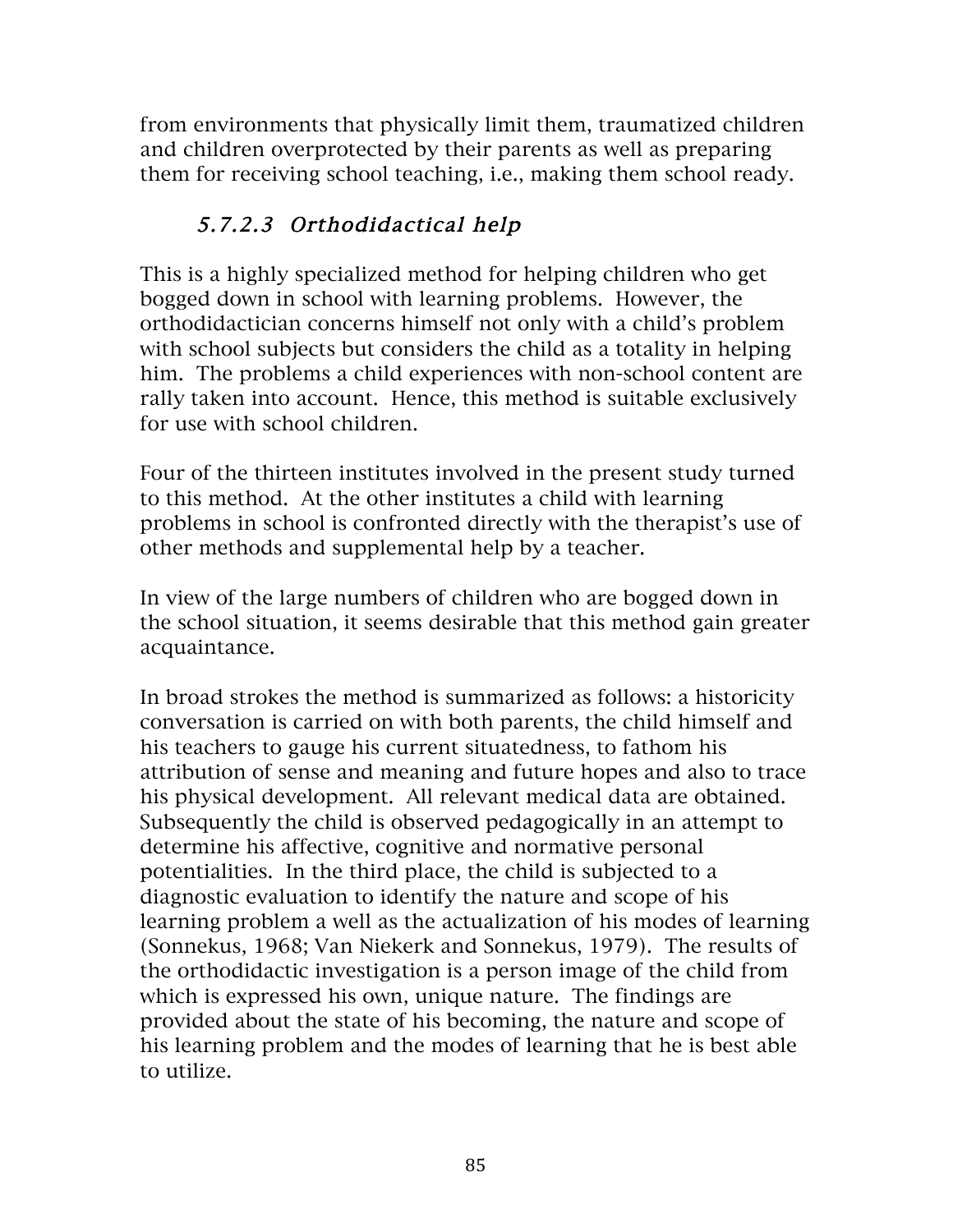Subsequently, a therapeutic program is compiled that progresses in structured, purposeful sessions during which the child is supported directly in eliminating his learning-restraining moments. The results of the therapy are evaluated in terms of the pedagogical criteria. Thus, there is not only an attempt to eliminate the symptoms but to assist the learning child on his way to adulthood.

The techniques used to bring about a transfer of meaning embrace, e.g., remedial teaching, perception exercises, motor-exercise play, conversing, articulation and speech exercises, acquiring knowledge of bodily positions (Bannantyne and Bannantyne, 1973) and changing the attribution of meaning via pedagogical techniques of projection. Thus orthodidactics, as a method of providing educative help, incorporates many of the techniques also found in other therapeutic methods. However, the emphasis usually falls on the defectively learning child in contrast merely to treating symptoms.

# 5.7.2.4 Art therapy

Five institutes make use of this method but only on a limited scale and exclusively as a supplementary method.

This therapeutic method sets high demands on the insight, intuition, sensitivity and empathy of the therapist and assumes a basic knowledge of usable materials, their possibilities and limitations. Use is made of techniques such as sketching, painting, modeling, woodcutting, etc. Often there is an evasion from applying this method because of the faulty assumption that the therapist and child must possess talents that will place the end product in the framework of "fine arts". The only justification for puting the method under this heading is the fact that the media used (paint, clay, brush, paper, etc) are the same as used by an artist in his artistic expression. With respect to the aim, method and end result, there are conspicuous differences between the therapist and the artist.

With respect to art therapy, Naumberg (1961, p. 33) says: "… every individual, whether trained or untrained in art, has a latent capacity to project his inner conflicts into visual form". The purpose then is to draw the child out to expression and projection. In doing so he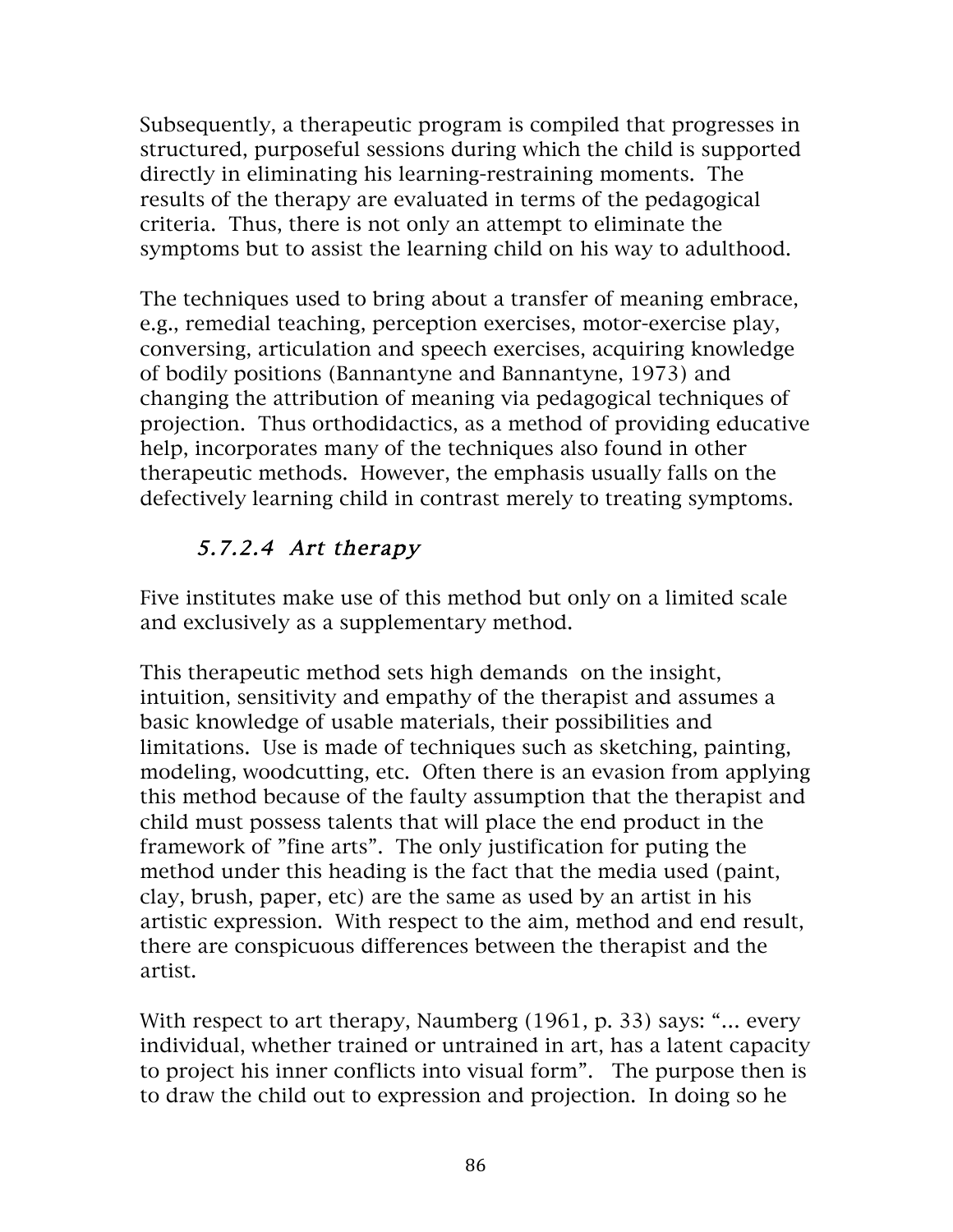concretizes his feeling and thoughts. He represents them by giving them visual form. Because the child expresses himself graphically, he tunes the therapist into the matter in order to explore his experiential world and also to communicate with him via the image. Cheney and Morse (1977) indicate that art therapy mainly is applied to

- a) explore the non-conscious contents, and
- b) as a way of communicating.

However, it is important to indicate that the therapist does not interpret the image for the child but encourages the child to do so himself via verbalizing. As soon as he named his image, distancing and objectifying occur and the therapist can further support him to cognitive ordering. For the most part, non-directive techniques are used and the course of the therapeutic session largely is unstructured.

Van Lennep (1958) points out the although this method is very suitable for children who find it difficult to verbally express themselves, its utility is limited to children who fantasize easily. The phase of a child's becoming also is of great importance. For a toddler, graphic expression is manipulative play. It has little communicative significance. An older child can create something that can withstand his own and other's criticism. He will make a true to life rendering or in adequate ways give for to his lived experiences. This demands high technical skillfulness. The child in the realistic phase strives for a representation that is true to nature. He no longer gives personal form to his drawings but strives spasmodically to give a photographic representation. He does not succeed at this. Child drawings proceed to adult drawings when a child is aware that his product must meet higher demands than merely being a form of expression.

Art expressions in themselves are cathartic and in that sense they also have therapeutic value but art expressions also can be of further therapeutic benefit as a medium of communication.

### 5.7.2.5 Drama therapy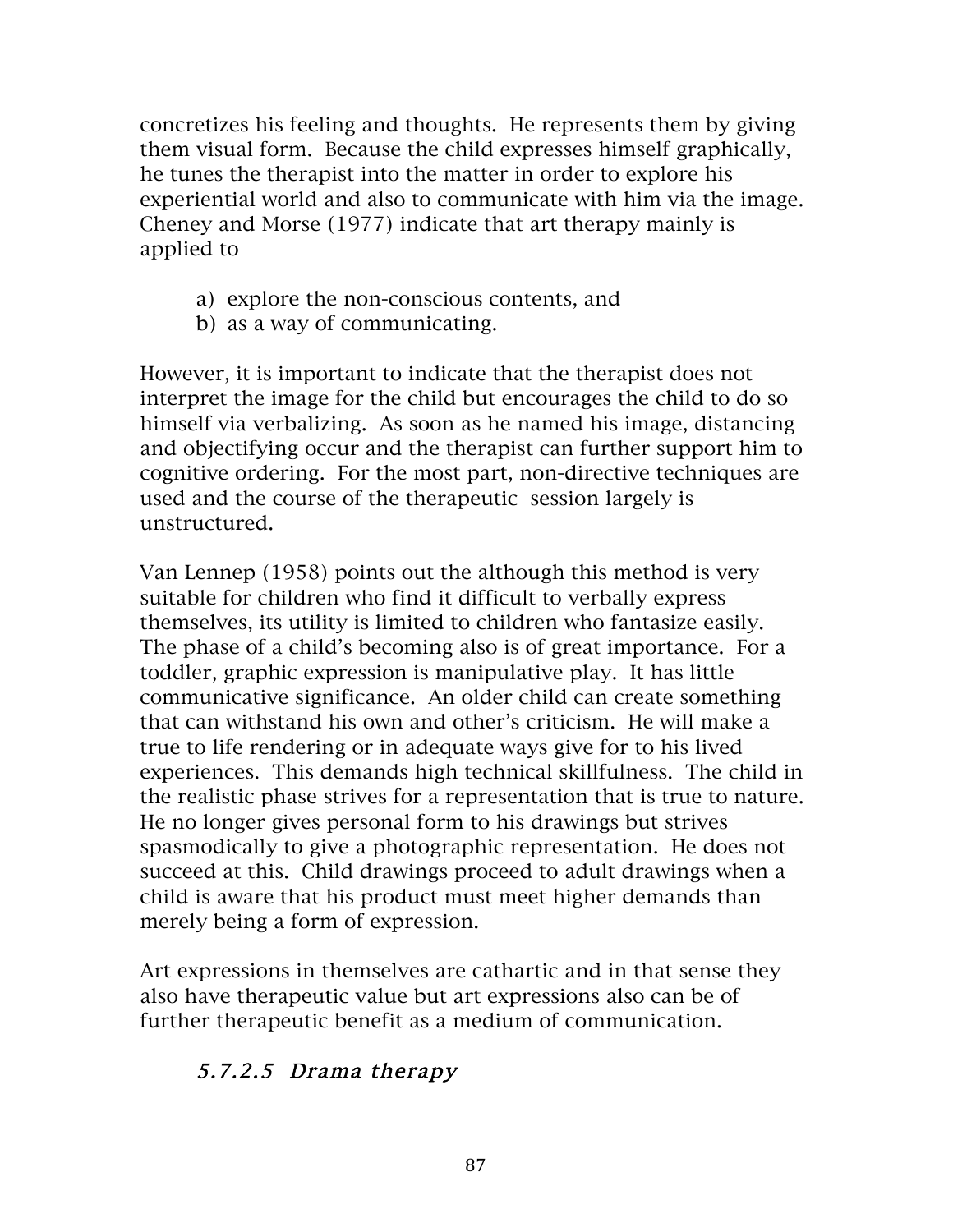This method was applied at six institutes. The same presumptions hold as for art therapy. Once again it is to be lamented that the name has undesirable connotations because the method has broad possibilities of application. It is usable with small children from the age when they can readily fantasize, imagine and verbalize up to and including adulthood.

Drama therapy progresses largely unstructured. The therapist takes a directive part, especially at the beginning of the help with the aim of bringing the child to elicit verbal and non-verbal expressions. Use is made of a great variety of techniques such, e.g., making glove puppets available, music, prints toys or the widely know "Tell-astory" technique where the therapist begins a story and the child is asked to continue it. The child is continually encouraged to arrive at expressions through gestures, bodily movements, mimicry or words. The success of the method is closely connected with the quality of the child's emotional expressions and his readiness to explore. The ending phase places high demands on the sensitivity and empathy of the therapist. Via the relationship he establishes with the child, the therapist insures him that he sympathizes emotionally with the child and that he will not be delivered to the frightening image that looms from his fantasy world.

It usually requires a few practice sessions before he will proceed to project. Because the therapist gets involved and plays with the child by rendering one or more roles, the opportunity is offered to transfer meanings. In subtle, non-authoritarian ways he gives direction to the little dramas, stories or doll play and in doing so to lead the child to situation analysis and the disclosure of a possible solution. Even a variety of solutions can be tried out.

This method also offers the opportunity to play out the role of the other. However, this requires a relative degree of skillfulness of the child to distance himself from his feelings such that he can imagine for himself how another would behave feel and think under the same circumstances. If the child succeeds with this, he acquires insight that enables him to order and systematize his own lived experiences cognitively. In its turn, this works to stabilize his affect.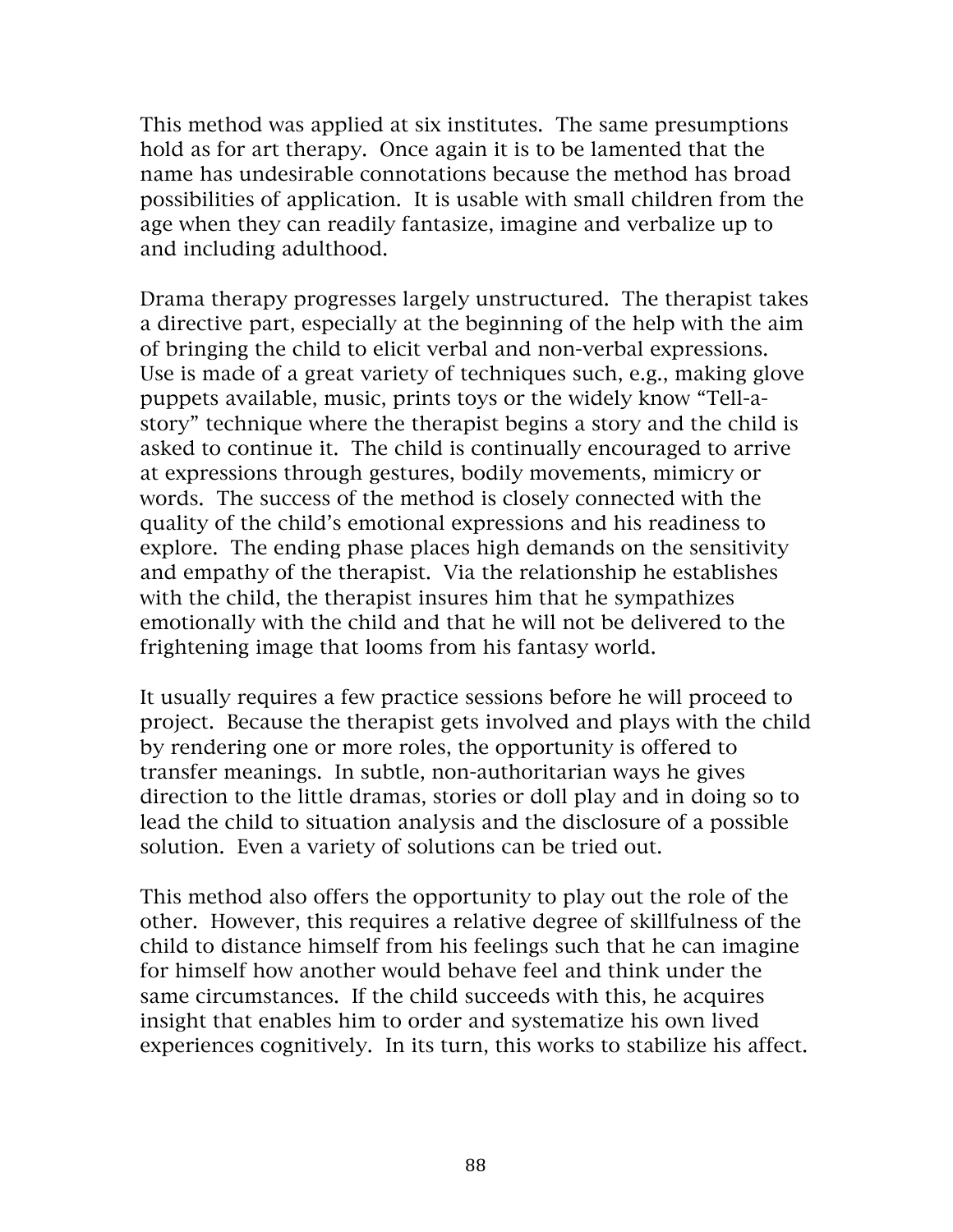Rogers (1939, pp. 314-318) reports that in 1937 Dr. Howard Potter and Dr. Louise Despert of the New York City Psychiatric Institute had applied dramatic play as a way of expression that has cathartic results, but also provided the opportunity for a directive treatment in terms of the play symbol used in transferring meanings.

When it is considered that drama therapy with children is an old method, it is regrettable that in the R.S.A. it has not received greater familiarity. Research and re-interpretation in terms of modern scientific insights would be a great contribution to filling this gap.

# 5.7.2.6 Family therapy

Six institutes reported that they applied this method for eliminating child deviancy.

The opinion that the family is a functional unity, that mutual family relationships influence the educative relationship and that the child cannot be helped outside of his situatedness to get the best of his deviancy, is readily admitted by all of the institutes. It is an experiential fact that the child very often is brought to the clinic as being the deviant member of the family while he is the only one who shows symptoms of a deeper-lying family pathology. Nevertheless, in R.S.A., family therapy as a method is still in its infancy.

Mainly two methods of family therapy are distinguished. The first rests on Bowen's (1971) view that the family exists out of a fusion of individuals and that as long as the family members remain fused with the preservation of individuality, the family is fundamentally sound. Deviancy arises when the lives of the family members become so entwined that the stability of one is threatened by a change in the other. Klugman (1976, p. 322) describes this as follows: "When people are fused, any change in one is a threat to the other, since fusion contains the notion that the emotional security of one is dependent upon the constancy of his relationship to the other".

Bowen's therapy also includes a restoration of the individuality of each family member by means of maintaining contact. This requires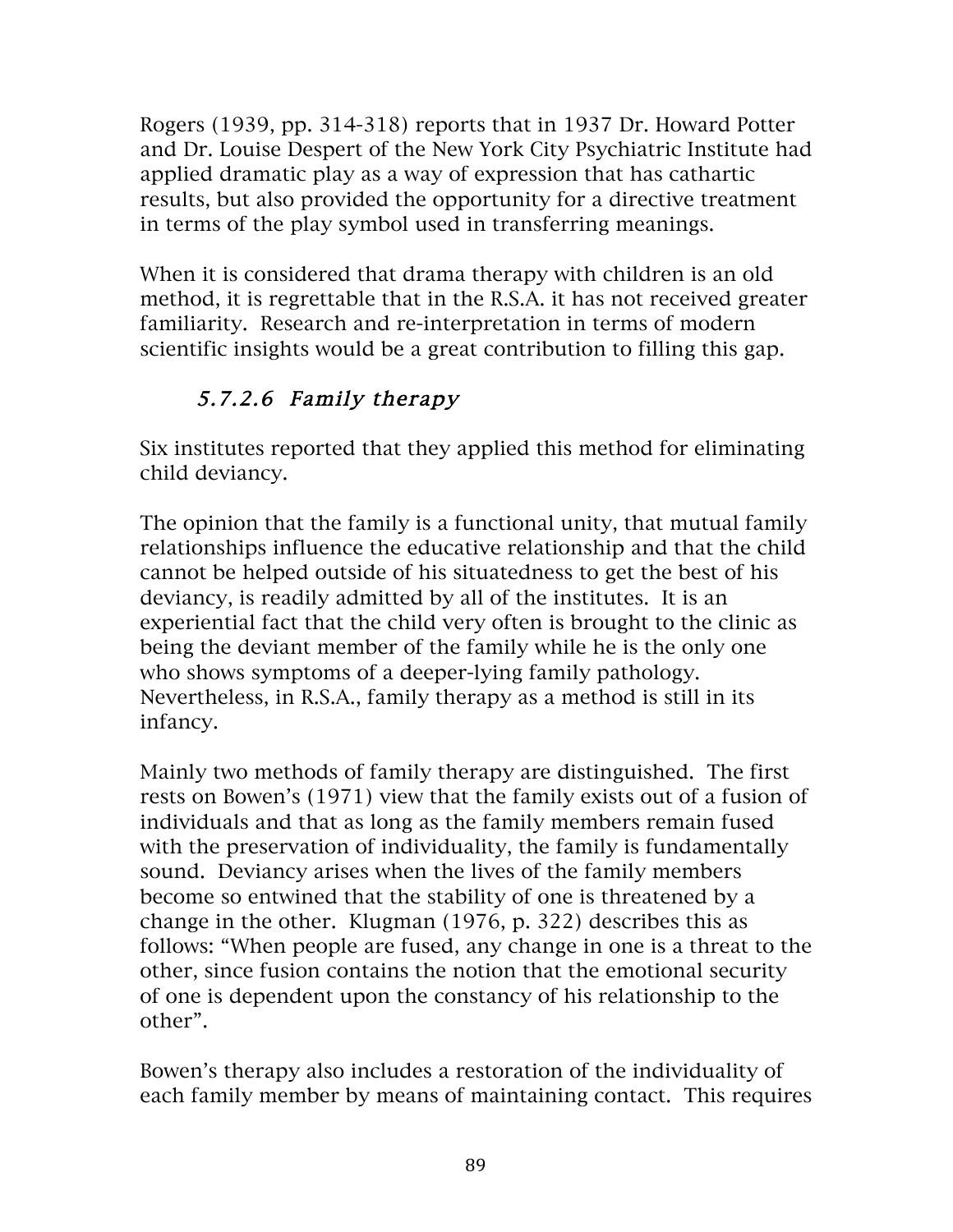that the therapist establish individual relationships with each family member in order to look at and listen to the other. Initially there is an inclination by the parents to speak in the name of the child(ren) or to chip in and be complimentary. The therapist acts as a conversation leader but remains an outsider. As soon as the family highly esteems each other's self-wanting-to-be-someone and allows this to be expressed, in their family life, the therapist's task is completed.

The second method in family therapy is that of Salvador Minuchin. He views the family as individuals existing as a system. Each family shows its own structure that leaves its stamp on the behavior of its members. "Therapy based on this framework is directed toward changing the organization of the family. When the structure of the family group is transformed, the positions of the members in that group are altered accordingly. As a result, each individual experiences change" (Minuchin, 1974, p. 21).

In order to bring this change about, the therapist connects with the family. He tries to re-establish communication within the family and then observes the ways of communication, verbal and/or nonverbal. Then he presents a diagram of the structure the family shows. It is indicate who the family member is, who is the spokesman, who takes the initiative, who shows aggression against whom and when, who covers for whom and who withdraws or moves to the periphery. Then the therapist clearly delimits aims that he arranged hierarchically. Through directive participation in the family discussion in a concerned way, he tries to bring about a change in the family structure. "Change is seen as occurring through the process of the therapist's affiliation with the family and his restructuring of the family in a carefully planned way, so as to transform dysfunctional transactional patterns", according to Munuchin (1974, p. 91).

In order to set family therapy in motion, a variety of techniques are applied. Fellner (1976, pp. 427-431) uses fables and legends as starting points, while Anderson and Malloy (1976) report that they used the family photo-album therapeutically. Shifting often is made of the sitting places that the family had assumed during the session,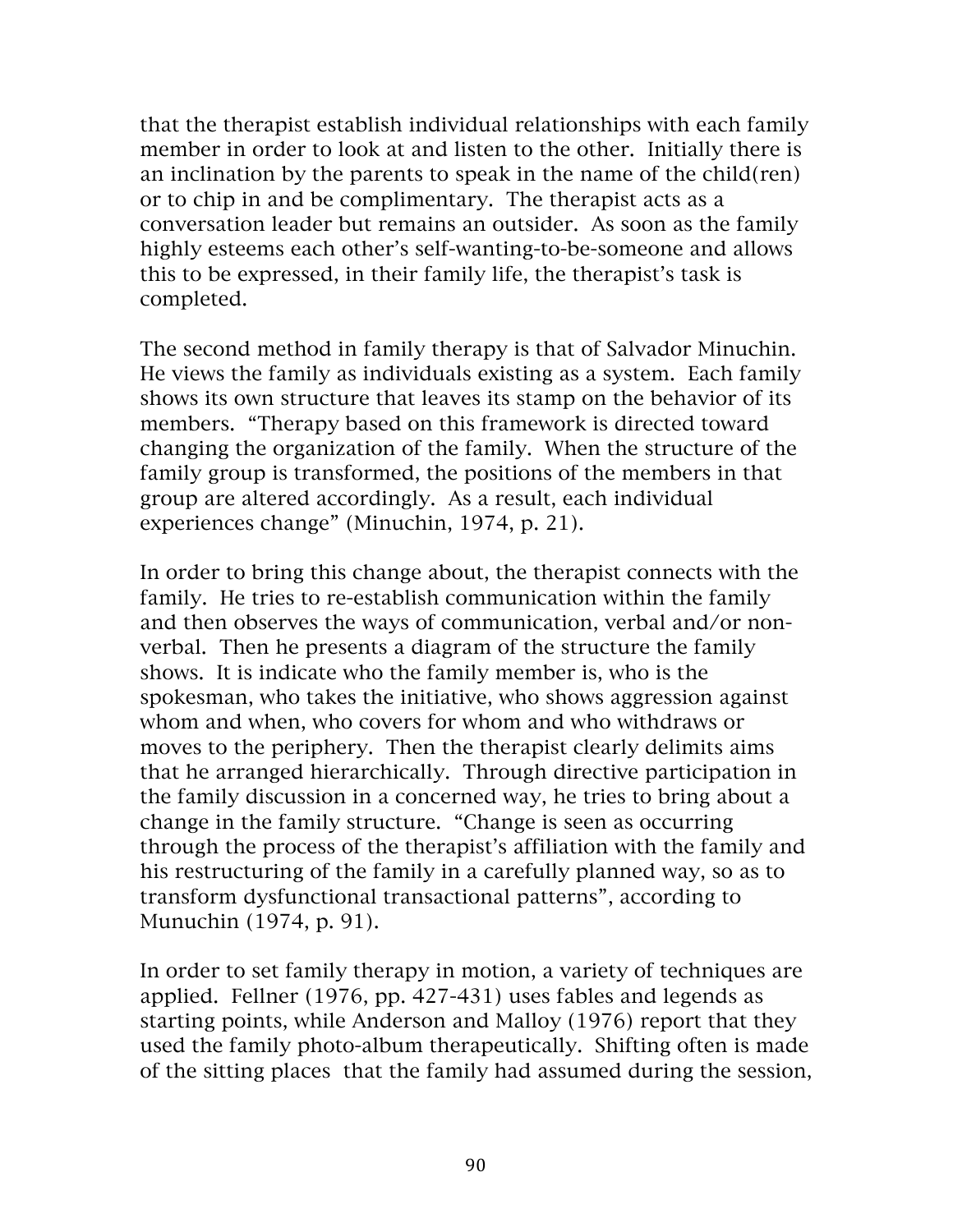or the therapist directly asks two or more of the members to discuss a theme.

There are considerable differences in opinion in family therapists about the presence of young children at such re-structuring sessions. Dismantling the existing family structure and replacing it with a new one can be a confusing and even painful experience for adults. When such changes are brought about in the presence of young children who are in a dependent relationship with their parents and do not yet have the insight and understanding of the older children in the family, it is doubtful if the event will result in stabilizing their emotional life.

The result of structural family therapy on the educative relationship is a matter that demands further investigation before a finding can be provided about its value as a therapeutic method in behalf of a child in distress.

# 5.7.2.7 Environmental change

Four institutes mention that they used changing the child's physical environment in their provision of help. However, all four institutes emphasize that the view this as a drastic intervention and only is applied when it seems to be the only way out.

The method mostly amounts to temporarily or permanently removing the child from his existing educative situation and placing him in a substitute one when there are educatively impeding aspects present in the original situatedness that cannot be eliminated. With this, not only is the structure of the original situation drastically changed but also the new family or group. Rogers (1939) cautions that it must be kept in mind that no child can permanently disregard his family of origin. Only the impact of their daily influence is lessened. The new situation does not negate the old, the child always enters the new one with established possessed experiences and he is received there by adults who entertain specific expectations regarding his changing for the good. Thus, it is not an uncomplicated, relaxed situation that lies ahead.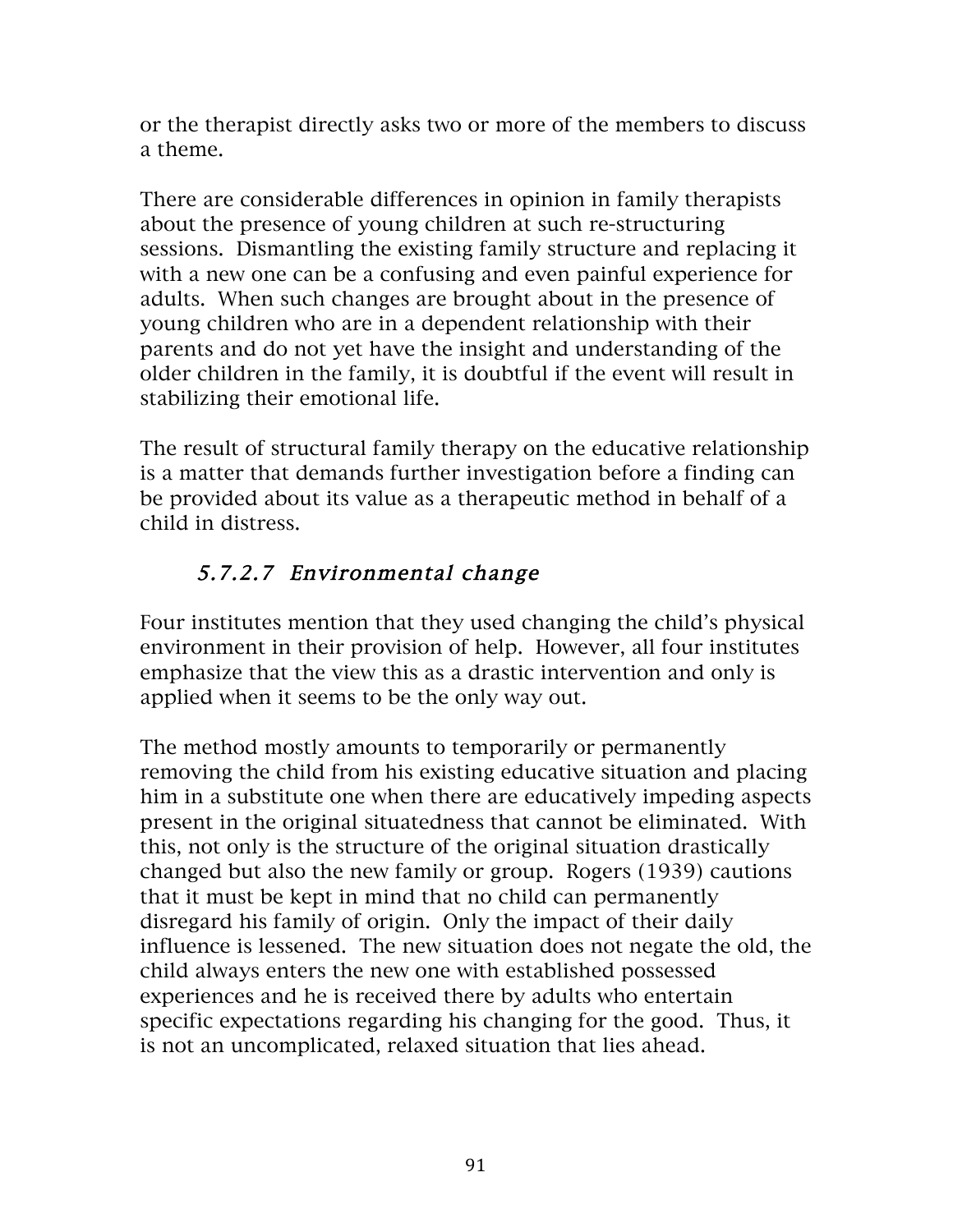Traditionally this method of providing help mainly was used with juvenile delinquents (Burt, 1943, and Tappan, 1949). These days, however, the divorce rate is so high that drastic changes in home circumstances are not unusual. The following placements most generally are made: living with another parent (in the case of divorce), foster care (whether with family or strangers), boarding house, clinic schools, hospitalization and homes for children.

A less drastic intervention regarding the child's educative situatedness is to keep the primary or home educative situation intact and to bring about change in the second order educative situation (e.g., school). Changes of this nature would include: preschool, day centers or play groups, changing classroom teacher or courses or schools, entering after school center, youth group or club. The value of the latte changes is that temporarily the opportunity for distancing provides an opportunity for objectifying. This results in cognitive ordering and affective stability.

Tappan (1949, p. 308) believes that everything in this struggle must try to keep the child in his original environment and to help him and his parents as the other possibilities for change are scanty. Experience has taught that the prognosis for institutional and foster care is poor.

### 5.7.3 Methods used less generally

### 5.7.3.1 Rogerian non-directive client-centered therapy

Use was made of this method at three institutes.

At the foundation of this method is the assumption that a human being has a personal core that is positively directed. He can and will get the best of his problems himself if he is given the opportunity to do so (Rogers, 1951; Axline, 1977, p. 10). It is the therapist's task to provide such as opportunity. Because the client himself exclusively takes the initiative, the therapist indeed is client-centered. This principle holds even in the case of a child. The bogged down child might initially shrink from taqking such initiative. This, then, is one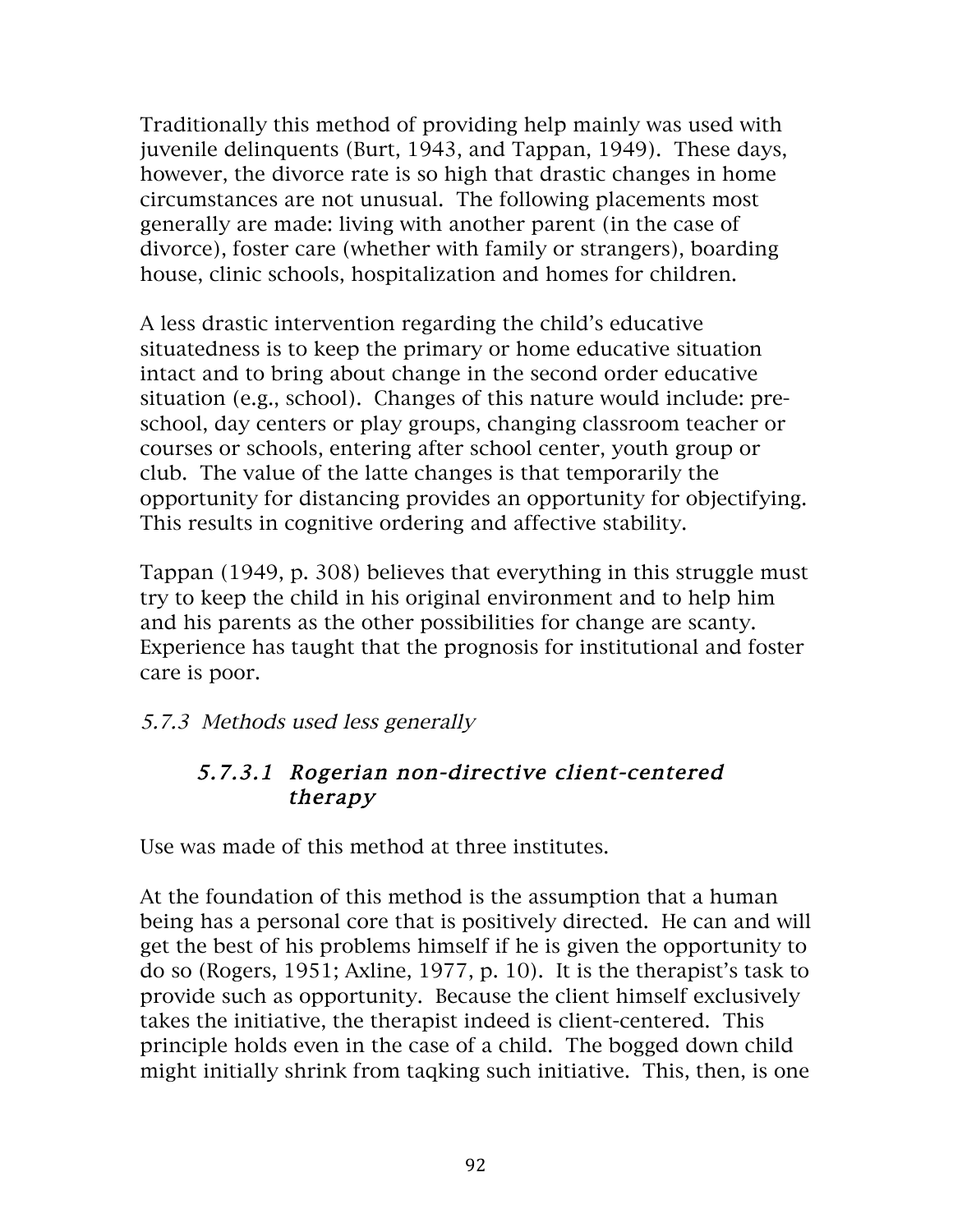of the reasons why this therapeutic method is extremely time consuming.

The therapy is not just client-centered but also non-direction giving. Rogers and his followers assume that if the therapist completely refrains from presenting norms and values, a child necessarily will make the correct choice (Rogers, 1964, and 1965). If he is left free to learn at his own tempo, on his own initiative following his own interests and in his own way (Rogers, 1969) he will himself discover the solution to his problems and learn how to behave himself such that he is accepted by others.

In order to bring about the state of affairs the therapist uses a number of techniques that are not unique to this therapeutic method, but really a particular relationship is used in a particular way and with a particular aim. The approach is briefly summarized as follows:

- a) The therapist enters the therapy in a relationship that evidences unconditional acceptance, regard for the person, empathy and congruence.
- b) No historicity conversation, observation or exploration is carried out before the therapy. The child is met as what he is, here and now.
- c) Strong limits are placed on time, but in addition the child may do and say what he wants whenever he wants.
- d) The theapist identifies the child's feelings, thoughts and aims and names them. He verbalizes for the child but restrains himself from any value judgments, assignments or suggestions. The therapist reflects but gives no direction to the course of the event.

This therapeutic approach places high demands on the skillfulness of the therapist and is time consuming. It also places high demands on the intelligence of the child. It is expected of the child, who is not-yet adult and thus not-yet morally independent, to accept the consequences of his deeds and decisions. Owing to his being a child, he still has limited possessed experiences and cannot yet fully anticipate and judge these consequences. In this respect child and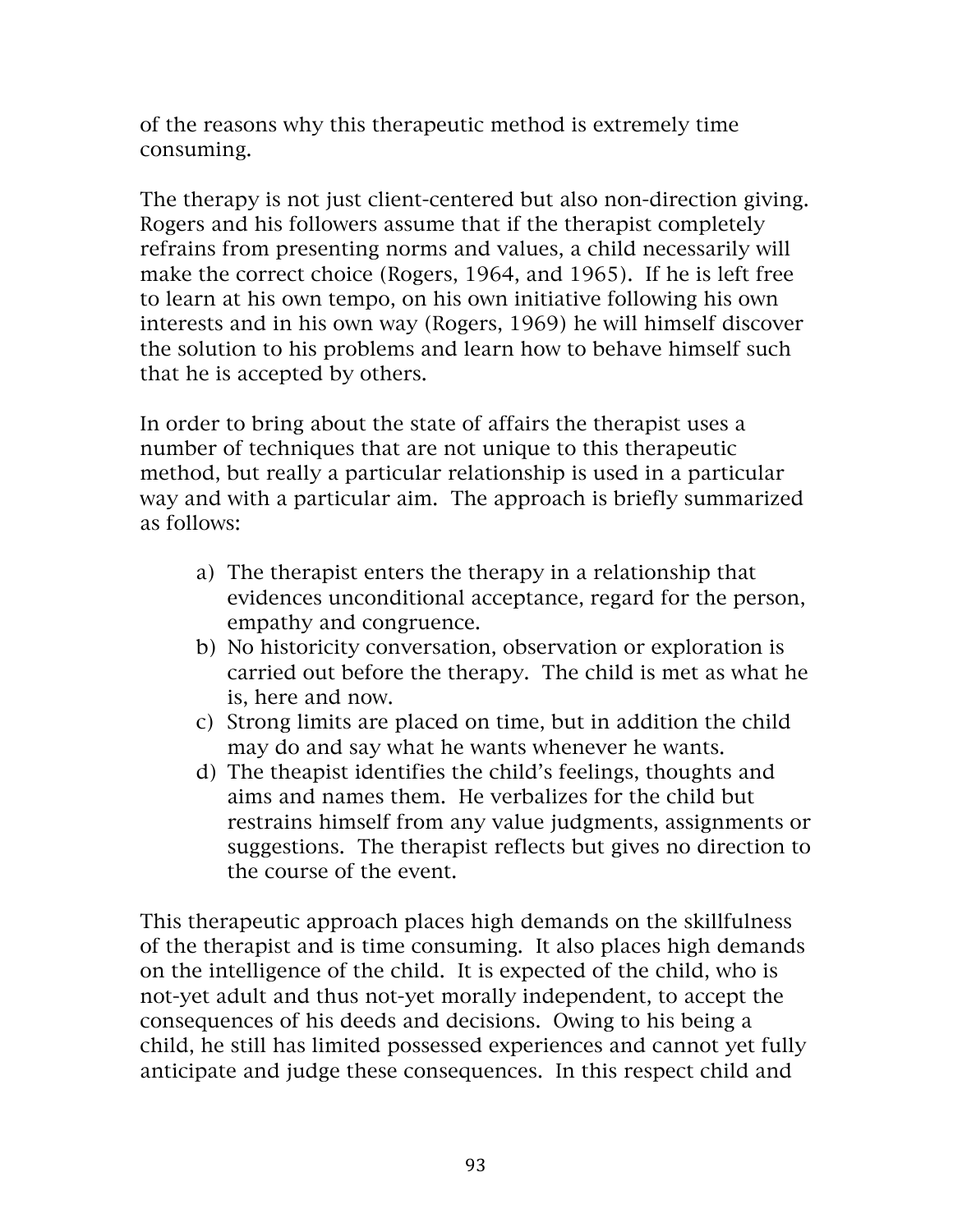adult are placed on the same level with regard to non-directive client-centered therapy.

### 5.7.3.2 Audio-psycho-phonological therapy

Only one clinic in the R.S.A. avails itself of this method. Indeed, in this country it is still largely unknown mainly because it is based on very recent research.

"Audio-psycho-phonology is the study of the mutual connections and interactions among a human's listening and hearing abilities (audio), his psychological attunement (psycho) and his control of speech and language" (Van Jaarsveld, 1979). It is a new science that has it origin in the pioneering work of the French phonetician, Alfred Tomatis.

According to audio-psycho-phoneticians, many human inabilities are attributable to perceptual deprivation, e.g., speech, language, hearing, balance, laterality, memory and attention problems, tension, depression aggression and psychosomatic conditions. "With perceptual deprivation listening to hearing are impoverished. An affective shock can change an acoustic encounter into a painful and exhausting experience" says Van Jaarsveld. The underlying connections and coherencies among the auditory organ, affect and language are emphasized and have particular relevance for therapy.

In order for the child not only to hear but also be able to listen authentically, resistances that block perception must be eliminated. This is not an exclusively somatic matter. Auditory-psychophoneticians recognize the totality of a person in function. Van Jaarsveld stresses that a person is not a stimulus-response-organism but that he continually is in relation to and has a role to play in his psychic becoming. The child is educatively situated and continually is in a relationship with his educators. Also his parents usually are situated in an educative relationship with their child. The beingthere of a child makes a woman a mother, a man a father. When a child manifests problems, the parents also are co-involved with the problems. For this reason, the child is never only involved with the therapist, but always is accompanied by at least one educator. Audio-psycho-phonological therapy is directed to parent and child.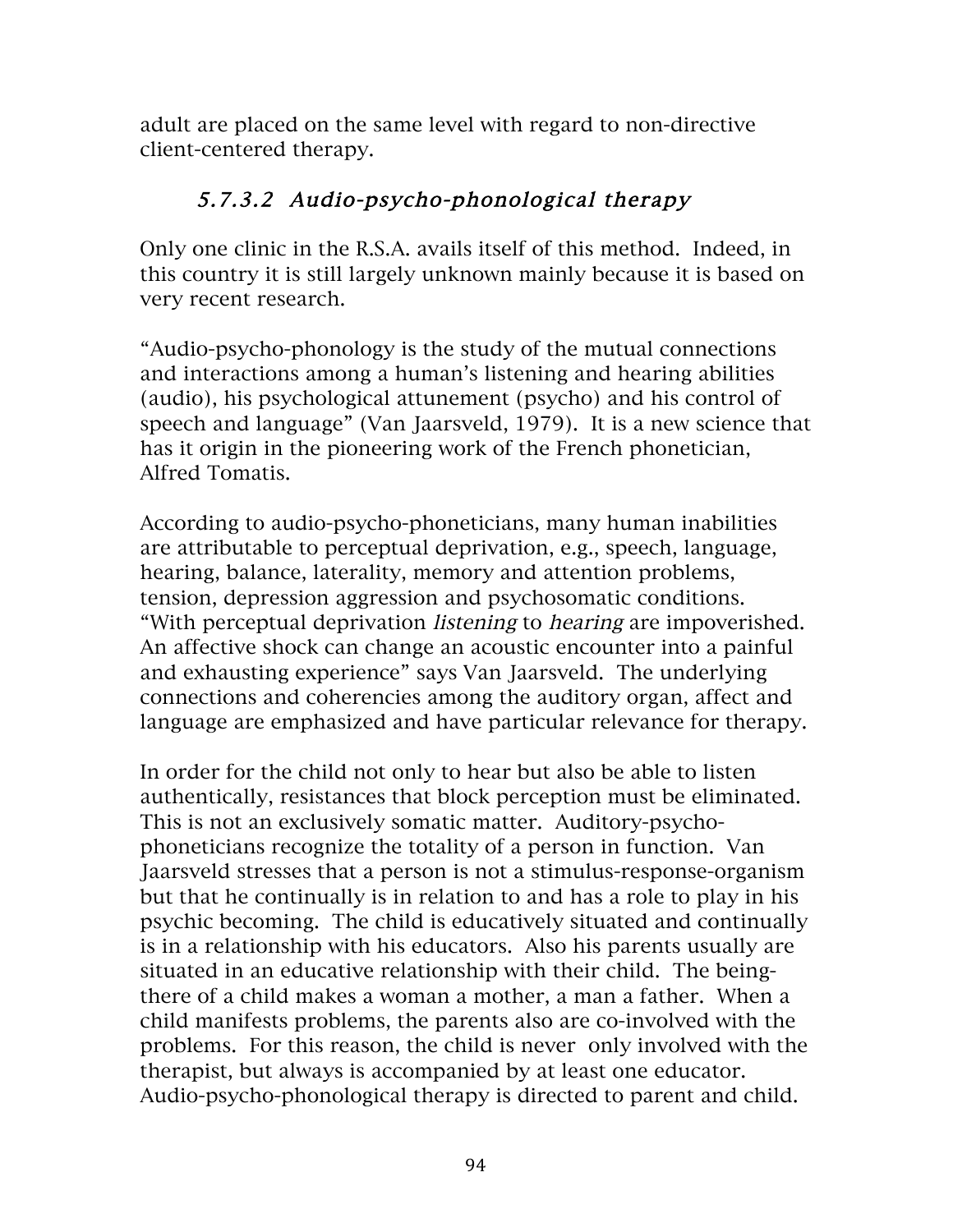The resistances that prevent a child from listening authentically and thus communicating with his fellow persons in his human way via language can be placed on different levels. During the diagnostic phase of the therapy, the investigation is attuned to the state of:

- a) the physico-chemical level
- b) the biotic-physical level
- c) the biotic-psychic level, and
- d) the psychic-spiritual level.

After determining the level of malfunctioning, a remediation program is compiled for parent and child. In its therapeutic program, particular emphasis is placed on the trilogy of verticality, laterality and language. Use is made of electronic equipment and tape recorders. By restoring the listening function not only is the way to language opened, but with this also are the physicalacoustical and cognitive-affective interwoven characteristics of language, according to Van Jaarsveld.

Aristotle has said that the ear is the portal to the soul but thanks to the pioneering work of Tomatis, and Prof. Van Jaarsveld from Potchefstroom in South Africa, children with listening problems such as the autistic and neurological handicapped can benefit from a therapy that is hardly known after a decade of neglect in the R.S.A. Because of the high demands placed on training and technical equipment, by nature this method only is possible in a wellequipped center where the necessary technology is available.

# 5.7.3.3 Ellis' Rational-Emotive Therapy (RET)

Only one institute used this method.

In contrast to the more traditional forms of psychotherapy, Ellis' RET is a relatively short-term procedure. Within an average of 30 sessions it is possible not only to improve the announced symptom but also bring about favorable results with many less conspicuous problems. Ellis also mentions good long-term results.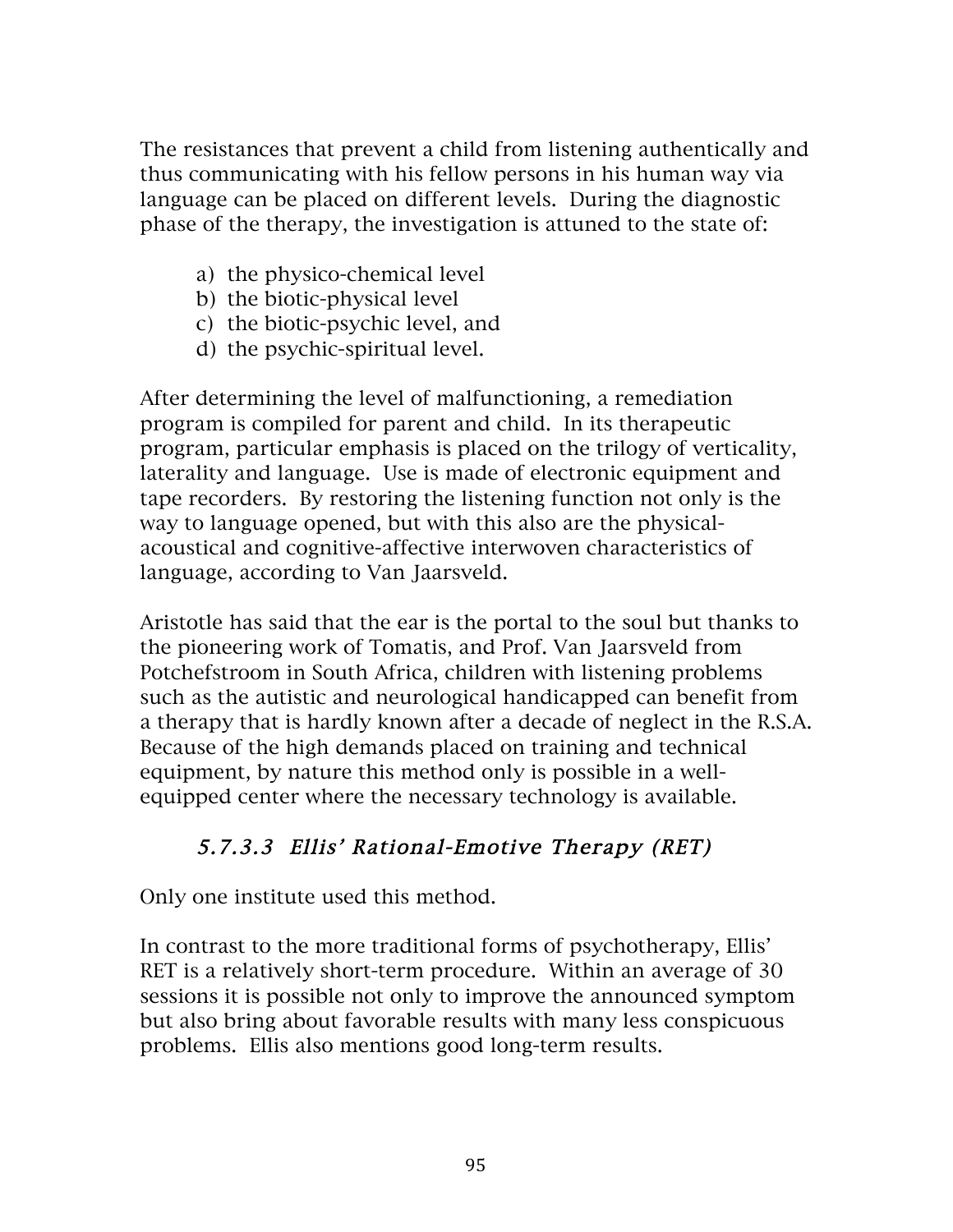His method is an offspring of his [philosophical] anthropology, i.e., a human being is not merely a stimulus-response being but he has possibilites of choosing, of actualizing his willing, living normatively and holding his own view of life and of persons. The behavior that an individual shows in answer to the appeal that his world directs to him can be modified via didactic intervention in a directive way when his life philosophy is deficient and ought to be changed or supplemented. With respect to RET Ellis (1971, p. 6) says: "It shows the individual that whenever he upsets himself at point C (the emotional consequence), it is not (as he almost always thinks is the case) because of what is happening at point A (the activating event). Rather it is because of his own irrational and unvalidatable suppositions at point B (his belief system)." When the person realizes he has choice possibilities regarding his personal taking a position, he transfers this insight to the broader spectrum of his personal being and not only to the specific problem.

To bring about this insight, Ellis makes use of various familiar techniques such as homework assignments, role-playing, dramatic expressions, conditioning and direct confrontation. Unique to this type of therapy, however, is the use of "a Socratic-type dialogue through which the client is calmly, logically, forcefully taught that he'd better stop telling himself nonsense, accept reality, desist from condemning himself and others and actively persist at making himself as happy as he can be in a world that is far from ideal". This Socratic method to which Ellis (1971, p. 4) refers is direction giving via question and answer, verbal reasoning and drawing logical conclusions.

In contrast with most other therapeutic approaches where the emphasis falls on the quality of the therapeutic relationship, Ellis believes that his success is just as ascribable to the fact that the therapist pays minimal attention to the relationship and maximal attention to his teaching task. Ellis criticizes Rogers and his followers who state unconditional acceptance as a therapeutic prerequisite. A person leaves the therapy with the impression that he is worthy of being human because his therapist has respected him and very likely other people will feel the same about him. Ellis tries to bring a person to self-acceptance irrespective of the opinions of others.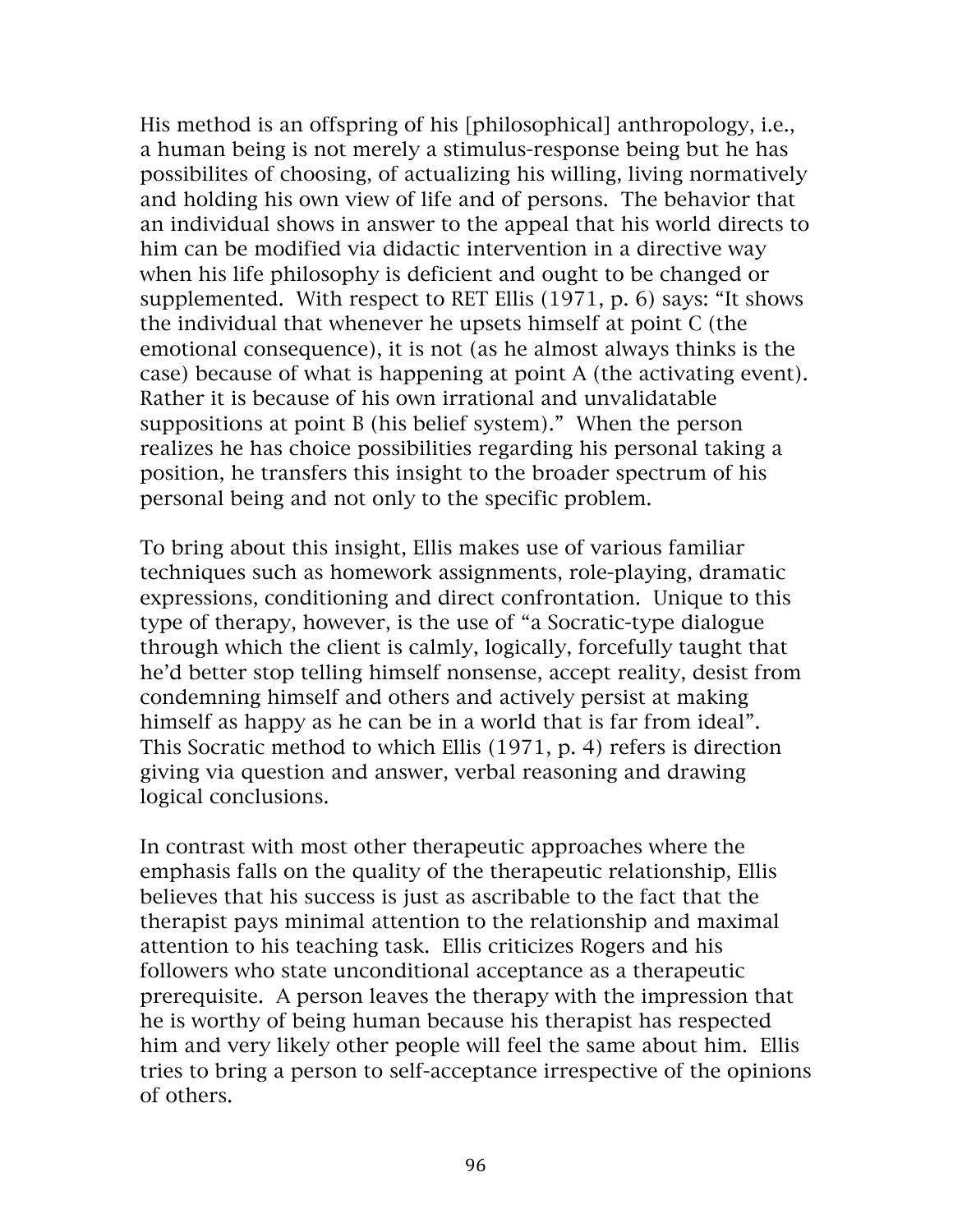Ellis makes a plea that his view must influence child educating and must even be introduced at school. It is hardly imaginable that this sort of verbal reasoning and use of logic is attainable with a young child who still distances, objectifies and reasons inadequately, especially if such a child is emotionally shocked and his cognitive potentialities are used inadequately. To hold one's own view of life and of human beings is an essential characteristic of adulthood. The child, also the bogged down child, must yet acquire this. By definition a child is someone who is not yet morally independent and cannot yet accept responsibility for his own choices. His possessed experiences are limited. It is not possible for him to arrive at self-understanding, self-insight and to make room for his own standpoint in life in any other way than by interacting with his educators. A young child's self-image is influenced greatly by what his parents think of him. He unconditionally accepts their value judgments about his deeds. This primordial trust in the correctness of their judgment is an indispensable source of (living) experiencing security. To expect a young child to arrive at self-acceptance in opposition to the opinions of his educators is to ask too much and to overlook his being a child.

Ellis (1971, pp. 7-8) adds: "Even if his rejection by another indicates that this other person finds him completely valueless, he would still be wrong if he concluded 'Because I am totally worthless to this other, I have to consider myself totally worthless to me'". To acquire insight with such a faulty attitude and to replace it with a more acceptable alternative requires a generous degree of adulthood, experience, intelligence and verbal expression. It is possible that these attributes can be present in children in puberty, adolescents and some the pre-puberty phase.

It appears as if Ellis' RET has limited possibilities of application to child deviancy.

### 5.7.3.4 Gestalt therapy

The one institute that availed itself to this therapeutic method used it alone and/or alternatively with Rogerian client-centered therapy and Ellis' RET in one and the same session.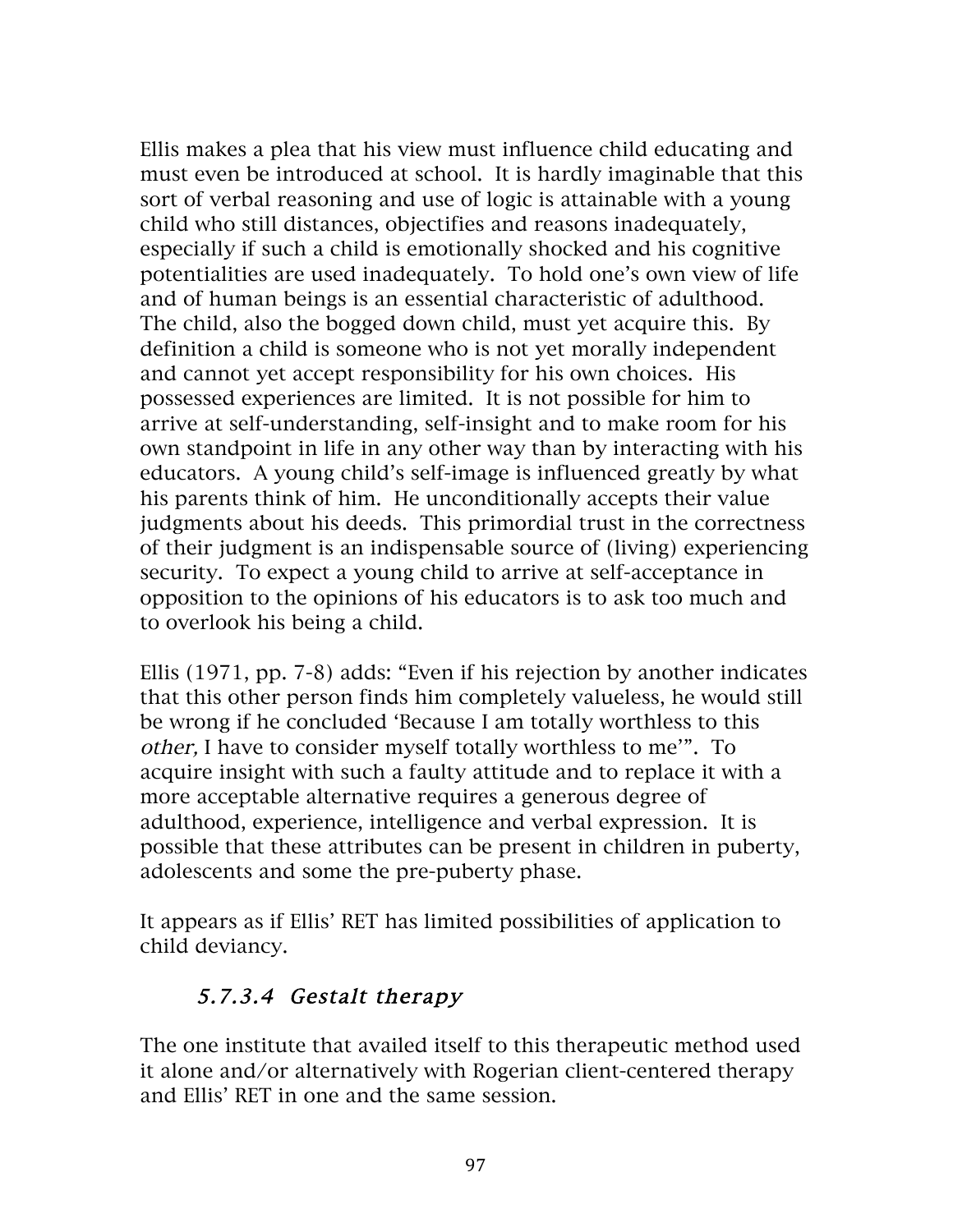F. S. Perls is the founder of gestalt therapy as a method for eliminating deviancy. According to him, deviancy arises when there is stagnation in the growth process. Such stagnation arises when a person becomes alienated from himself and his environment, when the person-world gestalt is disrupted. Under pressure from society, authorities, educators and other authority figures, a person tries to be other than what he is. "The basic principle underlying these disturbances is the environmental demand to be what he is not, the demand to actualize an ideal rather than to actualize himself" (Perls, Hefferline and Goodman, 1976, p. 10).

The therapist tries to bring the child to think in terms of my self instead of myself. His interventions are focused on disclosing the self as a gestalt of which the whole is greater than the sum of its constituents. According to Perl's [philosophical] anthropology this is possible on the basis of the fact that person and world are not separate but form a unity.

In order to bring about this becoming aware of self, the person is advised to engage in different "experiments" rather than carrying out assignments. "In this process, which is the process of growth and maturing, the patient experiences and develops his 'self' … via the means at his disposal: his available amount of awareness in experimental situations" (Perls, Hefferline and Goodman, 1976, pp. 18-19; and Prinsloo, 1976). The therapist designs subsequent experimental situations in which the person proceeds to perceiving all of his senses, perceiving, intuiting, remembering, verbalizing, becoming aware of bodiliness, introspecting, meditating, etc.

Paul Goodman (Perls, Hefferline and Goodman, 1976, p. 354) believes that children are still not responsible, not because they are children but because their parents force them to irresponsibility through their disciplining and punishing: "A child's irresponsibility follows from his dependency; to the extent that he is closely part of the parental field, he is not answerable to himself for his behaviour". According to this way of seeing, the therapist thus must deliver the child from his deficient insights, limited life experiences and still not realized potentialities. The primordial trust a child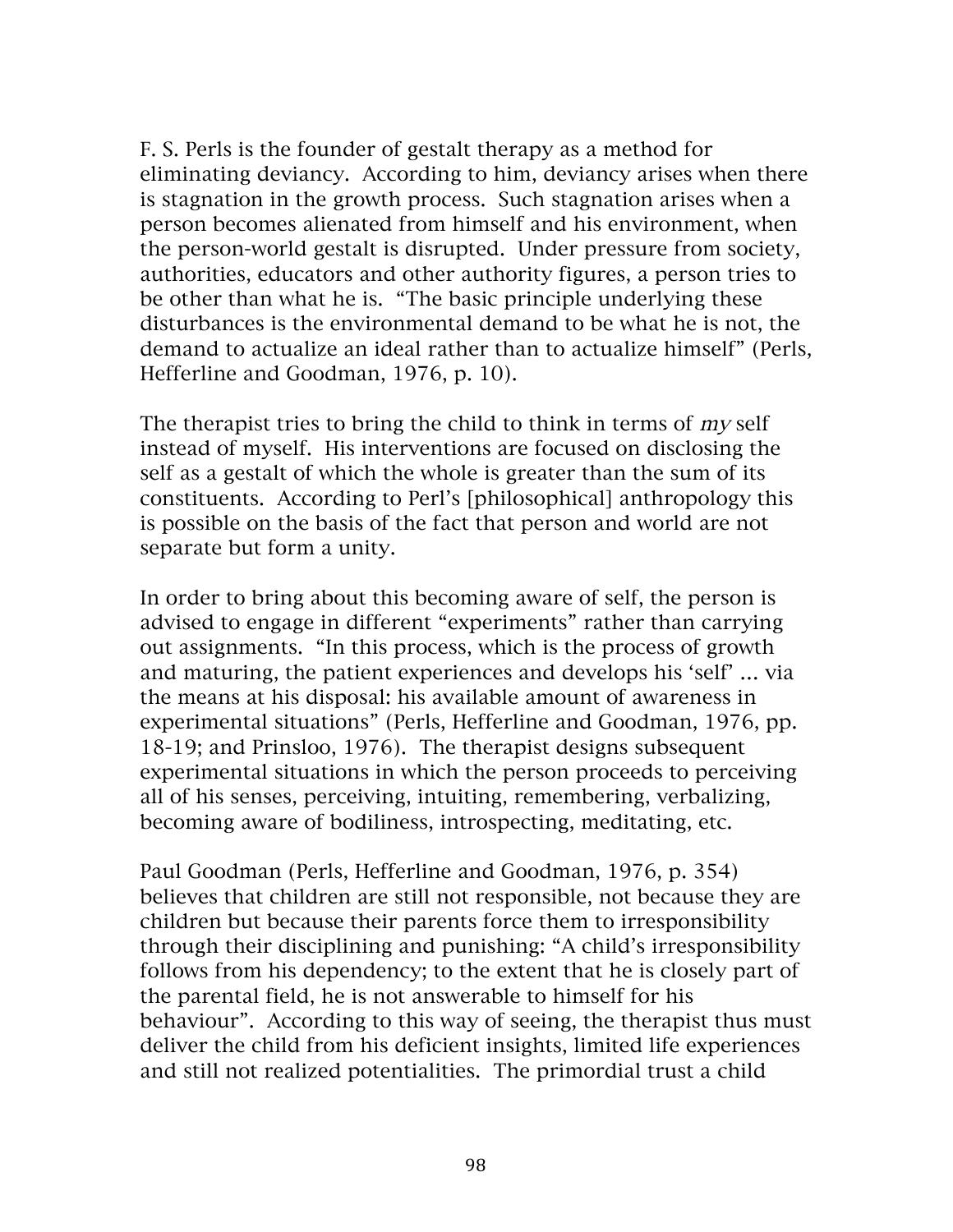shows in the adult that the latter will accompany, support, sponsor and protect him against grief is violated.

Some techniques of gestalt therapy, however, can be of great value if applied by a pedagogically accountable therapist in behalf of children from a limited milieu, educatively neglected children who are harmed in their wanting-to-be-someone-themselves, children who, because of physical defects or limitations, have become alienated from their environment and children who live (experience) their bodiliness unfavorably.

# 5.7.3.5 Group play therapy

Only one institute used this method. During group play therapy two or more children in the presence of a therapist are gathered together in the playroom. There are no specific limitations for age differences, gender or the nature and scope of the problem.

Virginia May Axline (1977, pp. 199-208), the founder of this therapeutic method, points out that the same fundamental principles hold for group play therapy as for individual, nondirective play therapy, namely:

- a) The therapist establishes a warm, friendly relationship with all of the children.
- b) He accepts the children just as they are at this given moment.
- c) The therapist ensures a permissive atmosphere so the children will feel inclined to express their emotions.
- d) The therapist identifies the children's feelings and intentions and verbalizes them in such a way that the children acquire insight into their behavior.
- e) The therapist trusts that each child can and will solve his own problems. He restrains himself from making choices.
- f) The therapist himself does not give direction to the event; he lets all initiative come from the children.
- g) No attempt is made to accelerate the event.
- h) The therapist only sets limits that insure that the therapy remains bound to reality and to make the child aware of his responsibility for the relationship.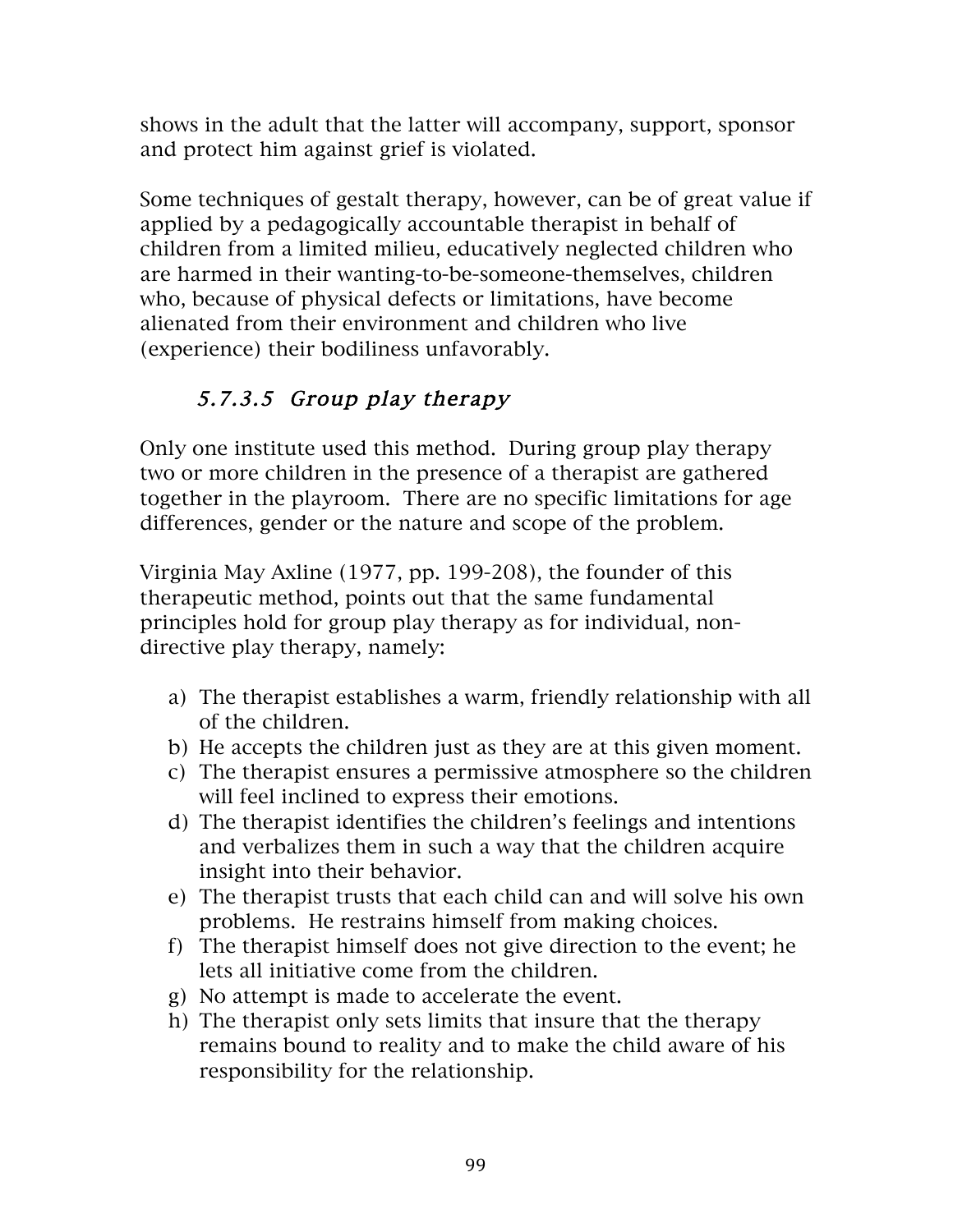Because the therapist remains in contact with all of the children in the group, in fact he provides a running commentary of what each feels, anticipates, intends and aims at. Thus the child not only acquires insight into his own behavior but also into that of the other children involved in the situation. Axline believes children understand each other, that they speak the same language. The group experience accelerates the child's acceptance of the permissive therapeutic relationship. When one takes the lead and ventures the others are co-involved and this spurs them on to expression. This seems to be an important benefit from this method since it is just this matter that is time-consuming in the case of individual non-directive play therapy.

The therapist makes no attempt to settle any conflict or aggression among the children. In true Rogerian style, he trusts that each child eventually will make the correct choice on the basis that each person, and also each child, eagerly wants to be accepted by the other (Axline, 1977; Rogers, 1964).

Since each child has his own knotty situation, a variety themes and emotions arise within a few sessions. Suggestions also play a prominent role. An incidental remark by one member of the group stimulates a response from another member who at the moment was involved with something else. The encouragement given by the therapist lessens while the interaction among the children gains momentum during the course of the session. A characteristic of non-directive group play therapy is the fluctuating emotions each child lives (experiences) during a session.

This therapeutic method p[laces particularly high demands on the skillfulness of the therapist, especially in cases where one child dominates the course of events, where his negative behavior finds favor with other members of the group and each does not take the opportunity to explore and assimilate the situation at he own tempo and discretion.

The ending of a group session often is a problematic matter since it seldom occurs that all of the group member's conversations and activities simultaneously reach such a state where the session can be conveniently ended.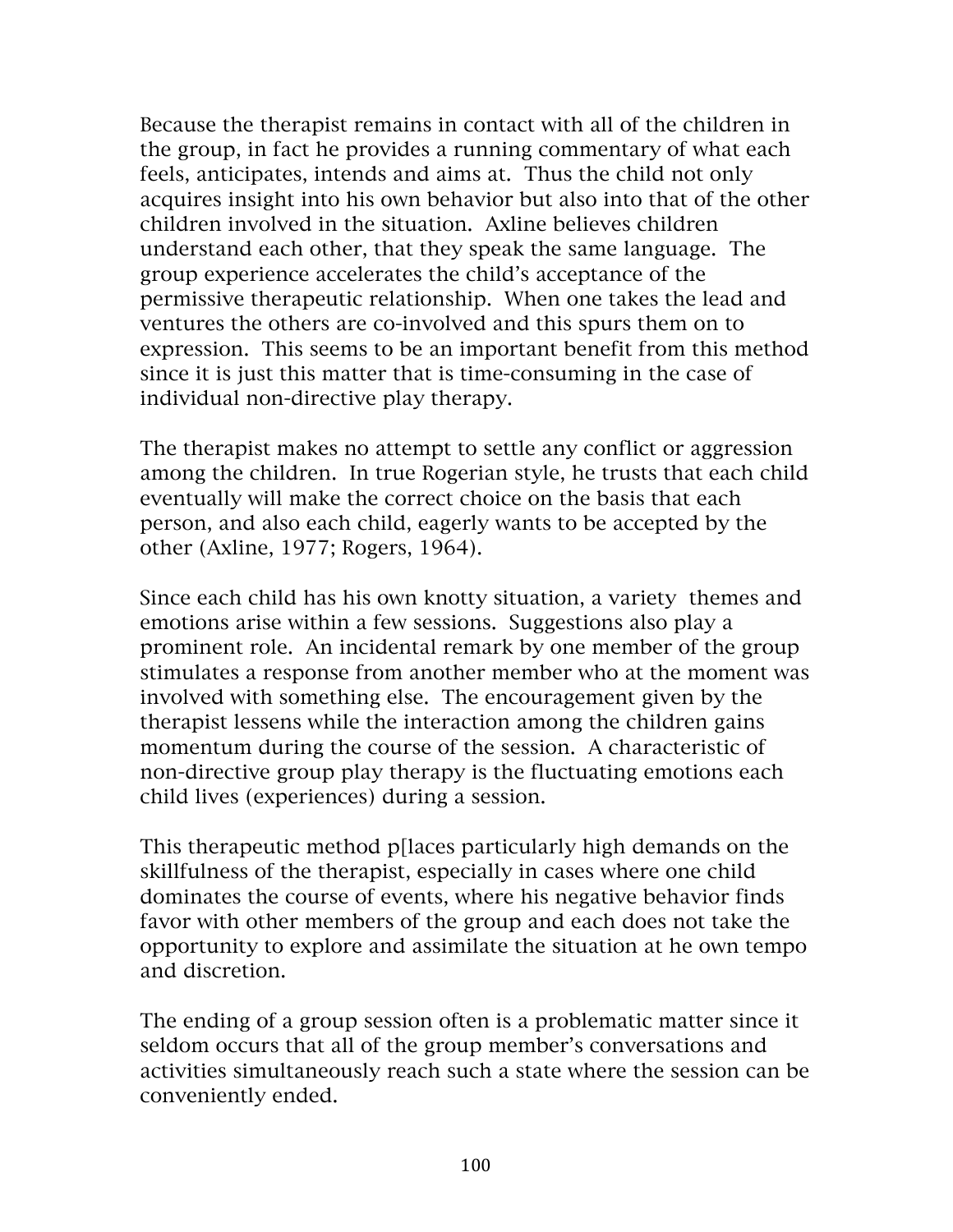In addition to the critique of Rogerian non-directive client-centered therapy raised in section 5.7.3.1 and that also holds for nondirective group play therapy, it can be added that it is doubtful if a child who already is bogged down in his own knotty situation can distance himself from it enough to benefit from the insight he acquires about the problems of another. The quality of the relationship with the therapist, that is esteemed to be of decisive importance during non-directive therapy, becomes shallow because he takes turns with the others or competes with them for the adult's attention. The therapist refrains himself from value pronouncements and judgments about the child's behavior but this restraint is freely supplemented by commentary by the other children. Deviant children are less permissive with each other than a highly trained adult with respect to an individual child in nondirective therapy.

The relationship with the therapist becomes shallow, the permissive situation becomes diluted because of limits from the group, the emotionally unstable child becomes absorbed in the problems of others and the less expressive child is dominated by the tempo and skillfulness of the leader of the group. Thus it seems that the relative unpopularity of this method in the R.S.A. is attributable to multiple stumbling blocks and practical problems that therapist and child in distress face with this method.

### 5.7.3.6 Final considerations

The great variety of techniques that now are applied in behalf of the derailed child with more or less success has compeled Skuy (1975, p. 111) to say: "In fact, there do not seem to be any techniques which are always associated with people who are effective in the helping relationship". It must be graned that he is right.

Technical skillfulness does not seem to be the determining factor in providing help. Moustakas (1959, p. 23) refers to Jessy Tuft who indicates that therapy is not something that one person does to another. There really is no verb for therapy. The event that plays itself out when a child in distress encountered by an adult fellow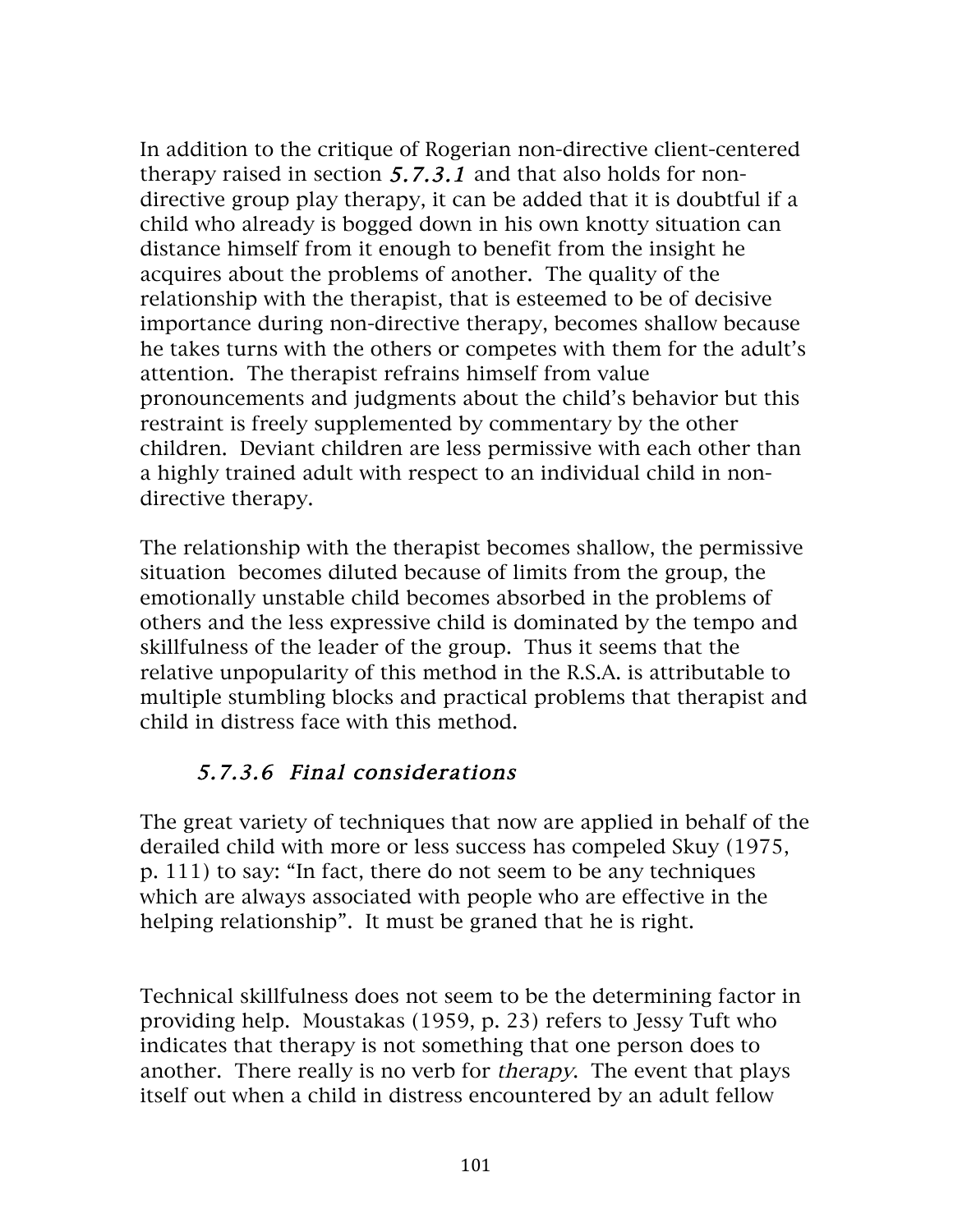person who accepts responsibility to provide help, is a complex event that requires closer study and theorizing.

## 5.8 Parental accompaniment

With respect to helping parents, there is a clear distinction to be made regarding the service provided a parent as a co-concerned person. Two approaches are distinguished here:

### 5.8.1 Help with [personal] adulthood problems

Six of the institutes provide help to parents regarding their own problematic situations. The underlying idea is to enable the parent, as person, to be an adequate parent for his child and also to benefit from training in parenting that is provided as a service that complements the first. Of the six institutes affirming that they provide help regarding [personal] problems of a parent that are not directly applicable to the educative situation, only two are prepared to involve the adult in long-term, intensive psychotherapy. The help offered by the other four institutes frequently takes the form of guidance conversations. If it appears a parent is not benefitting from such help, he/she is referred to another institute that indeed can be of help.

### 5.8.2 Training in parenting

All of the institutes involved in the investigation provide training in parenting to the parents in addition to help for their child. This training in parenting can occur in the form of group sessions with parents, during family sessions where the children are present and in conversation with a few of the pairs of parents or alone with an individual parent.

This help in parenting largely is determined by the nature of the child's problem. In cases where behavior modification is used, the provision of help takes the form of direct, firmly prescribed instructions and directions. In the case of family therapy the matte is discussed under the guidance of the therapist and a solution is reached in response to the unique situation of the individual family.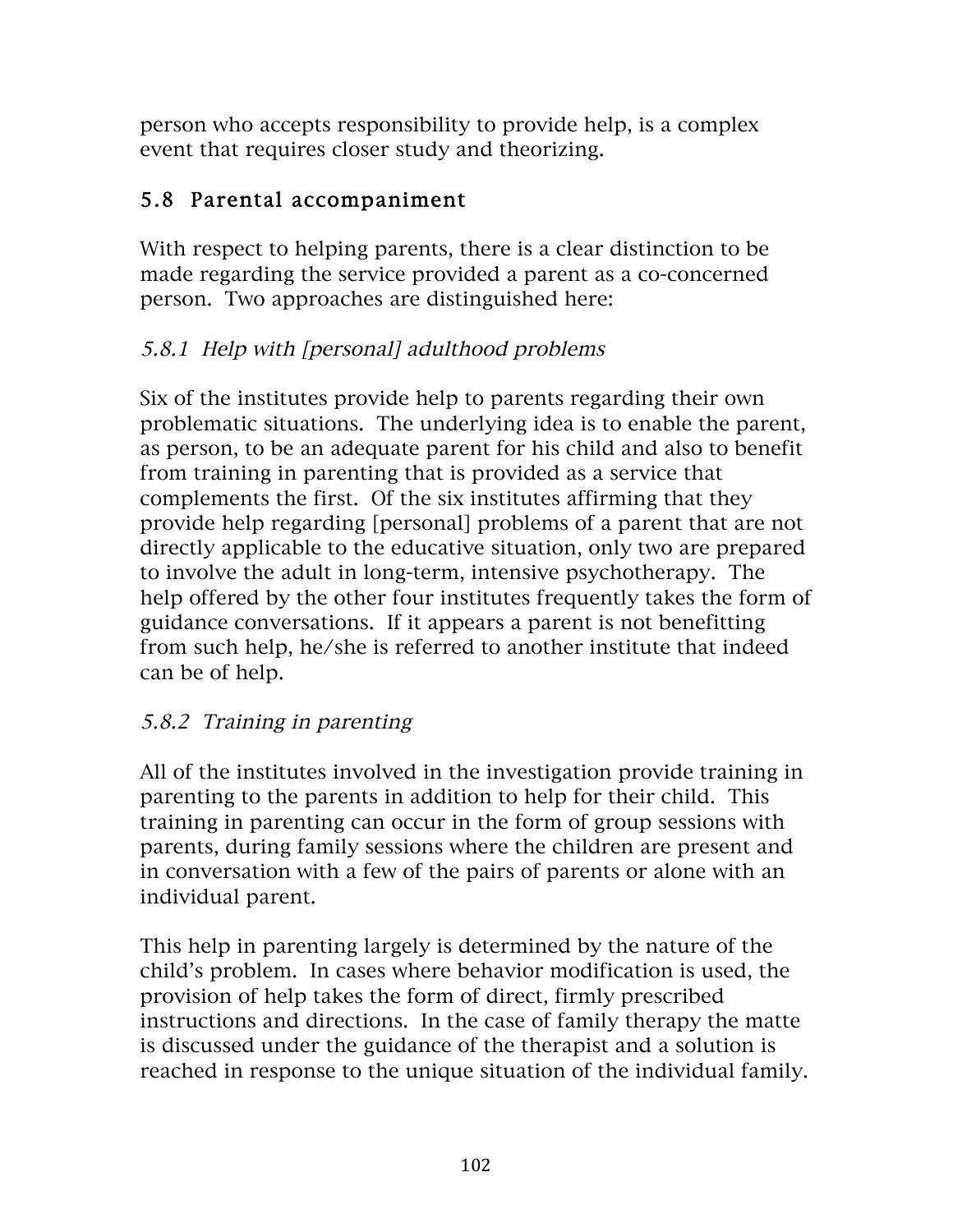What is held by a pedagogical view of the deviant child allows parental accompaniment to proceed according to a fixed structure. The essentials of being a parent are highlighted and presented. The essentials of parental input, that are preconditions for childlike becoming, are indicated. In doing so, the parent acquires an insight not only into the child's current troubled situation, and he is not only supported in eliminating the existing bottlenecks. He also acquires such insight that he, on the basis of these insights into the fundamentals of educating, can decide on a plan of action in the future in response to changing circumstances. The aim is that, via training in parenting, the parent will acquire insight such that he is not "recipe" bound but that he is able to improvise and make changes, as the situation requires.

The basic difference between the provision of help to parents from a pedagogical perspective and the parental accompaniment offered from the other lines of thought is that the pedagogical is not merely directed to symptoms or to the "here-and-now". In contrast, the pedagogical also is future-directed. One of the aims of providing this help is to restore the parent's confidence and future perspective such that once again he can look to the future with his child.

One institute that holds the pedagogical view makes use of the services of an after-care official who visited the parents at home during the parental training and on site after it ended to evaluate what kind of improvement occurred or if transfer had occurred from the sessions to the life situation or to check on whether distortion occurred or not. It is found that often parents show insight during a session, but that at home where once again they are confronted with the full complexity of the problem, the new insights are distorted such that it now fits into their old frame of reference and behaviors. They then mistakenly think that they are applying the new insight but become discouraged because it is apparent that no change is brought about.

An additional problem that can arise with home visits is that matters that the parent has deemed to be trivial or has underestimated are noticed by a trained observer and put into perspective.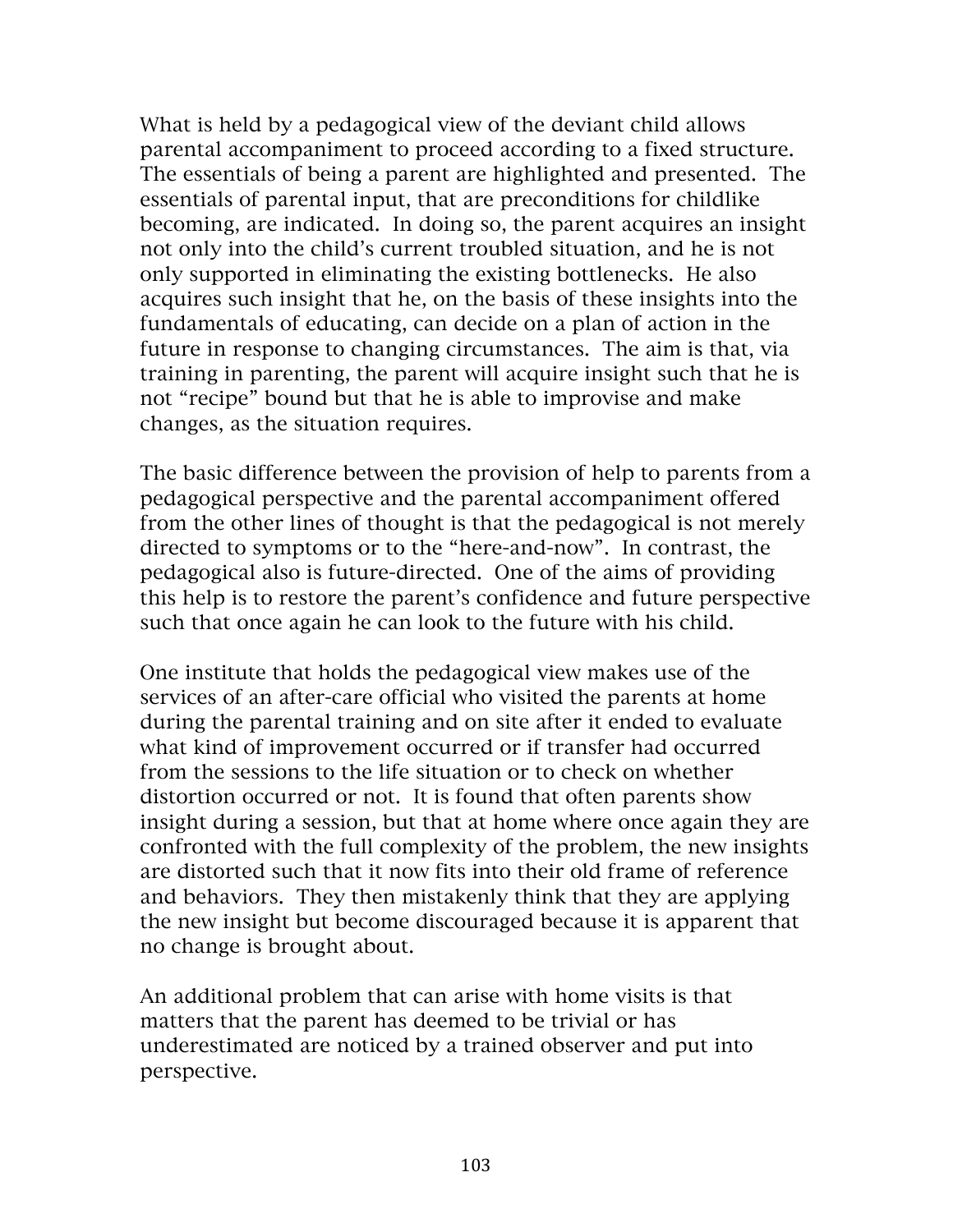When a parent is encountered in his original situatedness and asks for help he is immediately led back to his problem.

The institutes that follow this method, unfortunately, did no followup studies that can give an indication of success of this approach. Indeed, it is still in the experimental phase.

Further research on this and other aspects of parental accompaniment, however, seems to be pressing, given the amount of services provided and the relative deficiency in theoretical grounding and in establishing an accountable practice.

### 5.9 Findings

After exploring the prevailing therapeutic practice with children in the R.S.A., the following findings are attained:

a) With respect to the reasons for derailment, seven different views are distinguished. There is a relative degree of overlap among them.

However, it is conspicuous that less than half of the institutes mention problems in educating as a principal factor in child deviancy. Even so, with respect to the intervention necessary to eliminate the deviancy, all of the institutes make use of one form or another of parental accompaniment. Thus, from their practice it seems that the parent-child problematic or educative problems assume a more prominent place than what is generally acknowledged.

- b) Problems that flow from the unique situation in the R.S.A. such as cultural intermingling among population groups, urbanization and the transition to a technological society disrupt established value systems that result in educative problems.
- c) With respect to delimiting aims in terms of changing what is aimed for in the child's becoming, there are many gaps. It seems that intervention largely is directed at treating symptoms that at best only bring about temporary improvement.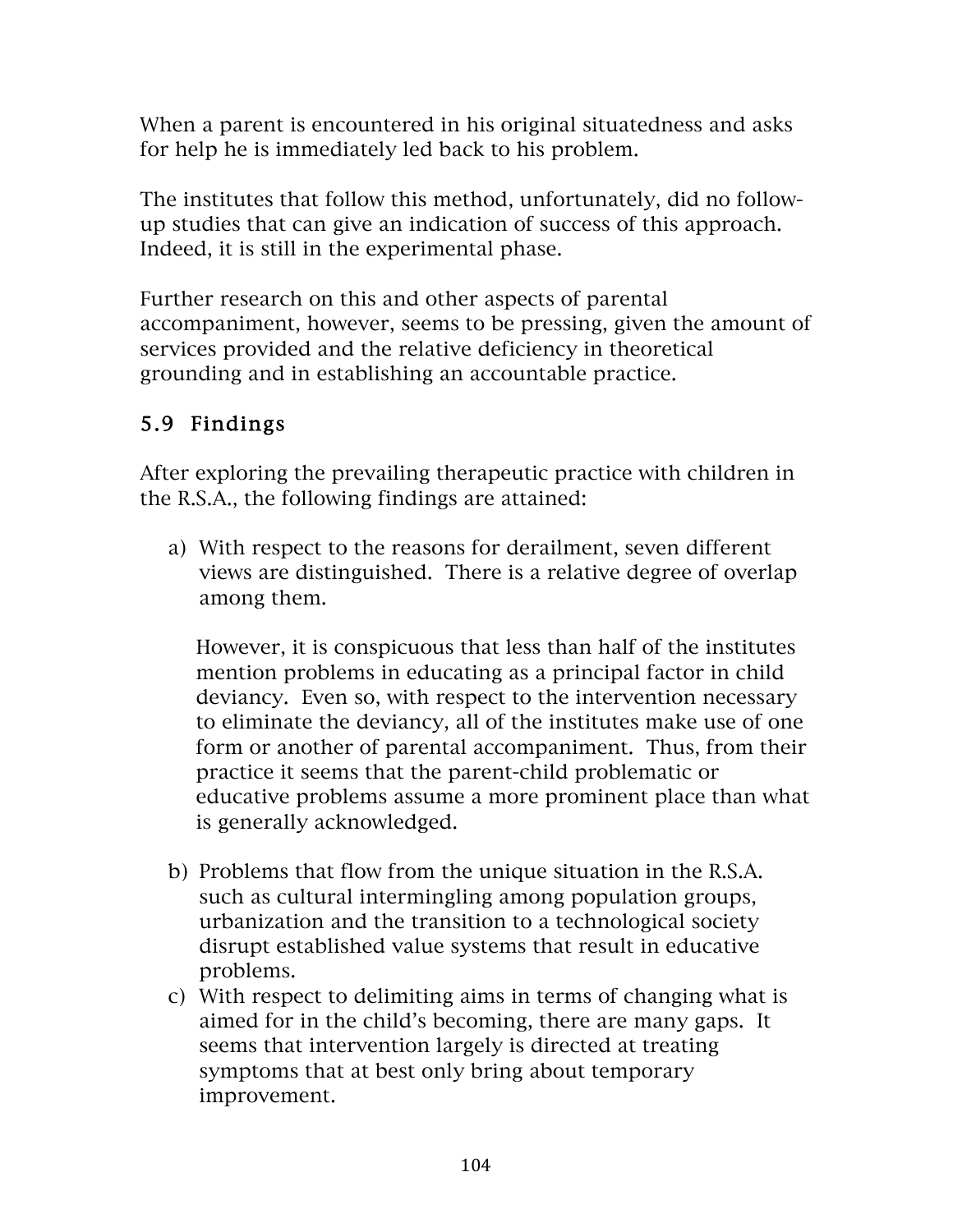In light of the larger number of children who yearly depend on help and the urgency of youth preparedness under current circumstances, the reality of this matter is nothing short of distressful and the ineffective use of resources can no longer be afforded.

- d) Arising from the diffuse delimitation of aims, the planning of and preparation for the therapy also is going to be extremely lame. With respect to eliminating specific symptoms there indeed is purposeful and planned work being done. With respect to the progress of a child on the way to adulthood, little attention is given to its planning and such a result merely is haphazard.
- e) Just as the formulation of the aim influences the planning and the subsequent course of the therapy, it also influences the therapeutic content. Where the greatest majority of the institutes more or less worked in a directive way and the therapist at least had input regarding the therapeutic content, there is a glaring absence of criteria for selecting the content, or at least an ordered procedure by which it can be selected.
- f) Thanks to the pioneering work of Carl Rogers, there is somewhat more clarity about the nature of the therapeutic relationship. However, Roger's excellent contributions deserve to be supplemented in light of modern pedagogical insights. As already shown there is disagreement about whether the therapeutic relationship between the adult therapist and the troubled child in essence is an educative relationship. This matter deserves closer examination.
- g) It seems that particular methods and techniques enjoy wide respect irrespective of the therapist's theoretical foundation. There is a variety of techniques and methods that justify broad application provided they are re-interpreted in accordance with new insights.
- h) Finally it deserves to be indicated that the importance and place of parental accompaniment is recognized everywhere